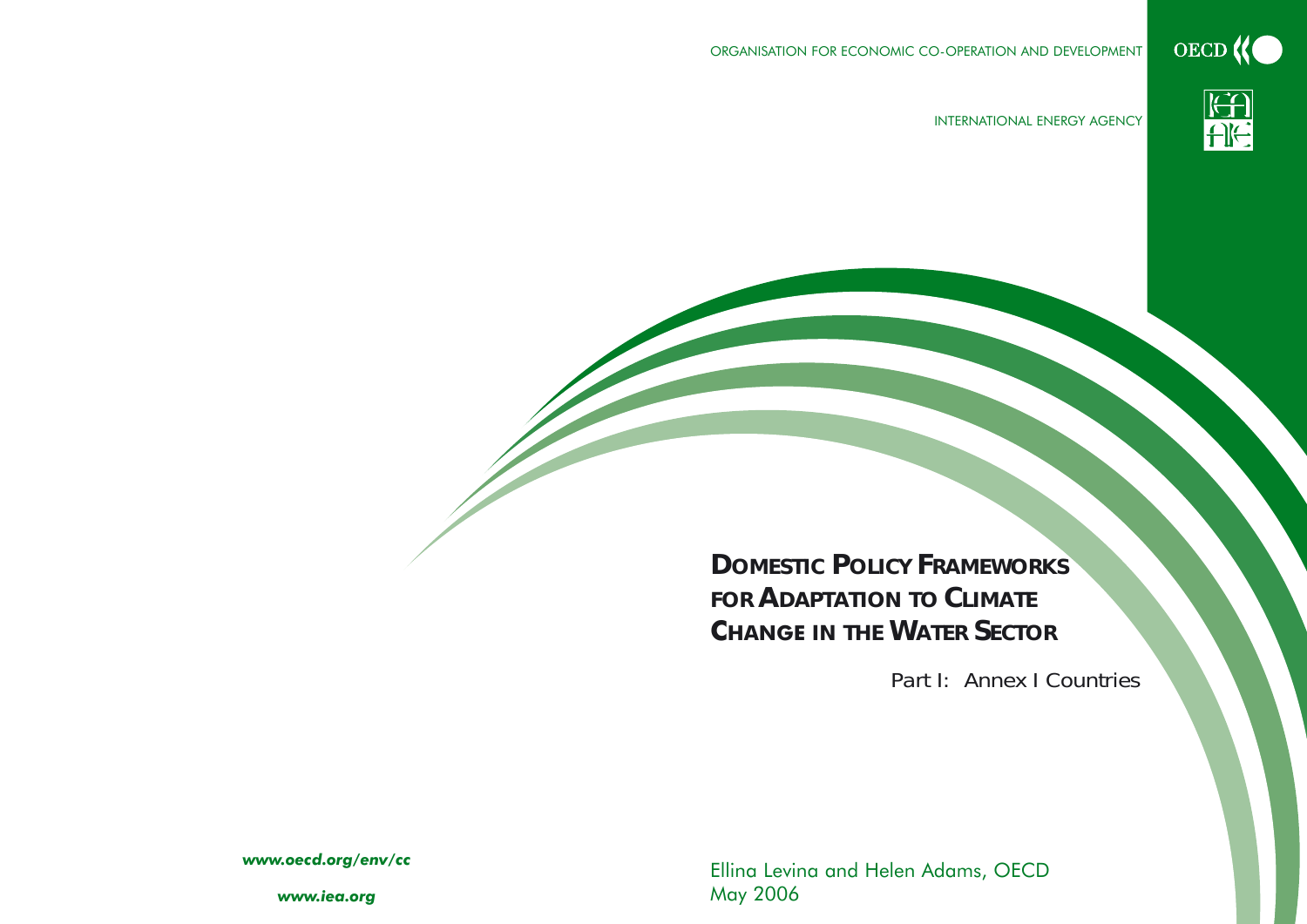#### Unclassified COM/ENV/EPOC/IEA/SLT(2006)2



Organisation de Coopération et de Développement Economiques Organisation for Economic Co-operation and Development **29-May-2006** 

**English - Or. English** 

#### **ENVIRONMENT DIRECTORATE INTERNATIONAL ENERGY AGENCY**

**Cancels & replaces the same document of 11 May 2006** 

 $\mathcal{L}_\mathcal{L}$ 

#### **DOMESTIC POLICY FRAMEWORKS FOR ADAPTATION TO CLIMATE CHANGE IN THE WATER SECTOR**

**PART I: ANNEX I COUNTRIES** 

**Ellina Levina and Helen Adams, OECD** 

The ideas expressed in this paper are those of the author and do not necessarily represent the views of the OECD, the IEA, or their member countries, or the endorsement of any approach described herein.

**JT03209645** 

**Document complet disponible sur OLIS dans son format d'origine Complete document available on OLIS in its original format**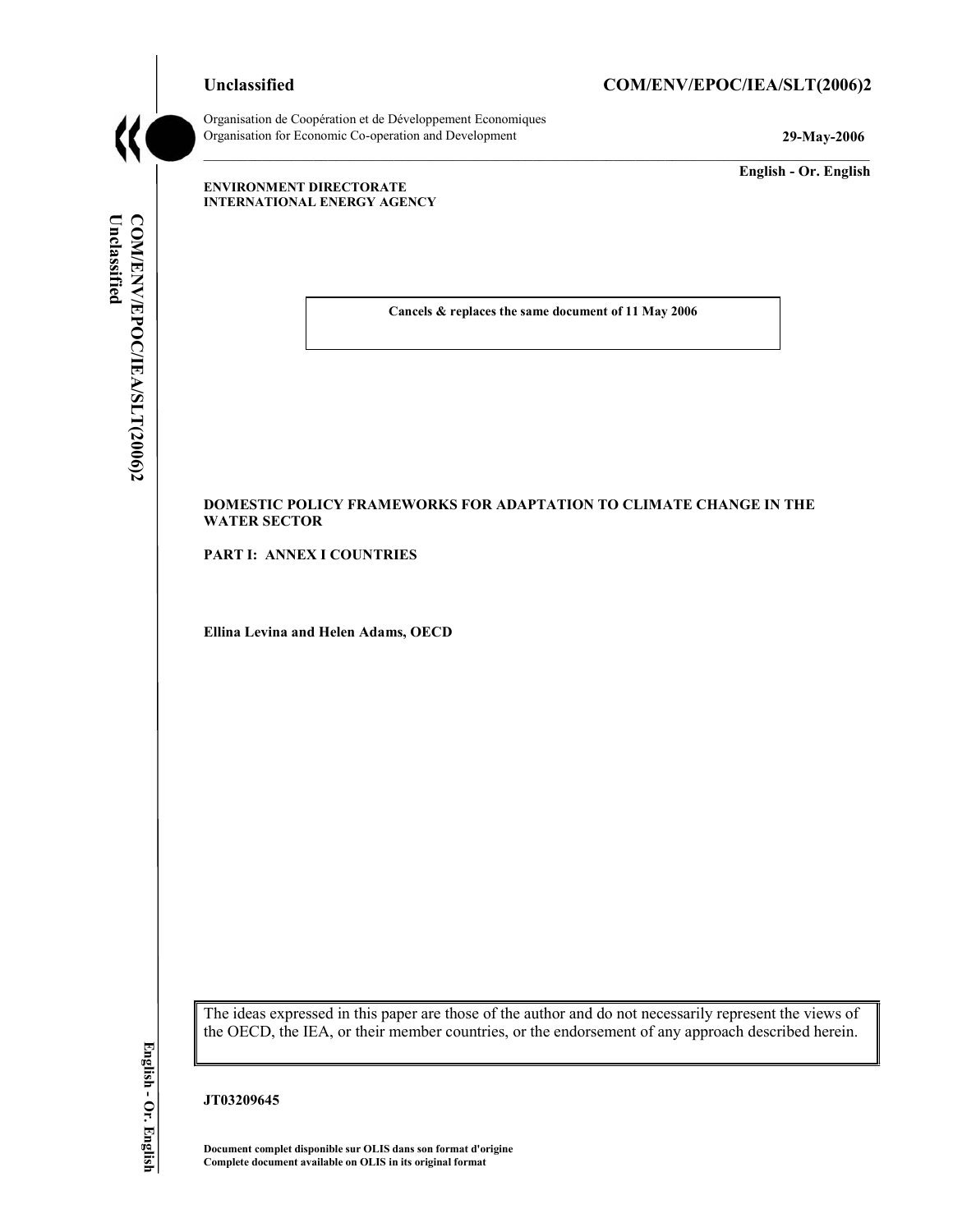Copyright OECD/IEA, 2006

Applications for permission to reproduce or translate all or part of this material should be addressed to: Head of Publications Service, OECD/IEA 2 rue André Pascal, 75775 Paris Cedex 16, France or

9 rue de la Fédération, 75739 Paris Cedex 15, France.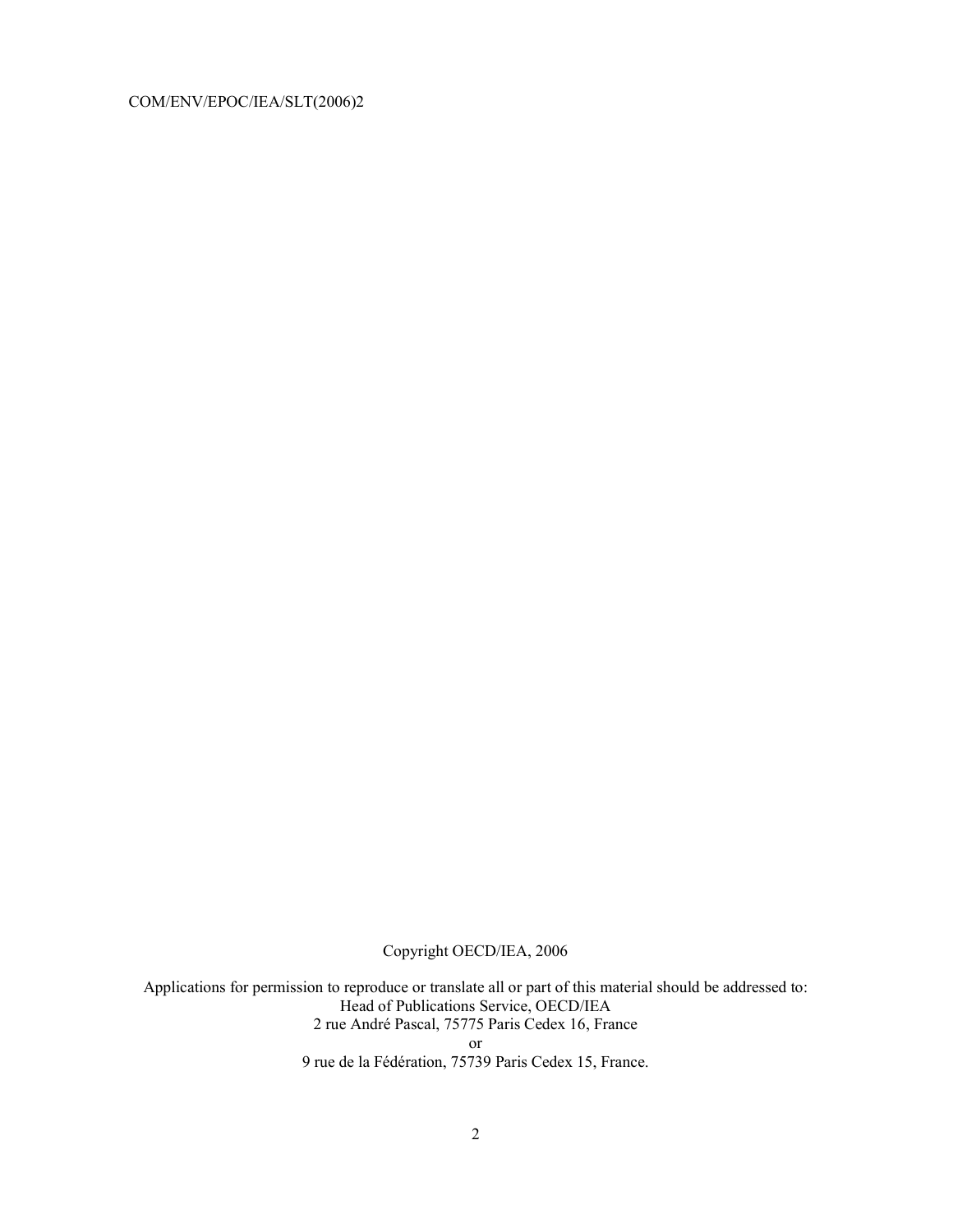#### **FOREWORD**

This document was prepared by the OECD and IEA Secretariats in March-May 2006 in response to the Annex I Expert Group on the United Nations Framework Convention on Climate Change (UNFCCC). The Annex I Expert Group oversees development of analytical papers for the purpose of providing useful and timely input to the climate change negotiations. These papers may also be useful to national policy-makers and other decision-makers. In a collaborative effort, authors work with the Annex I Expert Group to develop these papers. However, the papers do not necessarily represent the views of the OECD or the IEA, nor are they intended to prejudge the views of countries participating in the Annex I Expert Group. Rather, they are Secretariat information papers intended to inform Member countries, as well as the UNFCCC audience.

The Annex I Parties or countries referred to in this document are those listed in Annex I of the UNFCCC (as amended at the 3rd Conference of the Parties in December 1997): Australia, Austria, Belarus, Belgium, Bulgaria, Canada, Croatia, Czech Republic, Denmark, the European Community, Estonia, Finland, France, Germany, Greece, Hungary, Iceland, Ireland, Italy, Japan, Latvia, Liechtenstein, Lithuania, Luxembourg, Monaco, Netherlands, New Zealand, Norway, Poland, Portugal, Romania, Russian Federation, Slovakia, Slovenia, Spain, Sweden, Switzerland, Turkey, Ukraine, United Kingdom of Great Britain and Northern Ireland, and United States of America. Korea and Mexico, as OECD member countries, also participate in the Annex I Expert Group. Where this document refers to "countries" or "governments", it is also intended to include "regional economic organisations", if appropriate.

#### **ACKNOWLEDGEMENTS**

This paper was prepared by Ellina Levina and Helen Adams (OECD). The authors would like to thank Dennis Tirpak and Jan Corfee-Morlot (OECD) for the information, comments and ideas they provided. The authors also thank Annex I delegates, particularly from the European Commission for their written comments on a previous draft. The authors are grateful to the following people from the four countries chosen for the analysis for the information and advice they provided: *United Kingdom*: John Barnard, James Cope, Merylyn Hedger, Louise Lund, Dave Martin, Maria Nelles, Clive Older, Mark Reid and Roger Wade (Environment Agency); Colin Gibney and Greg McCleary (Northern Ireland EHS); Mr. Young (Drinking Water Quality Division, Scottish Executive), Martyn Dunn (South West Water). *Finland*: Esko Kuusisto (Finnish Environment Institute). *Canada*: Elizabeth Chopp (Ontario Clean Water Agency); Don Pearson (Conservation Ontario); Ernie Shirley (British Columbia National Resources Opportunity Centre); Nadine Domingos (Canada-Ontario Municipal Rural Infrastructure Fund). *United States*: Douglas Kenney and Brad Udall (University of Colorado); Kate Demong (NYCDEP); Mark Haynes (Colorado DWR); Jim Pokrandt (Colorado River Water Conservation District); Dena Crist (Colorado Water Conservation Board); Cynthia Rosenzweig (GISS); Melissa Stults (Columbia University); Rick Brown (State Water Supply Initiative, Colorado); Stirling Sorentsen and Dave Chima (California DWR). Many thanks to Elizabeth Corbett for assistance with manuscript preparation.

#### **Questions and comments should be sent to**:

Ellina Levina OECD Environment Directorate 2 rue André-Pascal 75775 Paris Cedex 16 ellina.levina@oecd.org

OECD and IEA information papers for the Annex I Expert Group on the UNFCCC can be downloaded from: http://www.oecd.org/env/cc/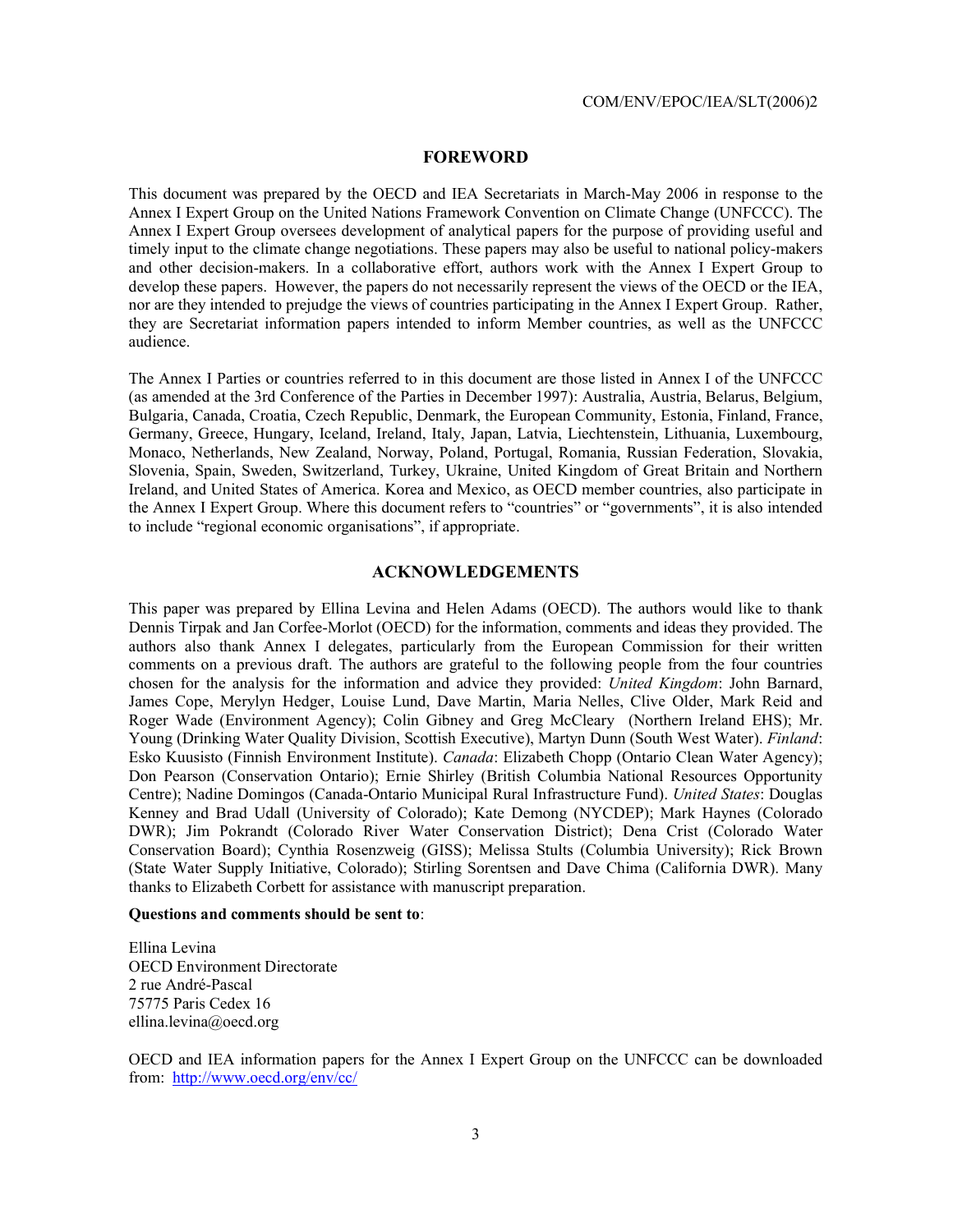#### **TABLE OF CONTENTS**

| 1.                 |                |  |
|--------------------|----------------|--|
| 2.                 |                |  |
| 3.                 |                |  |
| 3.1                |                |  |
| 3.2                |                |  |
| 3.3                |                |  |
| $\boldsymbol{4}$ . |                |  |
| 4.1                |                |  |
|                    | 4 1 1          |  |
|                    | 4 1 2          |  |
| 4.2                |                |  |
| 5.                 |                |  |
| 5.1                |                |  |
| 5.2                |                |  |
|                    | 5.2.1          |  |
|                    | 5.2.2          |  |
|                    | 5.2.3<br>5.2.4 |  |
| 5.3                |                |  |
| 6.                 |                |  |
|                    |                |  |
| 6.1                |                |  |
| 6.2<br>6.3         |                |  |
|                    |                |  |
| 7.                 |                |  |
| 8.                 |                |  |
| 9.                 |                |  |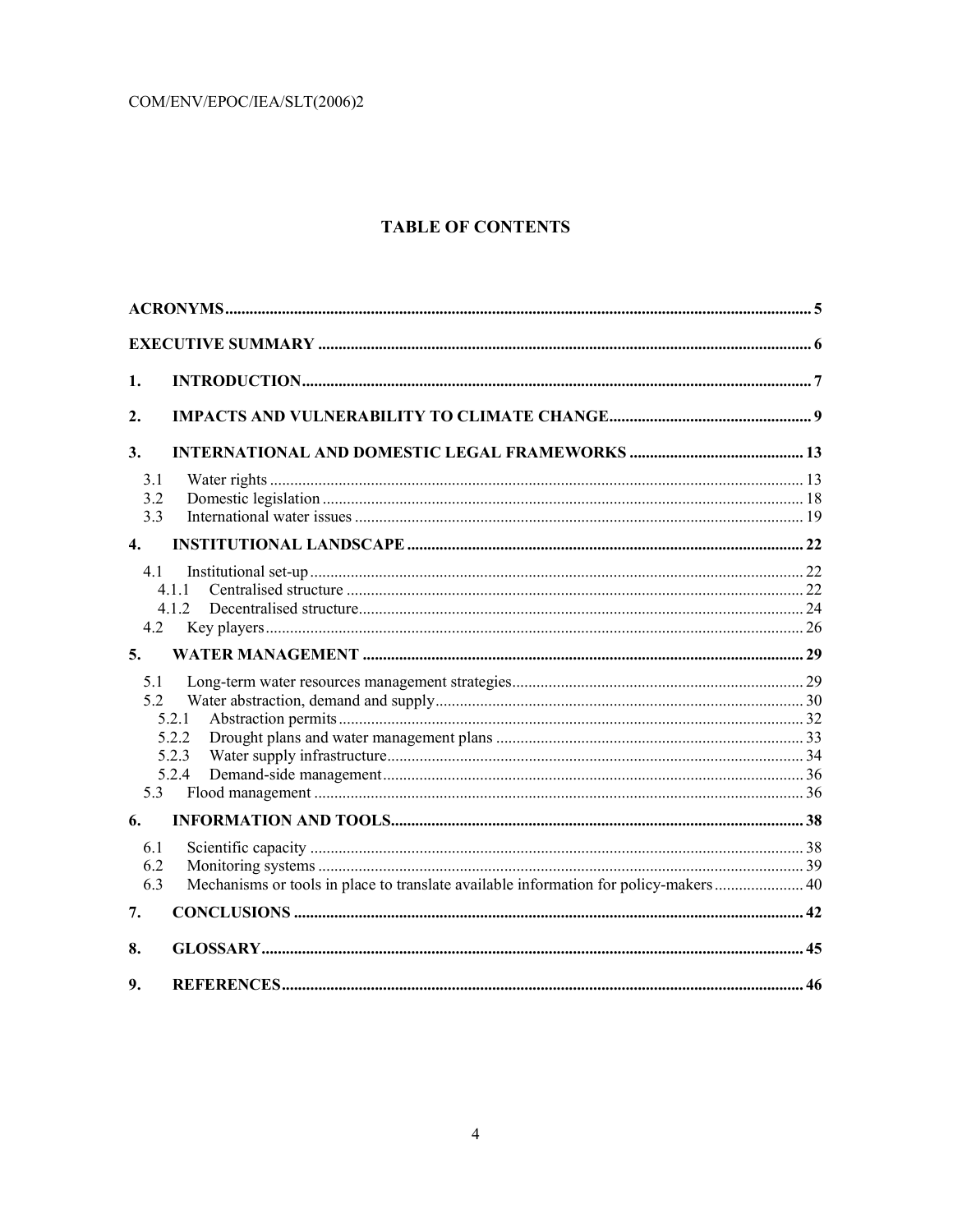| <b>AIXG</b>          | <b>Annex I Expert Group</b>                                                                             |  |  |  |  |
|----------------------|---------------------------------------------------------------------------------------------------------|--|--|--|--|
| <b>C-CAIRN</b>       | Canadian Climate Impacts and Adaptation Research Network                                                |  |  |  |  |
| Defra                | Department for Environment, Food and Rural Affairs                                                      |  |  |  |  |
| <b>DWR</b>           | California Department of Water Resources                                                                |  |  |  |  |
| EA                   | <b>England and Wales Environment Agency</b>                                                             |  |  |  |  |
| <b>EHS</b>           | Northern Ireland Environment and Heritage Service                                                       |  |  |  |  |
| <b>EPA</b>           | United States Environmental Protection Agency                                                           |  |  |  |  |
| <b>EU</b>            | European Union                                                                                          |  |  |  |  |
| <b>FEMA</b>          | United States Federal Emergency Management Agency                                                       |  |  |  |  |
| <b>GLA</b>           | Greater London Authority                                                                                |  |  |  |  |
| HadCM2               | Hadley Centre for Climate Prediction and Research coupled atmosphere-ocean general<br>circulation model |  |  |  |  |
| <b>IPCC</b>          | Intergovernmental Panel on Climate Change                                                               |  |  |  |  |
| <b>NIMS</b>          | National Incident Management Systems                                                                    |  |  |  |  |
| <b>NRCan</b>         | Natural Resources Canada                                                                                |  |  |  |  |
| <b>NYCDEP</b>        | New York City Department of Environmental Protection                                                    |  |  |  |  |
| Ofwat                | Office of Water Services                                                                                |  |  |  |  |
| PIR,<br><b>OMPIR</b> | Ontario Ministry of Public Infrastructure Renewal                                                       |  |  |  |  |
| <b>SEPA</b>          | Scottish Environment Protection Agency                                                                  |  |  |  |  |
| <b>SLR</b>           | Sea level rise                                                                                          |  |  |  |  |
| <b>SWRCB</b>         | California State Water Resources Control Board                                                          |  |  |  |  |
| <b>SWSI</b>          | Statewide Water Supply Initiative                                                                       |  |  |  |  |
| <b>UKCIP</b>         | UK Climate Impacts Programme                                                                            |  |  |  |  |
| <b>UNFCCC</b>        | United Nations Framework Convention on Climate Change                                                   |  |  |  |  |
| <b>USGS</b>          | United States Geological Survey                                                                         |  |  |  |  |
| <b>WFD</b>           | Water Framework Directive                                                                               |  |  |  |  |

## **Acronyms**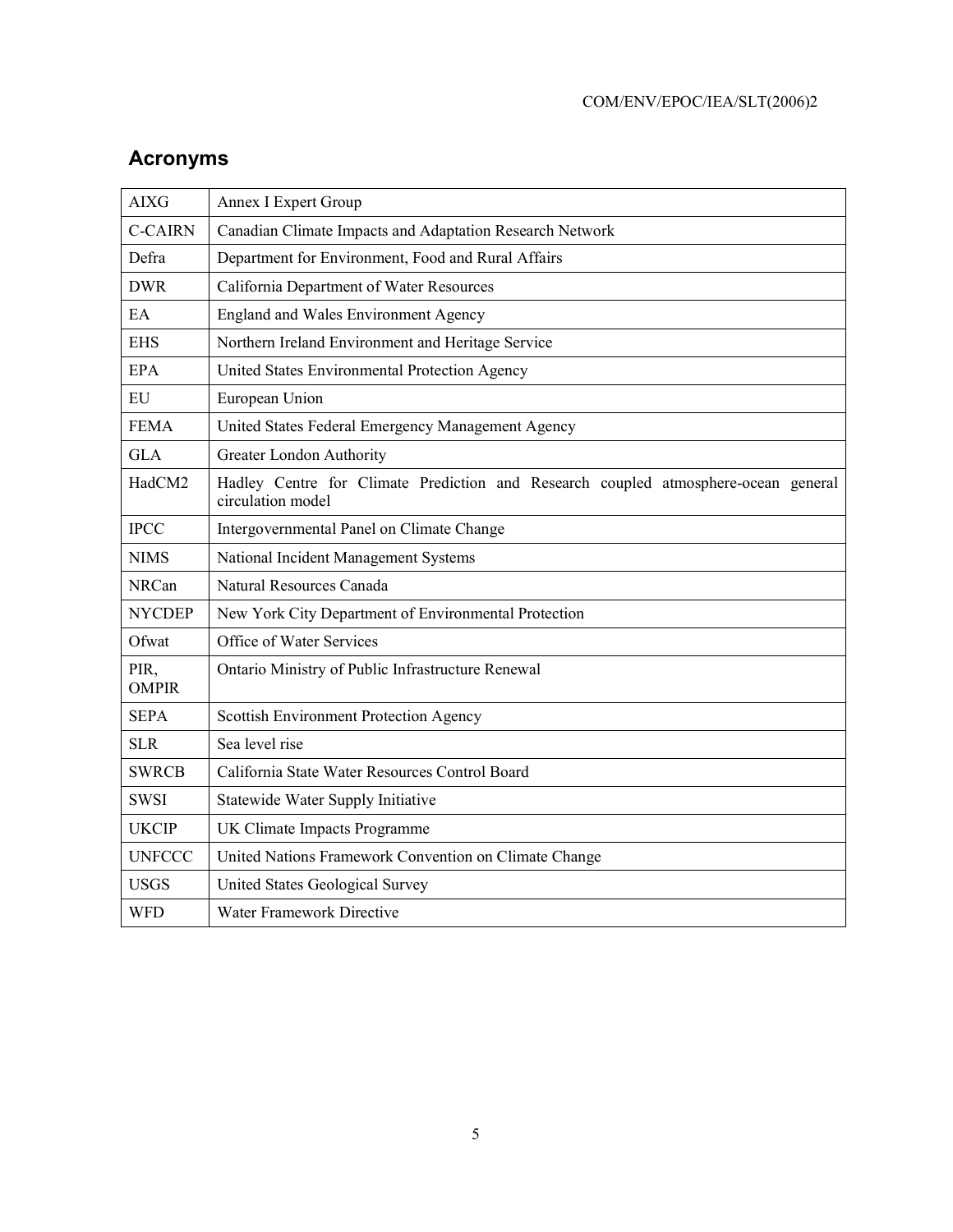### **Executive Summary**

Adaptation to climate change needs to be integrated into policy development. This paper examines domestic policy frameworks in the water sector and analyses how adaptation could be incorporated into these frameworks. Global climate change will have a significant impact on water resources in all countries. Consequently, a key challenge that countries face is how to govern and manage their water resources in the conditions of changing climate. What should be done, when and by whom, is a function of the rate of climate change, but also of the existing water policy frameworks of each country.

This study examines current water policy frameworks in four countries (Canada, Finland, United Kingdom and United States). It reviews the existing legal frameworks, institutional arrangements, key players and water planning mechanisms. One objective was to determine to what extent adaptation to climate change is beginning to be incorporated into water policy frameworks and whether there are some lessons that can be drawn from current experiences.

The study concludes that a certain degree of adjustment to climate variability and extreme weather events is inherent to the water sector. However, adaptation to long-term climate change is generally not a significant factor in the management of water resources in the four countries, although some initiatives are being undertaken in several countries to build climate change into decision making. All four countries have water policy frameworks, which to different extents, can help them adapt to climate change. These water policy frameworks, which differ in each country, can be enhanced to promote adaptation to climate change. They generally include the following elements:

- A system of laws (legal frameworks) that stipulate rights and responsibilities of different levels of government and private entities. These may include, for example, a system of water rights and abstraction permits;
- A variety of national, regional and sub-national institutions that are responsible for developing policies and overseeing their implementation;
- A set of policies that guide the implementation of national, state and provincial laws;
- Clearly defined roles for the key players, including government ministries, departments, water suppliers, regulators and other local authorities;
- Physical water infrastructure, that is dams, levees, reservoirs and sewerage systems that are capable of managing the flow and distribution of water;
- A set of water management plans (long-term strategic plans, drought plans and flood plans) with flexibility to anticipate and respond to climate changes; and
- A system to share current and projected climatic information.

For the most part, national governments will have to determine how current policy frameworks should be modified in order to prepare for climate change. However, there is little doubt that broadening the exchange of information will be a crucial element, if countries are to be prepared to properly manage their water resources.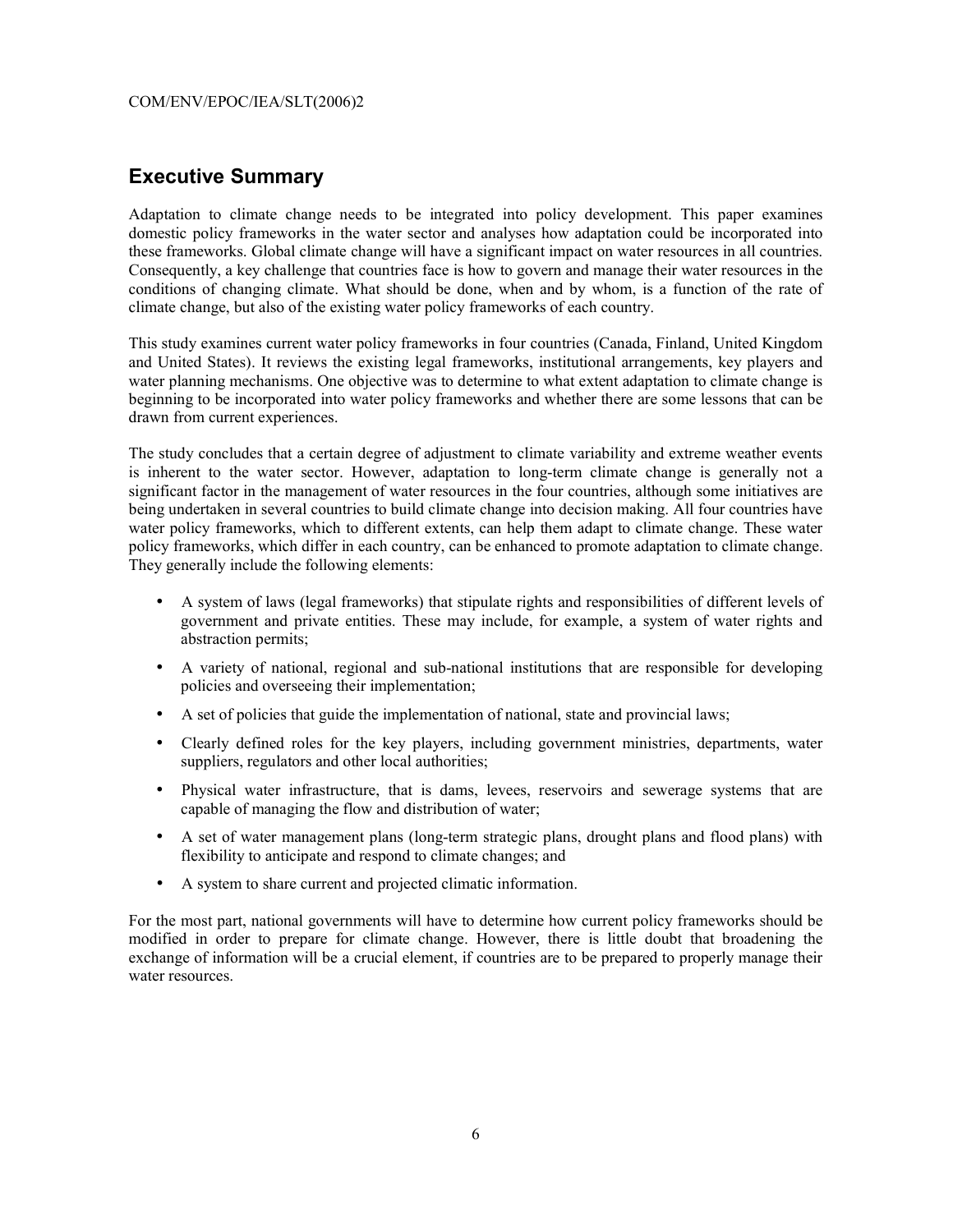### **1. Introduction**

At the September 2005 Meeting of the AIXG, the delegates requested the Secretariat to prepare a paper on policy frameworks for adaptation, focusing on one of the most vulnerable sectors (agriculture, water resources, costal zones, energy, human health). The priority sectors identified by the delegates were water resources and coastal zones. This paper focuses on water resources.

The aim of the paper is to analyse existing policy frameworks in various Annex I countries and identify elements that are important for facilitating adaptation to climate change impacts in the water sector. The analysis is based on the approach of integrating (mainstreaming) adaptation into policy development. In this paper the water sector is defined as water resources (surface water and groundwater), their use (e.g. irrigation, public water supply, environmental needs) and their governance and management (legal and institutional issues, abstraction permitting, water infrastructure, water policies). The paper does not specifically examine issues related to water quality.

The analysis is based on information from four countries, namely the United Kingdom, the United States, Canada and Finland. The following four key components (and their elements) of policy frameworks were examined for each country:

- 1. International and domestic legal frameworks: international and national, state and local legislation and regulations that govern water resources management, including international agreements and committees.
- 2. Institutional landscape: key players in the water sector and the government and private institutions within which they operate (governmental institutions at all levels; water providers: public and private regulators).
- 3. Water management policies and instruments: water resource management plans, flood and drought plans, pricing, metering, water-related strategies, public-private partnerships, infrastructure maintenance and renewal.
- 4. Information: scientific capacity, monitoring systems, mechanisms and tools to translate available information for policy-makers, mechanisms for information dissemination.

The situation in each country is very different in terms of water resources and their availability, current climatic effects and expected climate change impacts. Legal and institutional arrangements, and water management practices and priorities also vary greatly between and within countries. Therefore, the following questions were used to structure the analysis:

- How do the current water policy frameworks deal with water resources and existing stresses?
- Can current policy frameworks handle possible future climatic conditions?
- Which of the current elements of water policy frameworks facilitate adaptation to climate change?
- What elements of the current framework might become an obstacle for adaptation?
- Who in the water sector should participate in adaptation?
- Are there any generic recommendations that we can give for a policy framework in the water sector to make it more prepared for handling adaptation to climate change?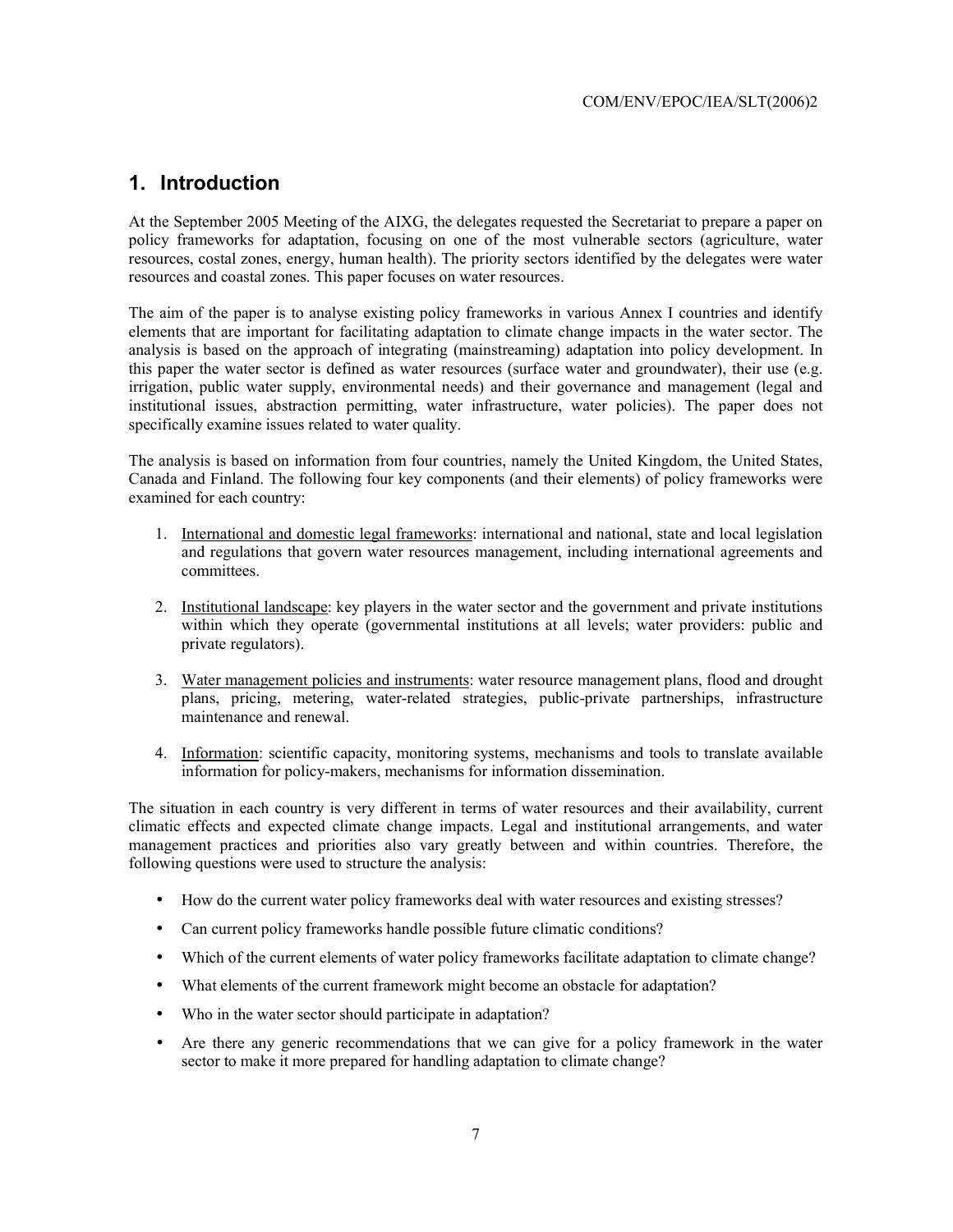This approach allowed commonalities between the governance and management practices of different countries to be identified. The analysis revealed that the key elements of policy frameworks mentioned above will play a central role in adaptation to climate change in the water sector in all countries. These elements are: a system of rights for water abstraction, water management strategies, flood and drought plans, monitoring and scientific analysis of water resources and meteorological conditions, information sharing between scientific community and policy makers at all levels, and water infrastructure.

Within each country's water sector there are aspects of the policy framework that would facilitate adaptation and aspects that would need to be changed for adaptation to take place. However, the analysis of four countries demonstrated that the basic elements are present. The paper addresses how to reinforce those mechanisms and elements that facilitate adaptation, and alter other elements that potentially can impede successful adaptation to future climate change.

The paper is structured around the selected four components that construct policy frameworks in the water sector. It starts with looking at the current and expected in the future climatic conditions that should play a central role in developing adaptation strategies. Section 2 of the paper illustrates differences among casestudy OECD countries in their susceptibility to possible negative effects of climate change and their vulnerabilities to these effects. Section 3 focuses on domestic and international legal issues that govern water sector. Section 4 identifies institutions and key players in the water sector who should also become the key actors in adaptation. Section 5 examines water management approaches and policies and how adaptation could "piggyback" on existing approaches and policies. Section 6 evaluates information needs and existing mechanisms for information sharing and dissemination that would be instrumental for successful adaptation. The paper concludes with a summary of key findings and recommendations for further analysis.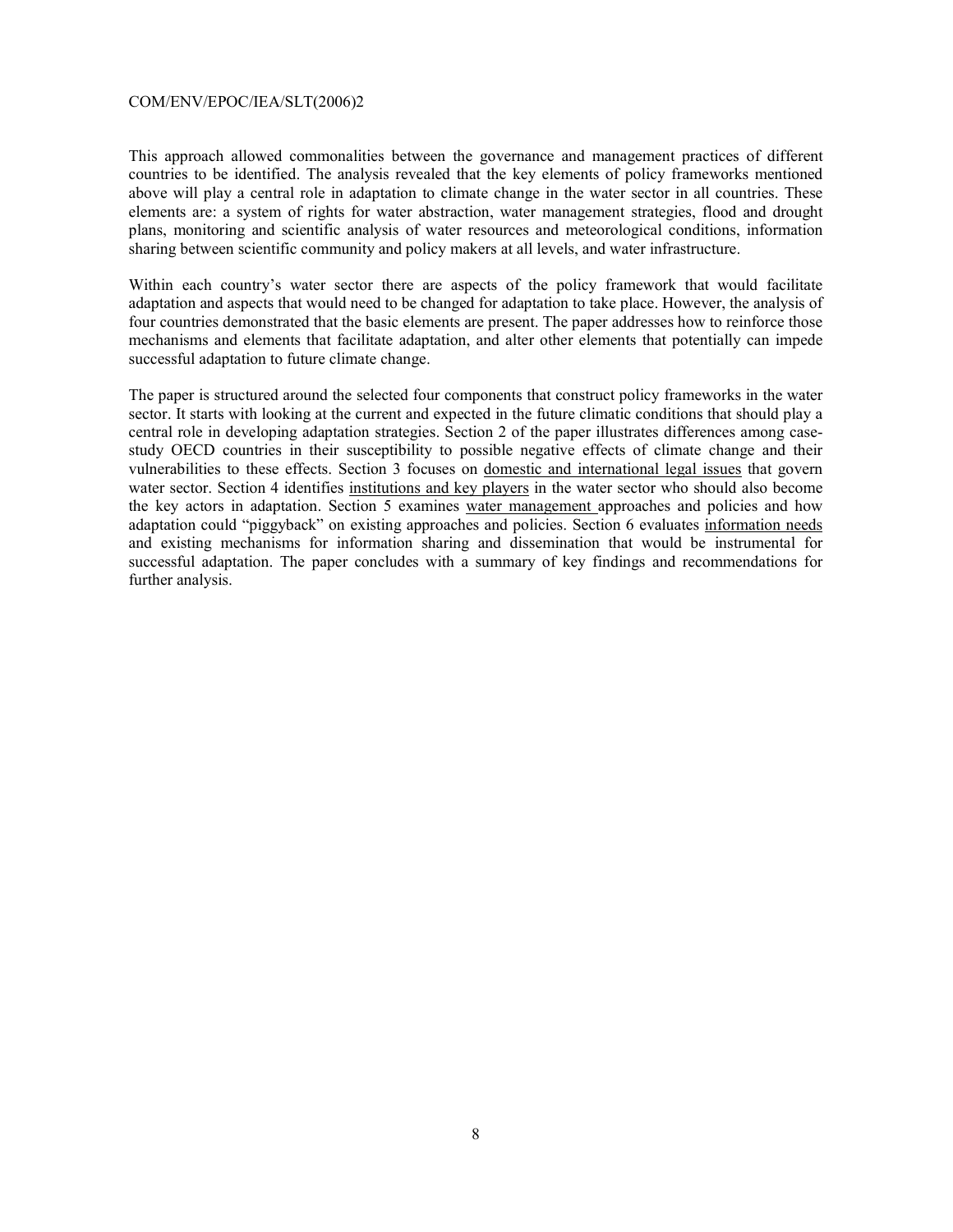#### **2. Impacts and Vulnerability to Climate Change**

A key point to bear in mind when considering approaches to adaptation within the water sector is that climate change will not impact all countries and regions to the same degree and that all countries will not be equally vulnerable. This has implications for the magnitude of actions and changes required and the amount of funding that will need to be allocated for adaptation. Vulnerability within a country varies between regions and sectors. Water resources, because of their reliance on precipitation, are extremely sensitive to climate change and can potentially be one of the most vulnerable sectors.

The vulnerability of the water sector to climate change is determined by the magnitude and nature of changes that are expected, the natural ability of the hydrological system to adapt to these changes, and the capacity of the relevant institutions and infrastructure to respond to the anticipated changes. The ability of a nation to adapt its water sector depends on the institutional set-up, regulations, water management practices and the state of the water system at present in terms of infrastructure age and its ability to cope with present climatic conditions.

The exposure and sensitivity of water resources to climate change impacts should be an indication of the necessity for adaptation. Therefore, the paper includes a brief discussion of expected impacts from climate change in four examined countries. The main aim of this section is to illustrate the differences in the expected impacts from climate change and the varied vulnerabilities among countries and between different regions within countries. Projected climate change impacts and the current physical features of the water sector should be the key determinants in defining the necessary adjustments in the existing policy framework.

The analysis of policy frameworks presented in this paper should be viewed in conjunction with information on the state of available water resources in a particular country and the expected impacts. Uncertainty in precipitation scenarios and the limits of hydrological and management models must also be recognised.

Climate change will affect different regions and countries differently. According to general circulation models, there is a high probability that precipitation will increase in northern Europe  $(+1\%$  to  $+2\%$  per decade), but decrease in southern Europe (by -1% per decade) (Parry, 2000). As a result, runoff will increase in the north and decrease in the south. There will also be a change in timing of maximum stream flows with inland areas experiencing peak flows earlier in the year. Both European countries of this analysis, Finland and the UK, are situated in the north of Europe, and potentially can expect similar impacts of the changing climate. However, the effects from these impacts on the water sector are projected to differ. For more temperate regions, the probability of an increase or decrease in rainfall is more difficult to characterize. What follows is information from the literature on likely climate changes.

Table 1 below highlights how climate change may affect the water sector in the countries investigated. Increased risk of flooding is fairly ubiquitous, as is the risk of droughts. However, droughts do not necessarily lead to a shortage of water. For example, in Scotland there is sufficient water and drought conditions should not affect water supply. Also, most countries will see a decrease in snow pack – snow may disappear from the Scottish highlands and southern Finland – but this will not lead to serious water supply problems since these areas do not rely heavily on snow melt for water supply. In California and Colorado however, water supply systems rely on snowmelt during the spring and summer, therefore changes in snowmelt patterns will require changes in water infrastructure and management practices. A summary of climate change impacts is presented below.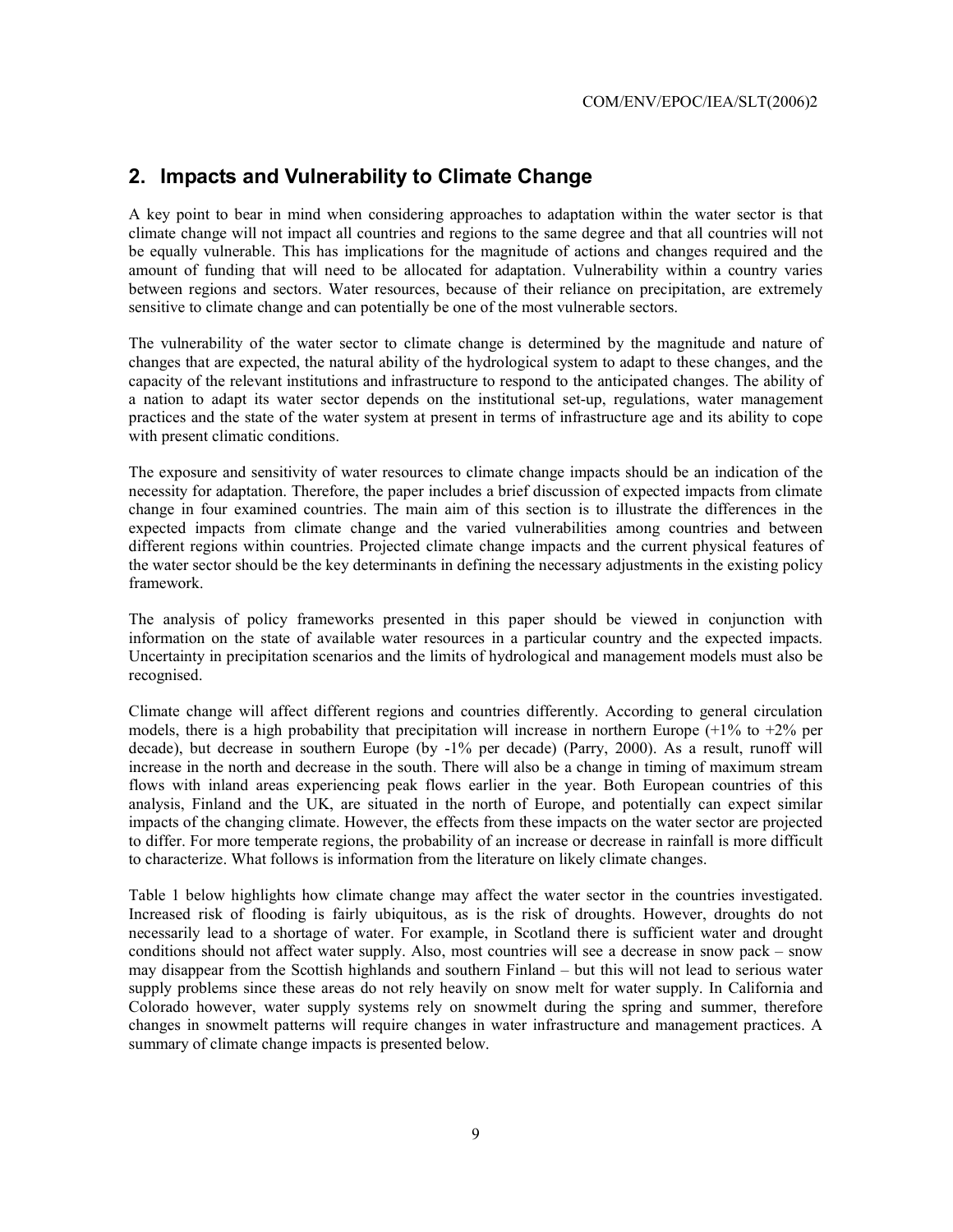|                |                                                    | <b>Climate Impact</b>              |                 |               |                         |                       |                               |
|----------------|----------------------------------------------------|------------------------------------|-----------------|---------------|-------------------------|-----------------------|-------------------------------|
| Country        | <b>Country/State</b><br>/Province/<br><b>Basin</b> | <b>Snowmelt</b><br>water<br>supply | Flash<br>floods | <b>Floods</b> | <b>Drought</b>          | Insufficient<br>water | <b>Saltwater</b><br>intrusion |
|                | California                                         | $\overline{\mathbf{X}}$            | $\mathbf{X}$    | $\mathbf{X}$  | $\overline{\mathbf{X}}$ | $\mathbf{X}$          | $\mathbf{X}$                  |
| <b>USA</b>     | Colorado                                           | $\mathbf X$                        | $\mathbf X$     |               | $\mathbf X$             | $\mathbf X$           |                               |
|                | New York                                           |                                    |                 | $\mathbf{X}$  | $\mathbf X$             |                       | X                             |
| Canada         | <b>British</b><br>Columbia                         | $\mathbf X$                        |                 | $\mathbf X$   | $\mathbf X$             |                       |                               |
|                | Ontario                                            | $\mathbf X$                        |                 | $\mathbf X$   | $\mathbf X$             |                       |                               |
| USA/<br>Canada | <b>Great Lakes</b><br>Basin                        |                                    |                 |               | $\mathbf X$             |                       |                               |
| United         | England and<br>Wales                               |                                    |                 | $\mathbf X$   | $\mathbf X$             | $\mathbf{X}$          | $\mathbf X$                   |
| Kingdom        | Scotland                                           |                                    |                 | $\mathbf X$   | $\overline{X}$          |                       |                               |
|                | Northern Ireland                                   |                                    |                 | $\mathbf X$   |                         |                       |                               |
| Finland        | All                                                |                                    | $\mathbf X$     | $\mathbf X$   |                         |                       |                               |

#### **Table 1. Expected climate change impacts on water resources in the countries of this analysis**

#### *Finland*

For Finland the major challenge will be in controlling floods. Three different research programmes have studied expected changes in runoff of three drainage basins. The range of forecasts is between no change to increases in runoff of  $8\%$ . According to the HadCM2<sup>1</sup> simulation, the one, five and 14-day design for flood control from precipitation values may go up by 35-65% by the end of this century (Tuomenvirta, 2004). Higher annual temperatures will also lead to a decrease in snow cover (which may disappear completely in southern Finland) and frequent thawing periods during the winter. Therefore, Finland will experience increased frequency and intensity of winter floods from heavy rainfall events and winter thawing episodes. Increased temperatures during summer may cause increased intensity and longer periods of drought. Currently Finland does not experience water shortages but prolonged droughts might cause problems for hydropower, water traffic and water supplies during summer<sup>2</sup>.

<sup>&</sup>lt;sup>1</sup> UK Hadley Center for Climate Prediction and Research coupled atmosphere-ocean general circulation model<br><sup>2</sup> Ceneral analysis of aynasted abances in runoff systems are systemly baneficial impact on Einland's hydronous

<sup>&</sup>lt;sup>2</sup> General analysis of expected changes in runoff suggests an overall beneficial impact on Finland's hydropower.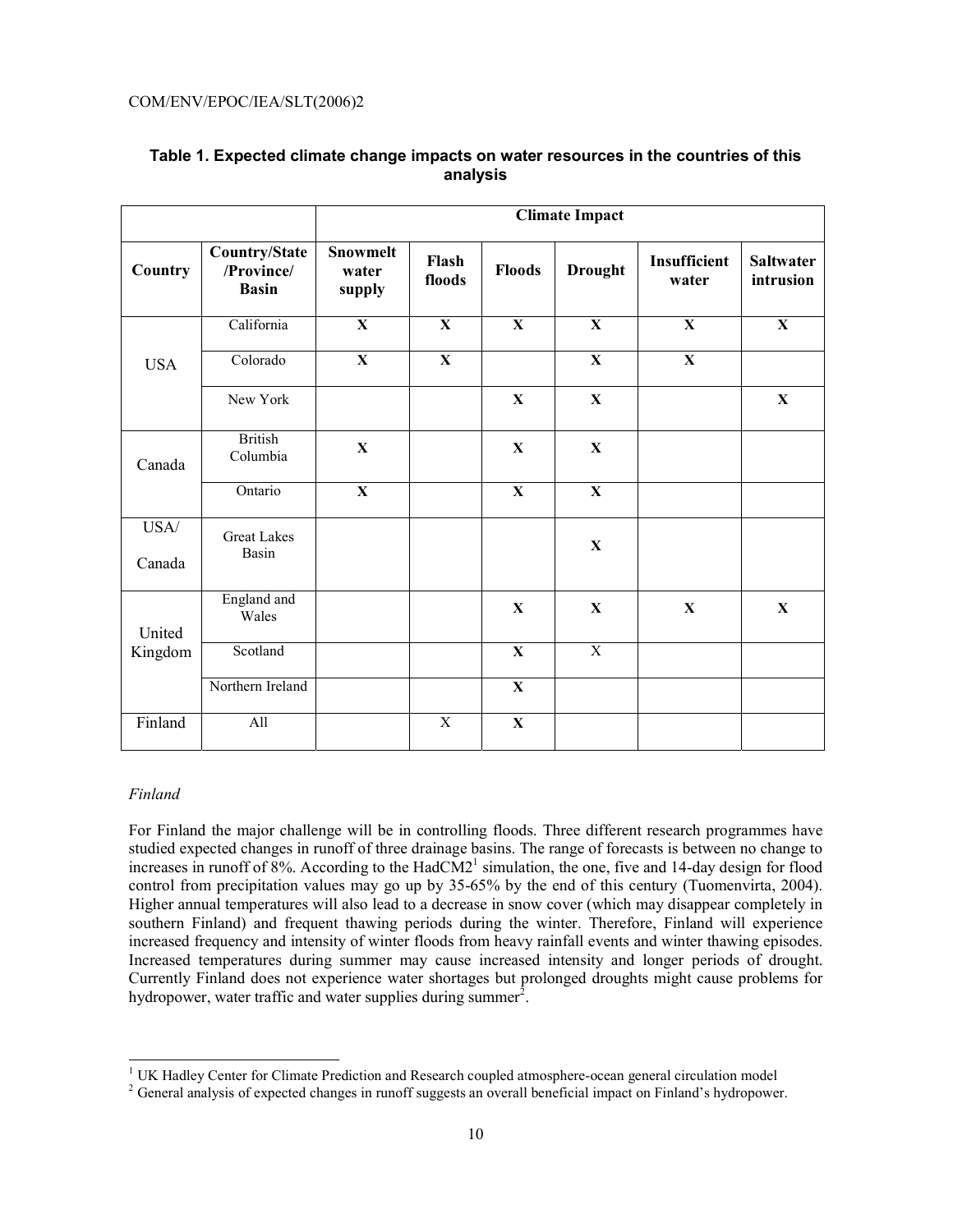#### *United Kingdom*

In the UK, winter flood risk will also become much more of a problem. By the 2080 England and Wales could face losses up to £27 billion annually from flooding (EA, 2005). Impacts will also vary regionally; in the north and west of the UK flooding will be more of a problem than in the south and east. This is because the winter climate is already wet and there is little storage capacity to absorb excess flows. However, unlike Finland where major water shortages are not expected, drought in the UK will become a serious problem. This impact will be felt over the whole country, but will be most severe in the south and east. This will exacerbate current pressure on the region which presently is an area with low precipitation, a high population and high population growth. For example, the population of London has increased by 190,000 in the past two years whilst population in other urban areas has fallen (GLA, 2002). The runoff in the southeast of England is predicted to decrease by up 50% during the summer months in 2050 (Arnell, 1998).

Therefore, although both the UK and Finland will experience increased winter floods and summer droughts, the impact this has on the water sector depends on this sector's vulnerability in a particular country, dictated by present water resources, water demand and infrastructure.

#### *United States*

The US is a large country that is spread across several climatic zones. The impacts of climate change will differ significantly from region to region. The three states that were analysed in the US (California, Colorado and New York) all have different hydrological conditions (although California and Colorado are similar in their dependence on snowmelt in a semi-arid region) and their vulnerabilities to climate change differ. For example, an important concern for New York is the need to maintain a reliable supply of water for New York City. Much of the water infrastructure for New York City is on low lying coastal areas which over a period of centuries could also be affected by increasing sea level rise, and altered storm frequency and intensity.

California's water resources are very dependent on water stored as snow pack in the Sierra Nevada and Cascades mountains. Increase in average annual temperature will lead to the snowline in these mountains increasing in altitude, causing decreases in snow pack volume and runoff. Peak runoff will also occur earlier because of higher temperatures which will lead to greater flooding during the spring, and less water and water shortages during the summer. Population is increasing rapidly in California putting increased pressures on water supplies. Population is also increasing most rapidly in the arid south of the state. Sea level rise will put the Sacramento-San Joaquin delta at increased risk from flooding and salt water intrusion with implications for water supply throughout California; this area supplies two thirds of the state's water.

Colorado water resources are also dependent on snowmelt from the Rocky Mountains and will have similar problems relating to water supply as California. Colorado's population growth was the third fastest in the US during the 1990s. Both Hadley Centre and Canadian Climate Impacts and Scenarios models predict that precipitation will increase in the west. However, whether the increase will be enough to provide a net increase in water availability with increased evaporation is not known. Colorado's vulnerability is increased by the huge range of altitudes it encompasses (from the highest peaks in the Rockies to plains in the east) which makes it difficult to develop reliable regional climate models.

#### *Canada*

In Canada, climate change will have a range of impacts on both the hydrological cycle, and water availability and uses (Hofmann et al, 1998). For the nation as a whole, climate change will likely increase precipitation, evaporation, water temperatures and hydrological variability. For many regions of Canada,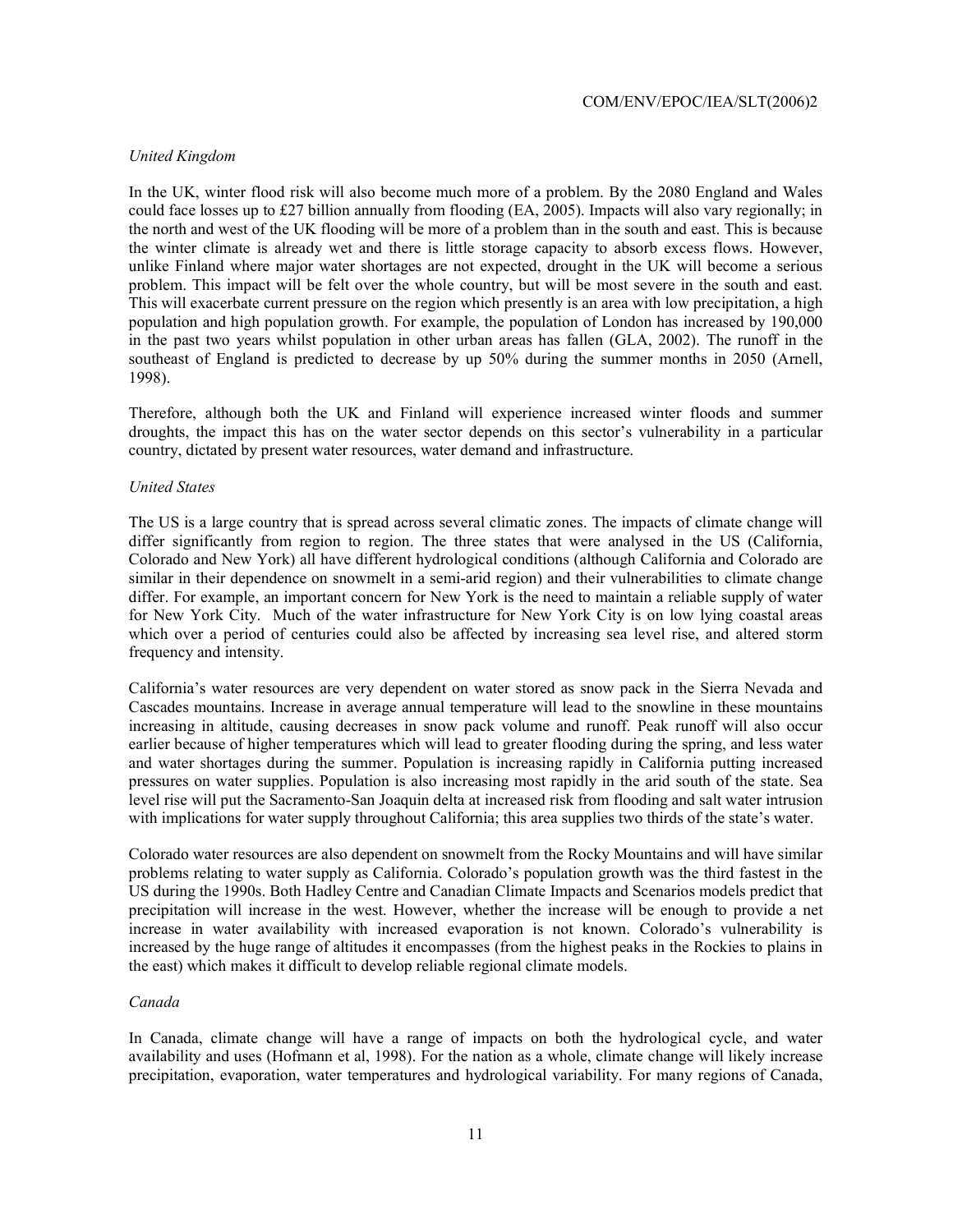climate change will likely result in decreased summer flows, warmer summer water temperatures and higher winter flows. Regional projections include declining Great Lakes water levels, decreasing soil moisture in southern Canada, and a reduction of wetlands in the Prairies. Another key concern is increased conflict between water users due to increasing discrepancies between supply and demand. For example, Ontario is commonly perceived to be an especially water-rich province, yet it suffers from frequent water shortages. Similarly, more than 17% of British Columbia's surface-water resources are at or near their supply capacity for extractive uses (Lemmen & Warren, 2004).

The IPCC has identified several general physical features that make a water system particularly vulnerable to climate change (Arnell & Chunzhen, 2001). Some of these features have been identified in various areas of the countries analysed:

• The current hydrological and climatic regime is marginal for agriculture and livestock.

In arid areas, agriculture can use up to 90% of the water abstracted from surface and aquifer sources. In California and Colorado (and much of the western United States) agriculture occurs in semi-arid to arid zones and agricultural cultivation is only possible through irrigation. Also, on the eastern plains of Colorado, 70-80% of precipitation occurs from April to September during the growing season. However, in many years only 50% or less of the long term average precipitation occurs resulting in droughts (Doesken et al, 2003). The southern prairies of Canada (in Alberta, Saskatchewan, Manitoba) and the interior of British Columbia suffer severe droughts during some part of most summers and are prone to long-term drought conditions. Irrigation and water transfers are relied on to provide stability in crop production<sup>3</sup>.

• Highly seasonal hydrology that is the result of either seasonal precipitation or a dependence on snowmelt.

Water supplies for much of California originate in the Sierra Nevada as snowmelt. Snow packs act as a natural reservoir of water which is slowly released throughout the summer. Reliance on snow pack makes an area vulnerable to climate change because the hydrological regime to which infrastructure is built and adapted will change. Global warming will reduce the snow pack (and therefore the volume of runoff) and cause the snow pack to melt earlier in the year. Storage capacity will need to be increased so that winter runoff can be captured for use in the summer and so that flood risk in the winter can be accounted for. The problem of how to increase water storage but yet also manage earlier spring high flows (which requires empty space in a reservoir) is one that will need to be resolved in order for California, and other snowmeltdependent areas, to adapt.

• The sedimentation rates of rivers affect the storage capacity of reservoirs and therefore their ability to mitigate the effects of droughts and floods.

The Glen Canyon dam in Arizona was built upstream of the Hoover dam to be used by the Upper Colorado Basin states during water shortages so that sufficient water continued flowing to the Lower Colorado basin states. The Hoover dam guarantees a constant supply of water to the Lower Colorado Basin states. The Glen Canyon dam has reduced the vulnerability of the Hoover dam by trapping sediment from the river. However, it is vulnerable itself as 100 million tons of sediment is deposited behind the Glen Canyon dam each year<sup>4</sup>.

• The topography and land use patterns promote soil erosion and flash flooding conditions.

The eastern plains of Colorado are susceptible to flash flooding because summer precipitation falls as heavy rainfall events and thunderstorms (Doesken et al, 2003). Flash floods have also been a problem in recent years in England. These events are projected to increase with climate change.

<sup>&</sup>lt;sup>3</sup> The Atlas of Canada, http://atlas.gc.ca/maptexts/map\_texts/english/freshwater\_irrigation\_e.html

<sup>4</sup> Glen Canyon Institute, http://www.glencanyon.org/library/sediment.php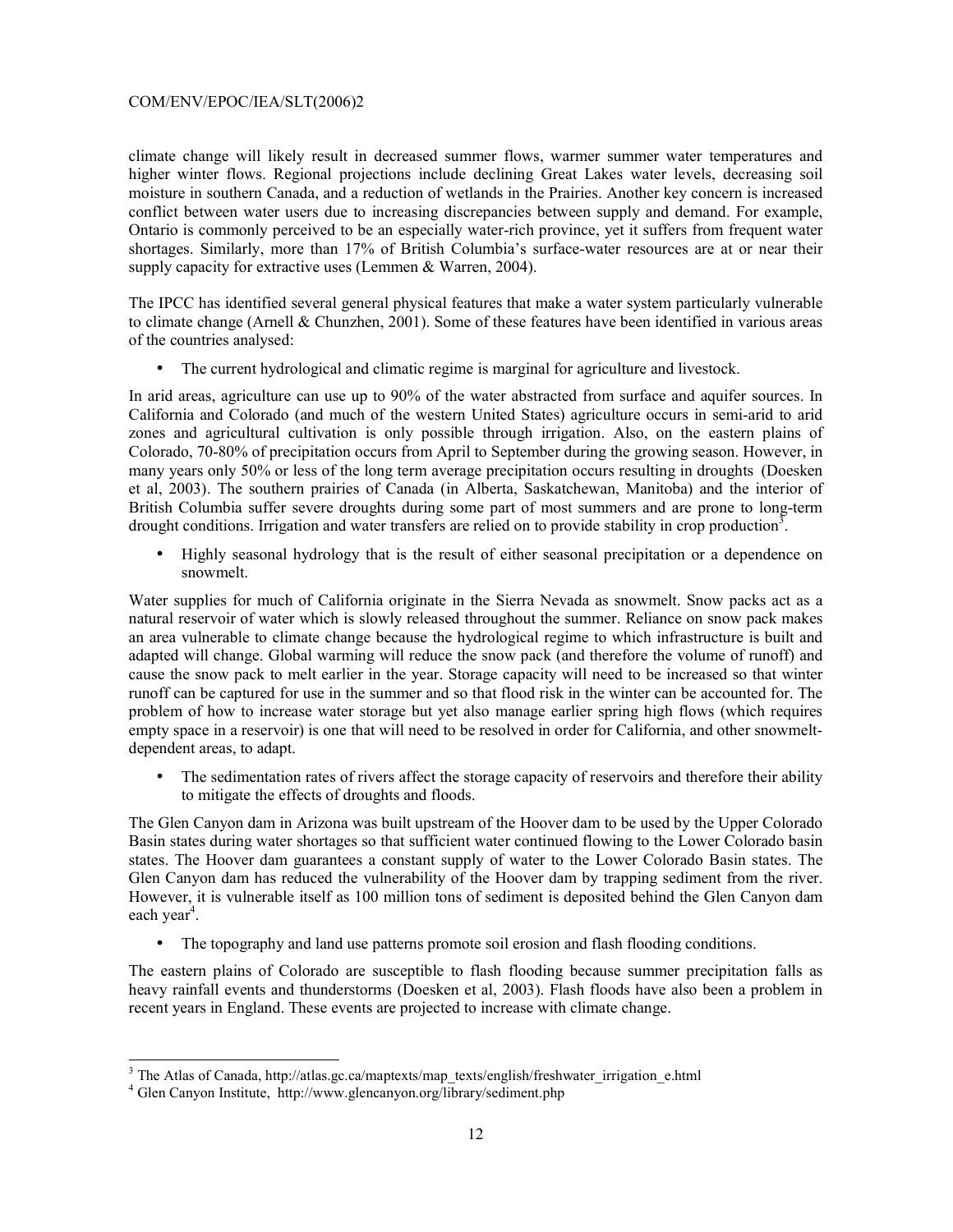### **3. International and Domestic Legal Frameworks**

#### **3.1 Water rights**

Water rights are the fundamental issue that defines legal relationships in the water sector. The analysis of four countries revealed differences in water right systems (riparian right, riparian right with mandatory abstraction permits, appropriation doctrine and prior appropriation). Although historically these systems were based on different principles, close examination reveals that each has been modified and common aspects are identified.

| Country                    | Country/State/<br><b>Province/Basin</b> | Type of<br>system                      | Comprehensive<br>permitting<br>system? | Conflict<br>resolution<br>during<br>drought | <b>Licences</b><br>time<br>limited? | <b>Regulation</b><br>of public<br>water<br>supply? |
|----------------------------|-----------------------------------------|----------------------------------------|----------------------------------------|---------------------------------------------|-------------------------------------|----------------------------------------------------|
|                            | California                              | Prior<br>appropriation<br>& riparian   | Yes                                    | 'First come,<br>first served'               | N <sub>0</sub>                      | Yes                                                |
| <b>US</b>                  | Colorado                                | Prior<br>appropriation                 | Yes                                    | 'First come,<br>first served'               | N <sub>0</sub>                      | Yes                                                |
|                            | New York                                | Riparian                               | N <sub>0</sub>                         | Shortages<br>shared                         | No                                  | Yes                                                |
|                            | <b>England and Wales</b>                | Riparian                               | Yes                                    | Shortages<br>shared                         | Yes                                 | Yes                                                |
| <b>UK</b>                  | Scotland                                | Riparian                               | N <sub>0</sub>                         | Shortages<br>shared                         | N/A                                 | Yes                                                |
|                            | Northern Ireland                        | Riparian                               | N <sub>0</sub>                         | Shortages<br>shared                         | N/A                                 | Yes                                                |
| Finland                    | All                                     | Riparian                               | Yes                                    | N/A                                         | N <sub>0</sub>                      | Yes                                                |
| $\overline{US'}$<br>Canada | Great Lakes basin                       | Riparian                               | N <sub>0</sub>                         | Shortages<br>shared                         | N <sub>0</sub>                      | Yes                                                |
| Canada                     | Ontario                                 | Riparian                               | Yes                                    | Shortages<br>shared                         | Yes                                 | Yes                                                |
|                            | <b>British Columbia</b>                 | Riparian and<br>prior<br>appropriation | Yes                                    | 'First come,<br>first served'               | No                                  | Yes                                                |

#### **Table 2. Water and abstraction right systems in the countries analysed**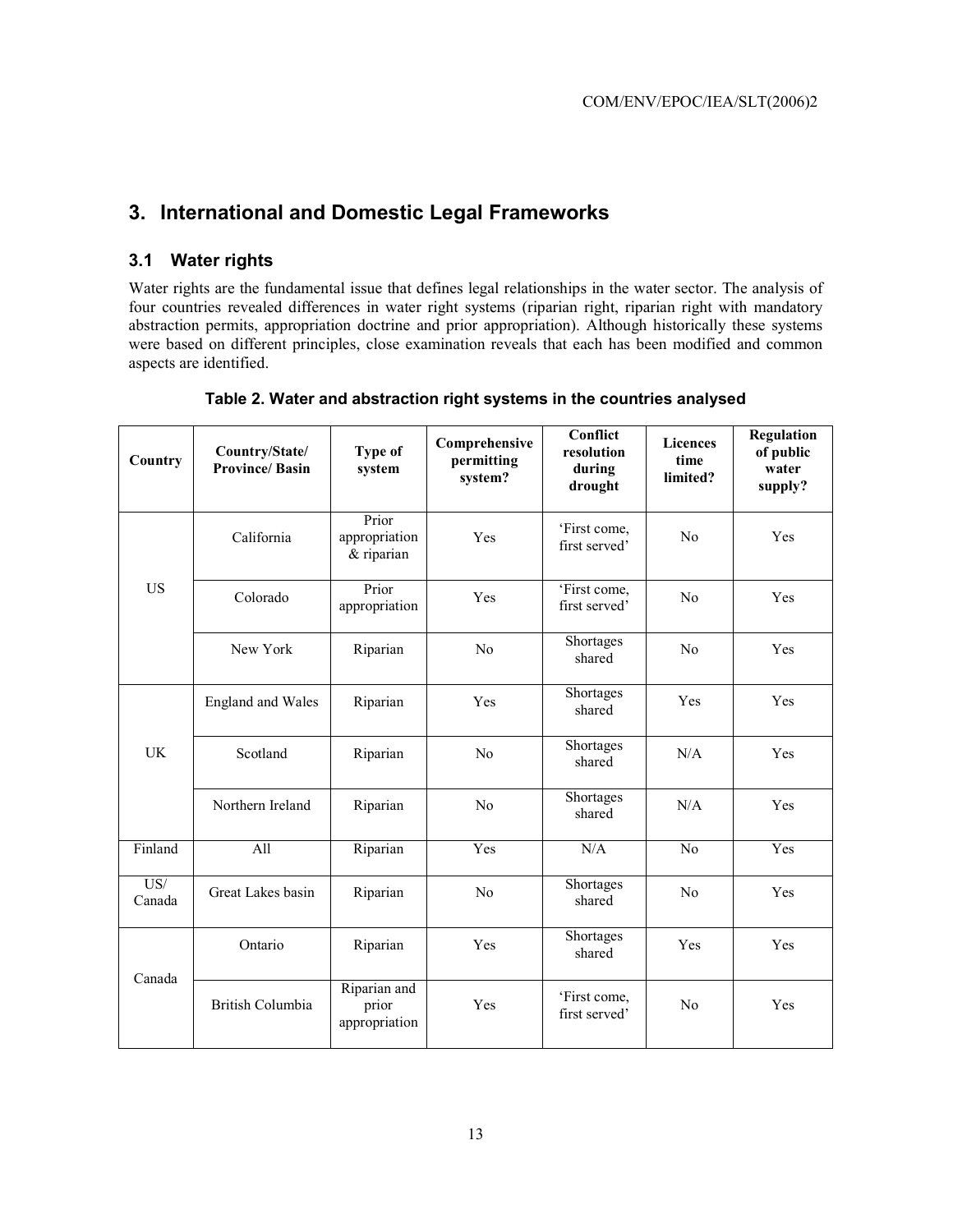In most European countries land ownership or rental is required in order to have rights to abstract water. Currently, in most OECD countries water rights are supplemented with licensing systems that clearly define how much water and for which purposes water can be taken. In case of problems with water quantity or quality, the government has authority to intervene into abstraction even though the legal right for the water might be with the land owner. In the eastern states of the US, the eastern provinces of Canada, and the UK, the allocation of water is governed by the law of *riparian right* borrowed from English common law. Only those who own property adjoining lakes or streams are allowed to abstract water from those bodies of water and are only able to do so in a way that does not interfere with the rights of other riparian users, i.e. "authorisation to use water in a stream or other water body is based on ownership of the adjacent land" (Jacobs et al, 2000). Thirty one eastern US states practice the riparian doctrine. Land owners are allowed to make "reasonable use"<sup>5</sup> of the water on their land, but are not allowed to take it in a way that would affect the reasonable use of other riparian landowners. Water rights under the riparian doctrine belong to the land and cannot be sold without the land.

While not an ownership right, riparian rights include the right of access to, and use of the water. The extent of these rights varies from country to country and is further defined by the water licenses or permits that are required for water use in many countries. According to the original riparian doctrine, a riparian owner is not allowed to extract water for purposes unrelated to the riparian land.

New York State follows the riparian doctrine and does not complement it with a licensing system. Only abstractions for public water supply systems require a permit. Also, abstractions from the Great Lakes Basin of more than 3 million gallons (11 356 235 litres) of surface or ground water during a consecutive 30-day period are required to be registered. This is to adhere to international agreements over the Great Lakes Basin. Anyone surrounding the Great Lakes has the right to take water from the basin as long as it does not harm other abstractors.

The riparian doctrine prevents transfer of water to areas unrelated to the adjacent land, and could have either positive or negative effects on adaptation depending on a specific situation. For example, large water diversion projects that are common in California and Colorado would not be possible in the east of the US for legal reasons. On the other hand, the riparian doctrine makes sure that all the water from the watershed stays where it belongs. This could facilitate adaptation in areas with low runoff and competing demands for water. However, when the riparian doctrine is not supported by a system of abstraction permits and does not envision accountability of abstracted water it contributes to the vulnerability of water resources to climate change. Accurate accounting of all water abstraction and use is necessary for adaptation to take place. It is clear that some additional provisions to the riparian doctrine will be necessary to allow for flexibility and accountability in water resources management and for the adaptation to be successful.

In the western regions of both US and Canada, water laws have evolved differently, primarily because of water scarcity and competing needs. The *prior appropriation* water doctrine in the west gives senior (priority) water rights to those who can demonstrate an earlier use of that water; i.e. 'first in time, first in right'. For example, the doctrine of prior appropriation was introduced in British Columbia in 1859 to resolve conflicts over hydraulic mining. However, this right can be lost if it is not exercised for several years.

Current interpretation of this doctrine in the state of Colorado translates into the following principles:

• Water in a stream is not the property of anyone but every person, municipality or corporation has the right to use the water for beneficial purposes.

<sup>&</sup>lt;sup>5</sup> "reasonable use" is not defined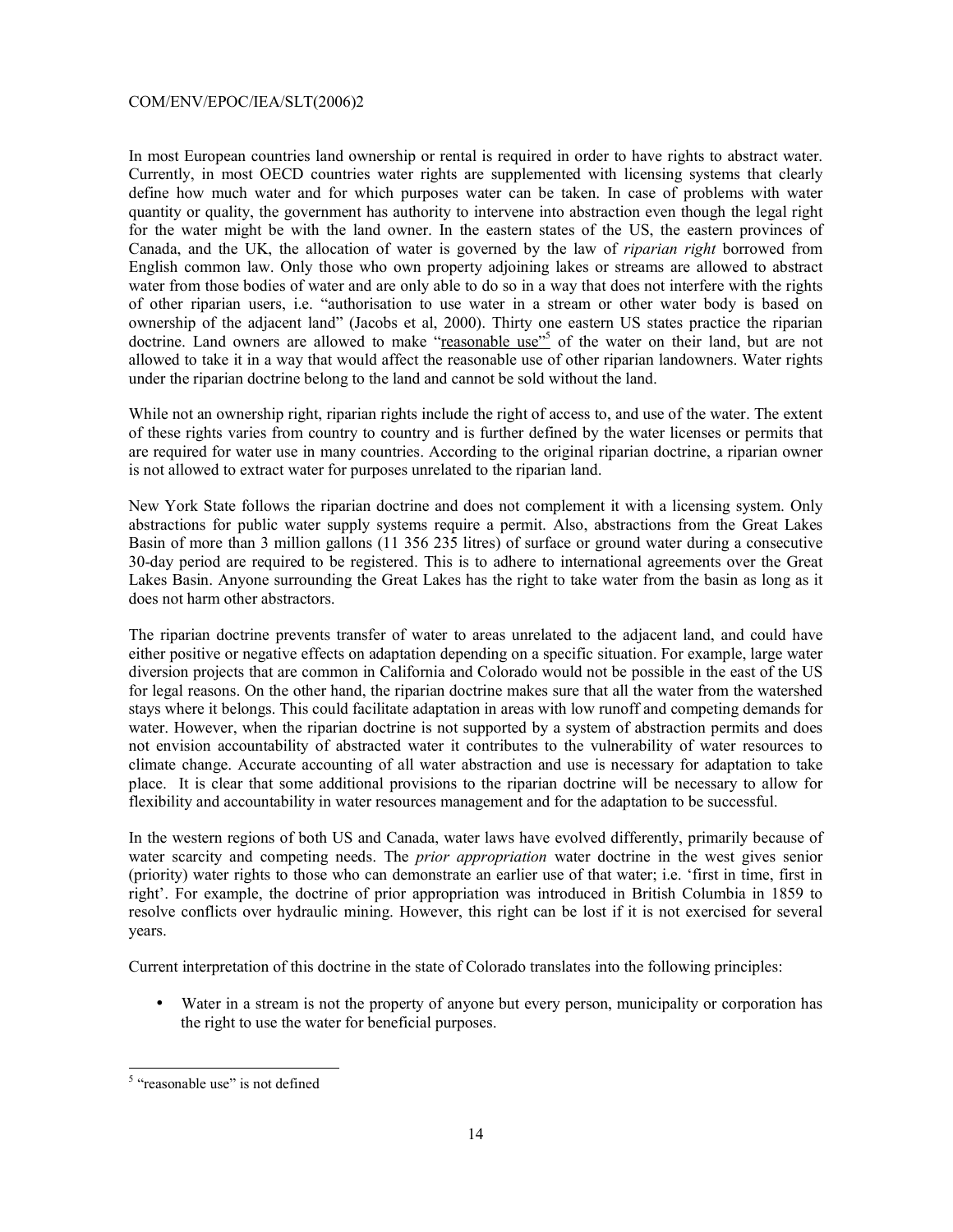- Allocation of the water within a stream works on a 'first in time, first in right' basis.
- An appropriator can take water from its source and put it to beneficial use at any location. Land bordering a watercourse has no right to the use of the water, without an appropriation.
- An appropriator has to gain right of way to access the water course.
- Water rights are decreed in water courts through adjudication proceedings. These courts also deal with other water matter cases and approve changes in the nature or place of use of water rights e.g. diversion, change from agricultural to municipal use, direct flow to storage or part-time (spring and summer) to full time.
- There are two kinds of water rights direct flow and storage.<sup>6</sup>

This suggests that water users in the western states may be susceptible to changes in the water regime since senior rights holders will receive all the water that is available when water supply becomes short. However, measures have been put into place over the years so that development is not limited by water rights. These measures may provide flexibility to water users as the climate becomes more variable.

Modifications to the prior appropriation doctrine have been applied in each state or province. For example, in California two types of water rights are recognized under the law: riparian rights and appropriative rights (SWRCB, 1990). The people of California own all the water in the state and water rights provide the right to reasonable and beneficial use of the water, not to ownership of the water. Article X, Section 2 of the California Constitution requires that all riparian uses of the state's water be both reasonable and beneficial. It places a significant limitation on water rights by prohibiting the waste, unreasonable use, unreasonable method of use, or unreasonable method of diversion of water (Department of Water Resources, 2005).

Under the prior appropriation doctrine in California, a person may acquire a right to divert, store, and use water regardless of whether the land on which it issued is adjacent to a stream or within its watershed. A senior appropriative water rights holder may not change an established use of the water to the detriment of a junior, including a junior's reliance on a senior's return flow. Acquisition of appropriative water rights is subject to the issuance of a permit by the State Water Resources Control Board (SWRCB) with priority based on the date a permit is issued. Appropriative rights may be sold or transferred.

A common method to obtain the use of water in California is under contract. For example, an individual or a group contracts with someone who has water rights and is allowed to use the water subject to the conditions specified in the contract. These contracts do not create an appropriative or other water right for either the buyer or the seller. Instead, they define the obligations and entitlements between the buyer and the seller to the extent the seller has a valid water right to divert water for beneficial use. This can be as simple as one land owner contracting with his neighbour or as complex as the State Water Project or Central Valley Project contracting with numerous water districts throughout the State who in turn contract with other districts or water companies (SWRCB, 1990).

Water trading is carried out in England and Wales but in a much smaller, watershed-based way. It is defined as "the transfer of licensable water rights from one party to another, for benefit"<sup>7</sup>. Trades are carried out through the Environment Agency (see Section 4.2 on Key Players), but the parties involved agree on the price or "benefit" between themselves. One abstractor applies to the Environment Agency to revoke their license or permanently reduce the volume of water they abstract. The person they have traded

 $\overline{a}$ 

 $6$  Summary of the Law of Water Rights in Colorado, Holland & Hart, LLP

http://www.westernwaterlaw.com/SummaryCoWaterLaw.pdf

<sup>&</sup>lt;sup>7</sup> Environment Agency

http://www.environment-agency.gov.uk/subjects/waterres/564321/409360/?version=1&lang=\_e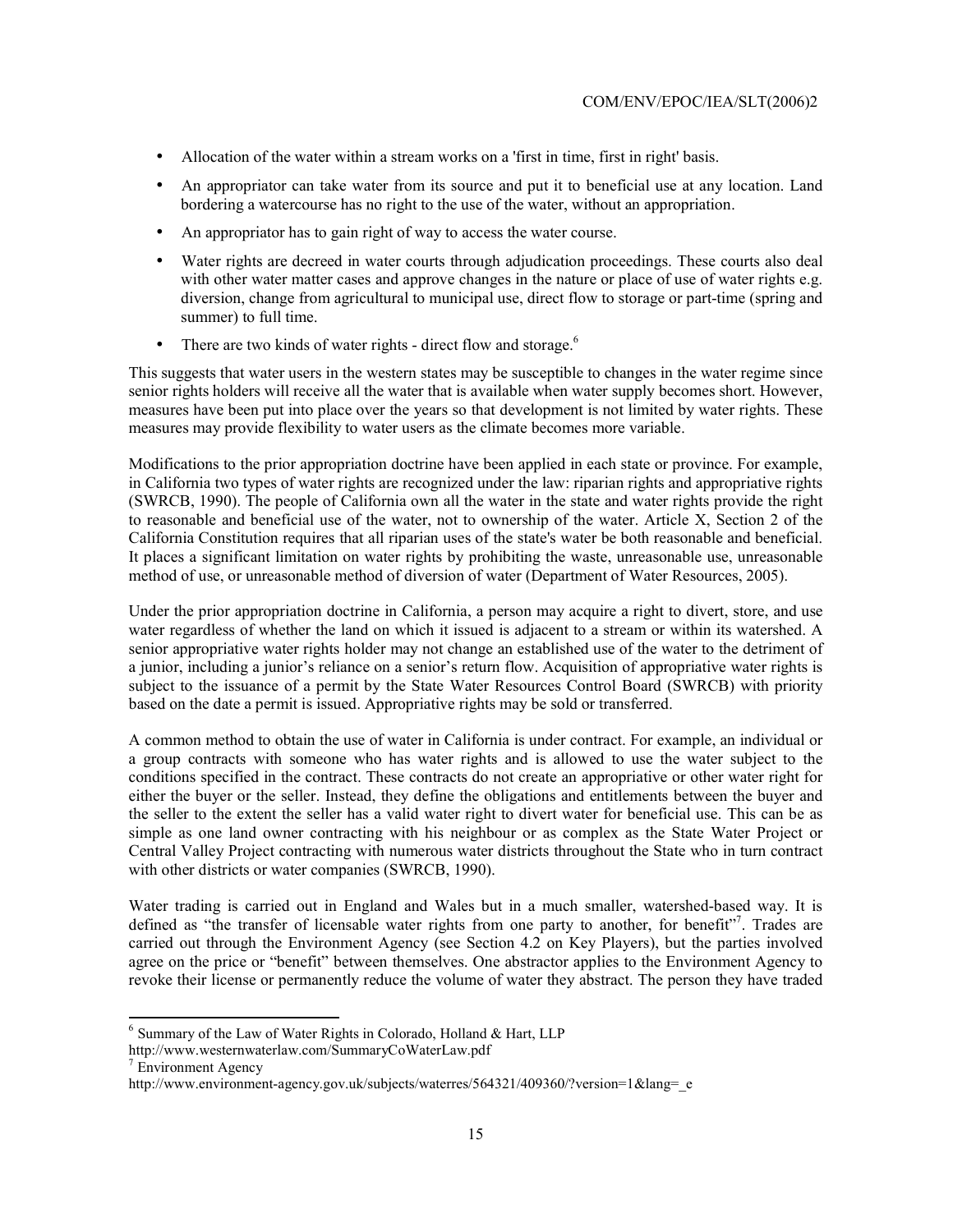with then can apply to take up those rights. The Environment Agency cannot reserve water prior to the submission of an application therefore measures have to be in place to ensure that the correct person obtains the recently freed-up water rights. The water rights will have a new license that can contain new conditions, such as minimum flows. Also the licenses have to be located within the same catchment or groundwater unit and the Environment Agency ensures that the trade will not result in environmental damage. The Environment Agency can prohibit the trade if it is seen to damage the environment, or if it wants more water available for in-stream uses.

Several other countries also allow various forms of trading of abstraction permits. For example, Spain has had tradable rights to water since the  $13<sup>th</sup>$  century. Three states in Australia have experimented with trading abstraction permits. Chile and Mexico have introduced laws that allow water markets to develop (Defra, 1998).

The western Canadian states also use a prior appropriation system. However, there are differences in the ways it is administrated. In British Columbia the prior appropriation principle is used along with the riparian doctrine in dealing with licenses for water use or diversion. The water belongs to the Crown, i.e. the provincial government. Water rights can only be acquired by a person who owns the land or has Crown tenure for the land the water is on. Permission (or the right) to use surface water is obtained by license or by an approval under the *Water Act*. Licenses are granted in perpetuity but they remain with the land they are granted for. The BC Water Act gives *all* property owners equal access to water on a first come, first served basis. The license belongs to the land (as in the case of the riparian rights) and can be transferred only with the land, but in case of a dispute the owner with earlier issued license has the priority over other license holders for water from the same stream<sup>8</sup>.

In these ways the system in British Columbia is unlike the system in the western United States. All the water in the river is not appropriated, and water cannot be transferred between basins. This prevents the big water diversion projects that are seen in the United States. Licences are not required for small irrigation or household purposes. However, owning rights to the water use gives security during drought periods. In times of drought water is allocated by the date the application was filed (called the priority date). Therefore, the earlier water rights are requested, the more rights the abstractor has to his/her water in times of shortage. Filing an application for water rights therefore acts as a kind of insurance policy<sup>9</sup>. Water in British Columbia is plentiful in general, although droughts can occur on the smaller streams in the interior of the province. Prior appropriation, therefore, allows water disputes to be settled in a straightforward way in times of drought. However, the senior right holder might not be the one who has the most urgent water needs and so it might not be the most practical. Prior appropriation also allows all water abstractions to be monitored. Any new diversions or changes in the point of diversion or place or purpose of use may not cause harm to existing appropriators, (Jacobs et al, 2000).

In the US, the prior appropriation doctrine also distributes water rights between states. For example, Los Angeles has senior water rights to Denver on the Colorado River. Senior rights holders can put a 'call' on the river, i.e. they can legally force upstream users to reduce their abstraction if they are unable to abstract their full water right allocation $10$ .

This system can lead to regional water shortages and to engineering investigations to import from more distant, un-appropriated water resources. These issues have become especially controversial in southern Alberta, Canada, where water shortages are common and competition is increasing. Reforms have begun

l

*<sup>8</sup>* Water Act, [RSBC 1996] Chapter 483

<sup>&</sup>lt;sup>9</sup> Personal communication, Ernie Shirley, Counter BC, National Resources Opportunity Centre, Kamloops, BC <sup>10</sup> Personal communication, Jim Pokrandt, Colorado River Water Conservation District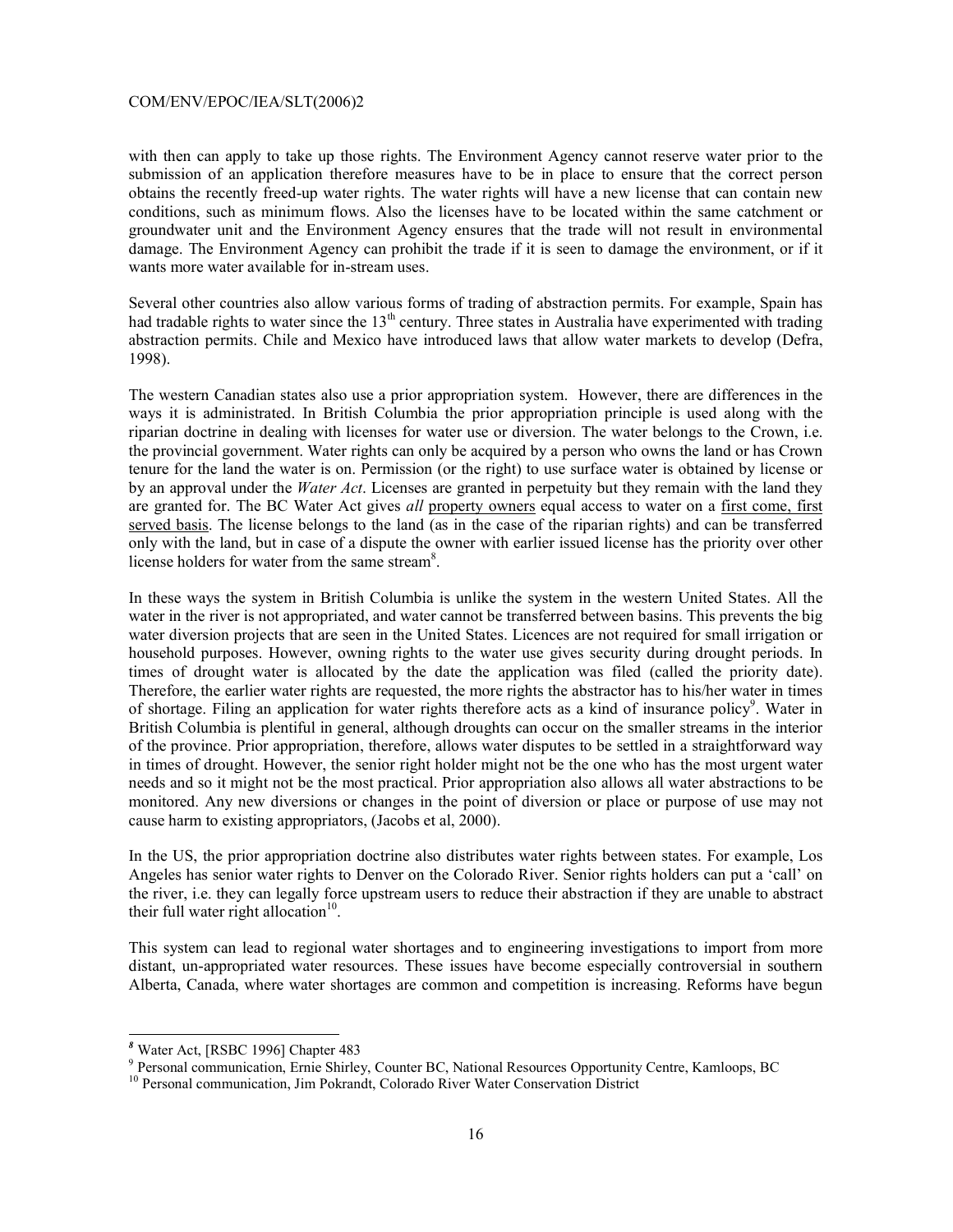and amendments to Alberta water act in effect since 1999 include provisions for voluntary marketing of water licenses within watersheds.

The prior appropriation doctrine might impede adaptation in the water sector if it does not include specific provisions that allow more balanced water distribution in times of water shortages. Examples from the US and Canada mentioned above illustrate that governments are moving in the right direction by modifying the original principles of prior appropriation and adjusting the doctrine to current and expected situations.

To resolve inter-provincial and international disputes over water that is allocated based on the appropriative doctrine, Canada has introduced a principle of *apportionment*, which refers to the negotiated division of transboundary river flows between or among those jurisdictions.

Apportionment agreements bring security to each of the participating governments in terms of share in the water supply upon which to base their long-term development plans. Inter-provincial and international apportionments have the advantage of flexibility in water sharing because they are based primarily on percentages of available flow rather than the absolute flow entitlements.

The England and Wales water rights system contains attributes of both prior appropriation and riparian systems.

- Water can be removed from land and sold (similar contracting under prior appropriation).
- A license belongs to a person, but it is for a particular place. When the person leaves, the license is transferred to new land owner.
- Trading can occur but is limited to within the groundwater unit or catchments and the environment agency can refuse to allow trading if it will be detrimental to the environment.
- Time limited licensing has only just been brought in and is being worked into existing licenses.

The ability to transport water away from the source enabled by the prior appropriation doctrine could both increase and decrease vulnerability; it can move water to where it is most needed but it can also leave the source without water resources for future development.

Rights to groundwater vary in different western states of the US. Some states treat tributary ground water water that is hydro-logically connected to surface flow - in the same manner as surface water rights. Such ground water is integrated into the surface water rights priority system. Thus, a well withdrawing tributary ground water is treated in the same manner as a surface diversion from a stream for the purposes of administration of water rights in accordance with the priority system.

Many western states also have legislative schemes that allow for the designation of critical ground water areas. These are usually areas in which ground water withdrawals have been a primary source of water supply for municipal or agricultural water uses, and in which aquifer water levels are dropping. The purpose of the designation is to allow special rules to be established for protection of the aquifer resource, yet permitting some continued development, or use of the underground water. Priority systems may be put into place, or modified to require all water users to share the burdens pro rata. New wells may be permitted only if the proposed appropriation will not unreasonably impair existing rights from the same source. <sup>11</sup>

In the EU ground water rights are attached to the land the water is on, and in addition is regulated by a system of permits in many countries. In Finland, for example, all groundwater intake which exceeds  $250m<sup>3</sup>/d$  requires a permit.

 $1\,1$ Water Rights Law -- Prior Appropriation, Anne J. Castle Holland & Hart LLP, http://profs.lp.findlaw.com/water/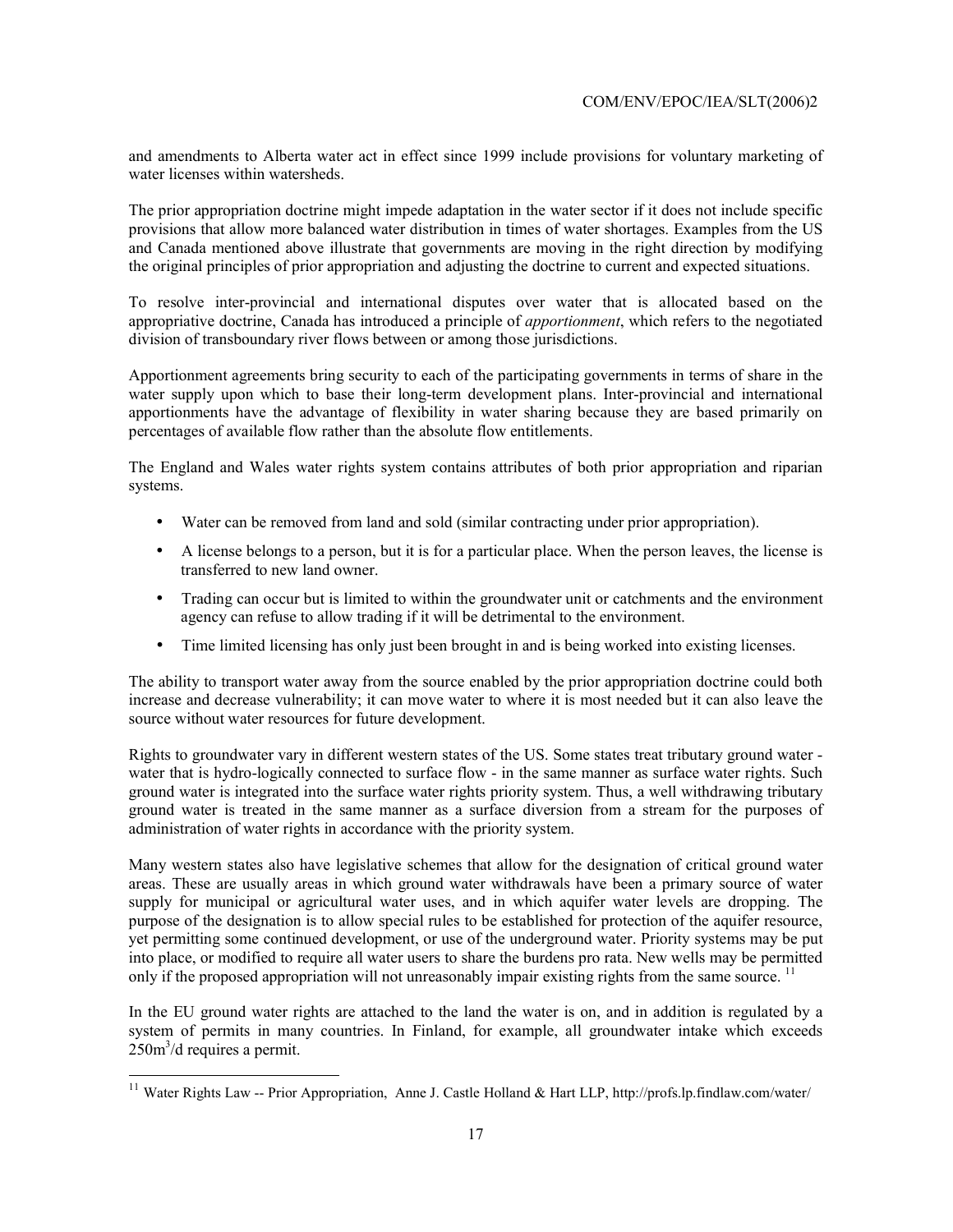#### **3.2 Domestic legislation**

All countries examined in this study have sophisticated legal systems with numerous laws and regulations that govern various aspects of water management. Each country has laws in place that address the following aspects of water resources and their management:

- Water abstraction permitting and licensing;
- Environmental water quality;
- Drinking water quality;
- Environmental impact assessment from water resources projects;
- Regulations regarding industry/water supply and sewerage companies;
- Water resources management;
- Flood management;
- Drought management;
- Dam, dyke, levee maintenance and safety.

In addition, countries have several laws that protect ground water, natural wetlands, sensitive coastal territories and other sensitive ecosystems.<sup>12</sup>

European countries that are members of the EU have to comply with EC legislation by transposing the EC directives into domestic legislation. While a number of directives such as The Urban Waste Water Treatment Directive aim to protect the environment from the adverse effects of discharges of urban waste water, the one most applicable to water resources is the *EU Water Framework Directive (WFD)* (European Commission, 2000). It requires member states to implement a wide-ranging set of reforms to achieve "good status" of all inland and coastal waters by 2015. These goals are reached through the creation of river basin water management plans, requirements for a systematic licensing of water abstraction (both surface and groundwater) and full cost pricing. The Directive provides a means by which the EU member countries should develop integrated, sustainable and coherent water policies based on the ecosystem approach and include citizens in this process.

The implementation of the ambitious legislative framework, its objectives and targets, is now an important challenge in the water sector. In 2001, the Member States agreed on a Common Implementation Strategy for the WFD to harmonise and facilitate the implementation process. The Directive is to be implemented by the Member States within a specific timeframe, step by step, including completion of guidance documents by 2006. River Basin Districts are identified and River Basin Management Plans for each river basin district should be completed by December 2009. There are eight River Basin Districts in Finland; the total number of river basins is 74. There are nine districts in England and Wales, plus two districts that are shared with Scotland. Scotland has one River Basin District solely in Scotland; Northern Ireland has three River Basin Districts, two of which are shared with Ireland.

The WFD is potentially a powerful implementation tool for climate change adaptation policy. Its integrated river basin approach encourages strategic planning and water resources management that incorporates sustainable supply-side and demand-side management, drought measures, flood protection, water quality issues and environmental health of the basin. While the WFD does not explicitly mention that climate

 $\overline{a}$  $12$  For example, Finland has laws that protect some rapids–specific rivers- from hydropower development.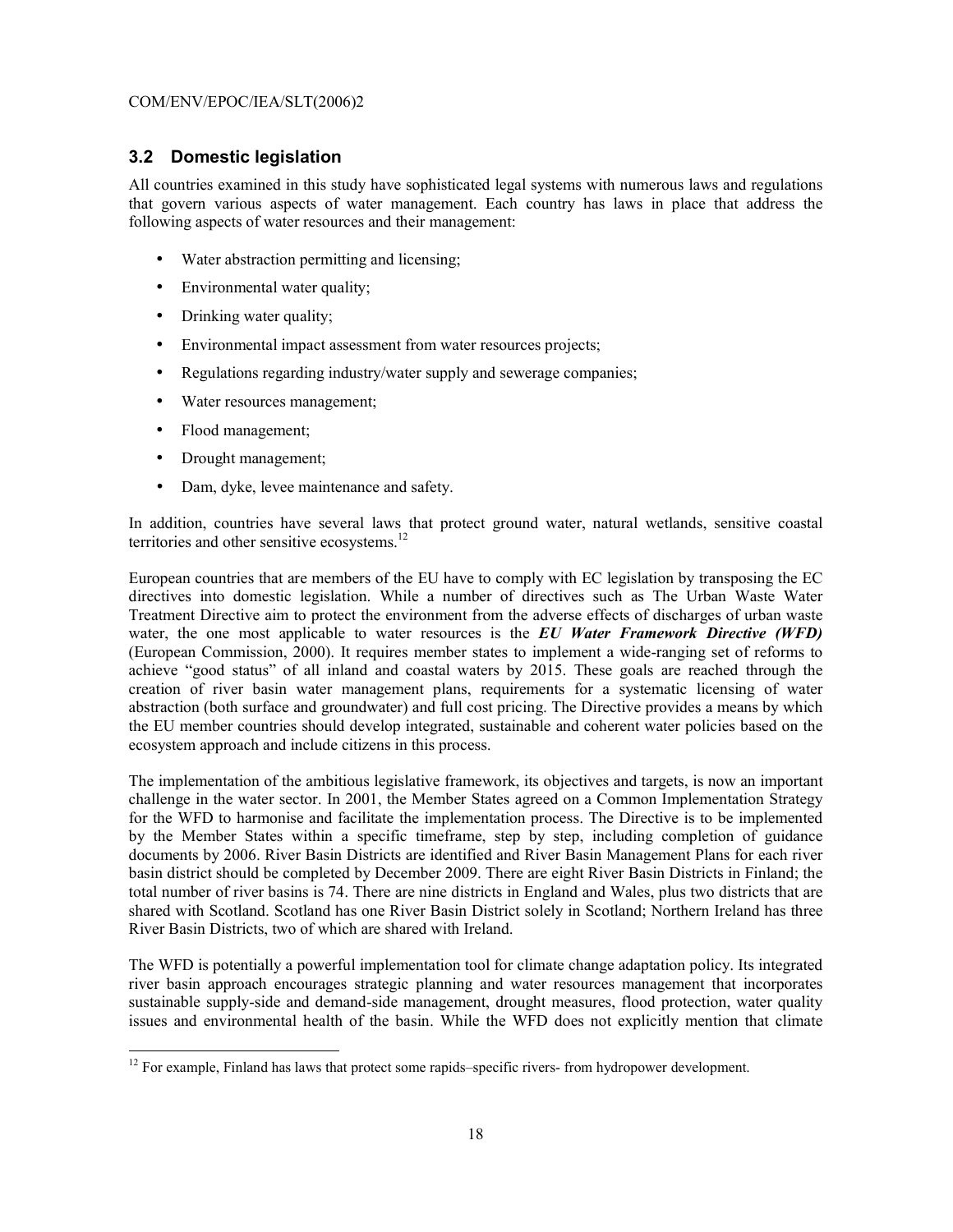change impacts need to be recognised, the approach of the WFD will serve as an important adaptation tool. The approach of the WFD encompasses the following steps and actions: comprehensive stocktaking and monitoring; defining a target level of environmental status, identifying the necessary measures in a comprehensive multi-annual plan, taking into account and integrating all environmental stresses, taking an ecosystem approach, planning long term, and repeating this planning cycle in 5-6 years in order to reflect current developments. It is unlikely that the first River Basin Management Plans (2009-2015) will address adaptation to climate change. However, the on-going discussions in the EU, including the preparation of the German Presidency conference in February 2007, give a clear signal that specific adaptation measures will be included in the second River Basin Management Plan cycle (2015-2021).

The EU member countries are also currently negotiating the new Flood Directive which will complement the Water Framework Directive.

In addition to EU laws, each EU country also has a set of national and regional laws. Due to the administrative structure of the UK, England and Wales, Scotland and Northern Ireland, each have their own environmental laws. Finland has one main legal document, The Water Act of 1961, which governs water resources management.

The US and Canada have decentralized water management legislation systems. The legal framework is composed of common law principles, constitutional provisions, state (US), provincial (Canada) and federal statutes, court decisions and contracts or agreements. The US and Canada have a few federal laws that focus on water quality issues. In Canada, in addition to federal laws on water quality, there are some other laws that can govern management of the limited water resources under federal control and that also have provisions for agreements with provinces on water management issues. However it is state and provincial laws and regulations that govern water use in these countries. Each state/province has its own set or laws and regulations under which water resources are managed. Under the Canadian Constitution Act of 1867, the provinces are "owners" of the water resources and are responsible in their day-to-day management.

Domestic legislation defines basic relationships among the stakeholders and sets out the main principles of water resources management. Existing legal frameworks will also be determinant for adaptation in the same way as they define the rules for water management. There are some laws in the current policy frameworks that will facilitate adaptation by promoting efficient water use, setting economic values for water and market mechanisms, and others. For example, efficient water use is a legal requirement of California. The Water Recycling Act of 1991<sup>13</sup> sets goals for the volume of water recycled in California: 700,000 acre-feet of water per year by the year 2000 and 1,000,000 acre-feet of water per year by the year 2010.

An analysis of existing laws in terms of their roles in adaptation might be necessary to identify tools and procedures that can be adopted and expanded in adaptation strategies, and legal obstacles for certain adaptation measures.

#### **3.3 International water issues**

Many countries have international boundary agreements on water bodies which will have to be flexible in the face of climate change. The European Commission requires the member states to address transboundary issues in River Basin Management Plans and make special provisions when river basins are shared with third (non-EU) countries.

l

<sup>&</sup>lt;sup>13</sup> California Water Code, Section 13575-13583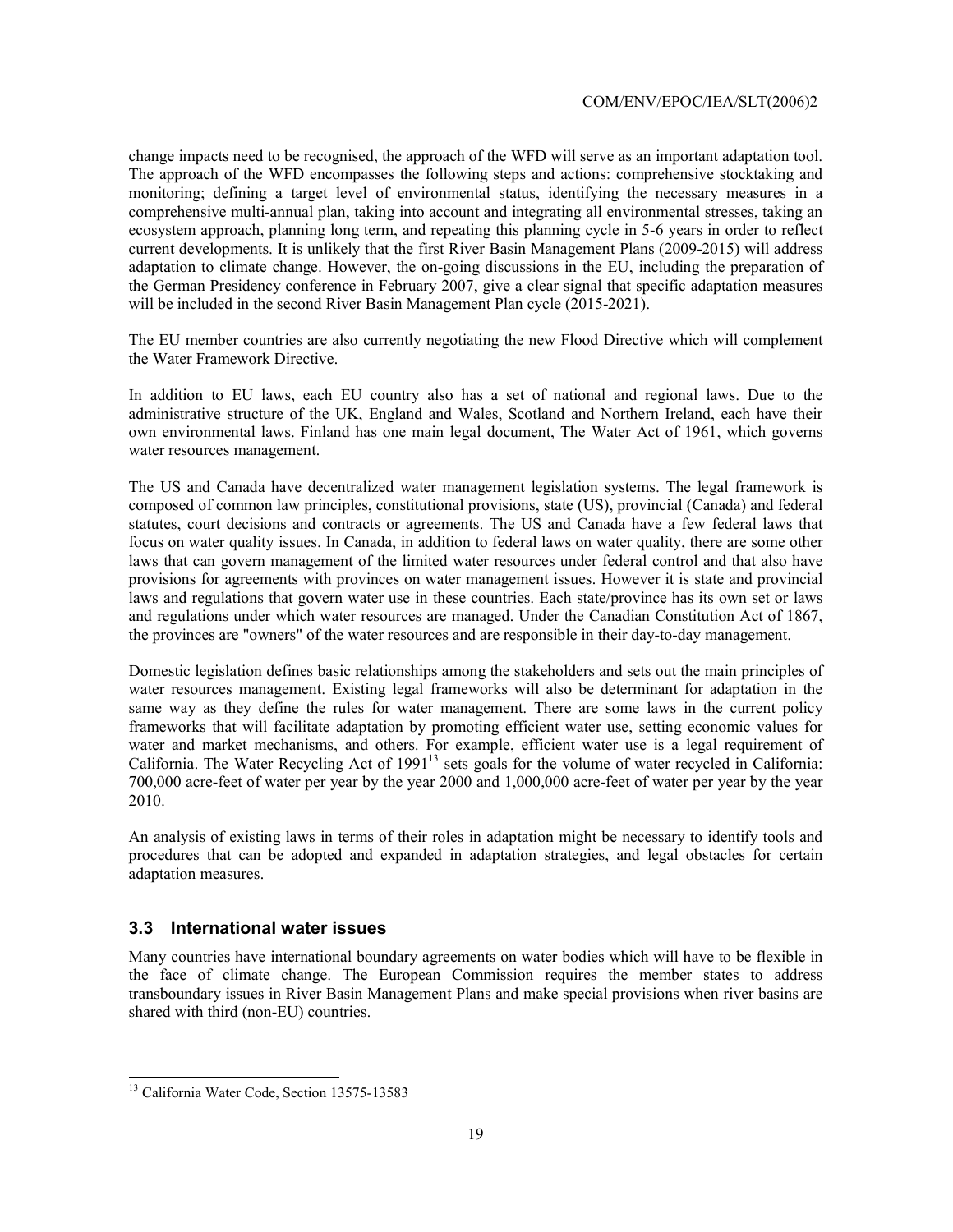For example, Finland shares rivers with Sweden, Norway and Russia. The most significant river basins where international co-operation is needed are those of the rivers Tornio, Teno, Paatsjoki and Vuoksi. Decisions on issues related to these river basins are handled by transboundary river basin commissions set up through bilateral government agreements. The regulation of water levels in Lake Inari, one of the largest lakes in the world and located entirely north of the Arctic Circle, is covered by a special agreement between Finland, Russia and Norway.

Canada has several laws that are specifically designed to handle international issues of river basins shared with the US. The International River Improvements Act provides for licensing of activities that may alter the flow of rivers entering the United States. The Governor in Council may make regulations regarding the construction, operation and maintenance of international river improvements on international rivers<sup>14</sup>.

The Great Lakes are shared by eight US states and two Canadian provinces. The region has a long history of international and inter-state and inter-provincial agreements. In 1983, the Council of Great Lakes Governors created a task force to develop an institutional framework for dealing with water diversions from the Great Lakes. This framework led to the 1985 Great Lakes Charter. The Charter builds upon the initial interest in preserving lake levels and inflows mentioned in the Boundary waters Treaty of 1909. The Boundary Waters Treaty of 1909 determines the priority of interests in the Great Lakes (domestic and sanitary purposes are of highest priority followed by navigation, power generation and irrigation) and provides the principles and mechanisms to help resolve disputes and to prevent future ones; primarily those concerning water quantity and water quality along the boundary between Canada and the United States.

While the Charter is "soft law" and not legally binding, it does help guide the behaviour of the eight Great lakes states and two provinces. Most importantly, any major new or increased diversion or consumptive use of Great lakes basin water requires prior notification, consultation and concurrence of all affected parties.

In 2001, a supplementary agreement to the Great Lakes Charter was signed. It reiterates the commitment, but also entrusts states and provinces to prepare a basin-wide binding agreement to establish a decisionmaking standard for review of proposals. The Charter provides that no state or province will approve or permit any major new or increased diversion or consumptive use of the water resources of the Great Lakes Basin without notifying and consulting with and seeking the consent and concurrence of all affected Great Lakes states and provinces. The trigger point for notification and seeking consent of other Great Lakes states and provinces is an average use of 5 million gallons (19 million litres) per day in any 30-day period.

The Great Lakes Charter also records a commitment by the signatory states and provinces to pursue the development and maintenance of a common database of information regarding the use and management of Basin water resources; the establishment of systematic arrangements for the exchange of water data and information; the creation of a Water Resources Management Committee; the development of a Great Lakes Basin Water Resources Management Program; and additional coordinated research efforts to provide improved information for future water planning and management decisions. Although not fully implemented, these commitments move toward the kind of cooperation and coordination that is required and will become more necessary in the future.

The Charter may be ineffective in facilitating adaptation and preserving the Great Lakes resources unless triggers for consideration of new diversions and consumption are greatly lowered. Also, the consent of all Great Lakes states/provinces is not required for the new diversions or uses to take place and there are no standards for when consent should be given or withheld and there is no provision for public involvement in the process.

l

<sup>&</sup>lt;sup>14</sup> International River Improvements Act (R.S., 1985, c. I-20)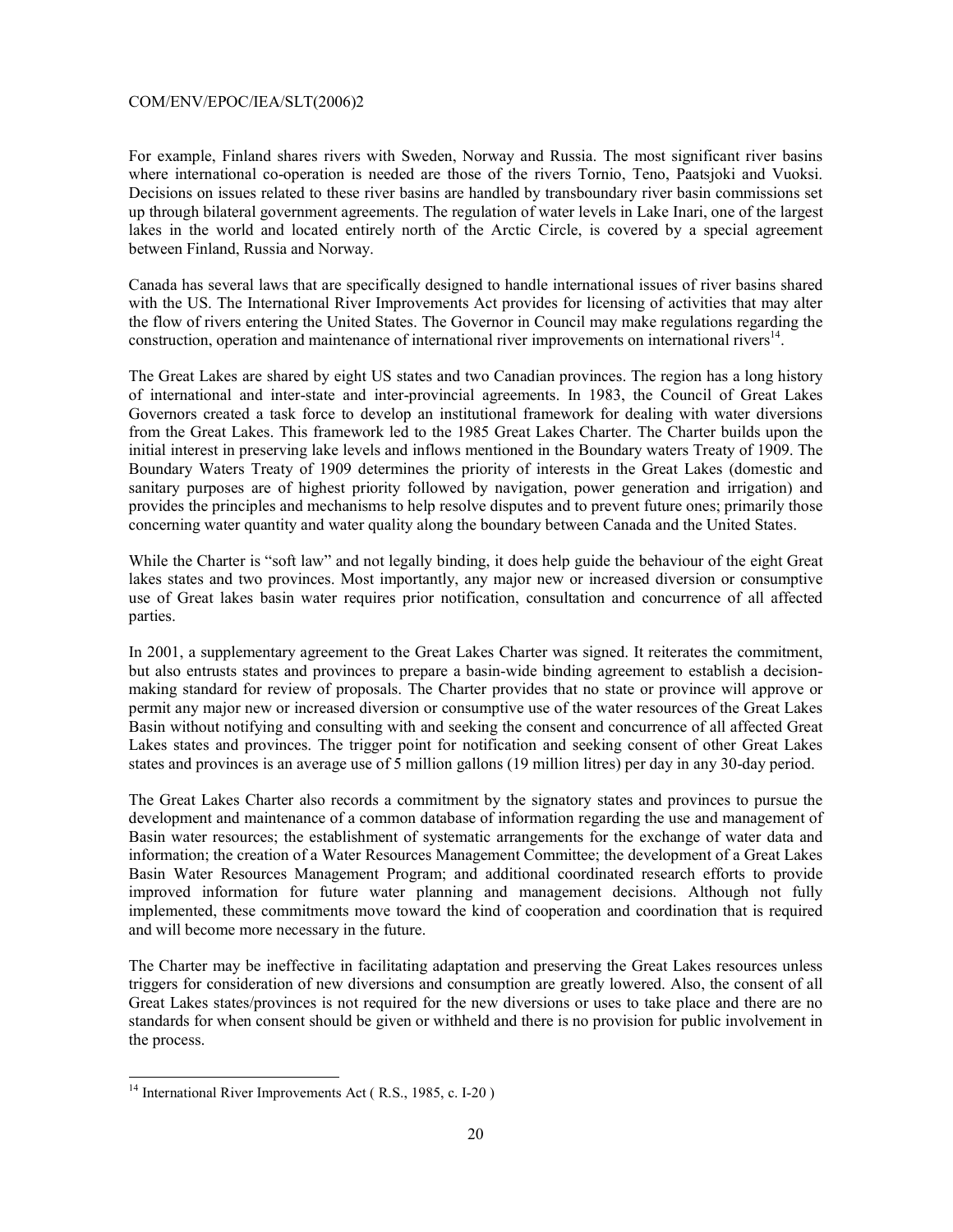In the US, there are other inter-state issues that are addressed by specific legal acts. For example, the Law of the River, which includes the Colorado River Compact, signed in 1922 by the seven states of the Colorado River basin. The Compact divided water between the Upper Basin states (Colorado, Wyoming, Utah and New Mexico) and the Lower Basin States (California, Nevada and Arizona). Water is also allocated for Mexico. Future long term droughts combined with rapid population growth in many of the western states will make it increasingly hard for all states involved in the Compact to meet their requirements as part of the agreement.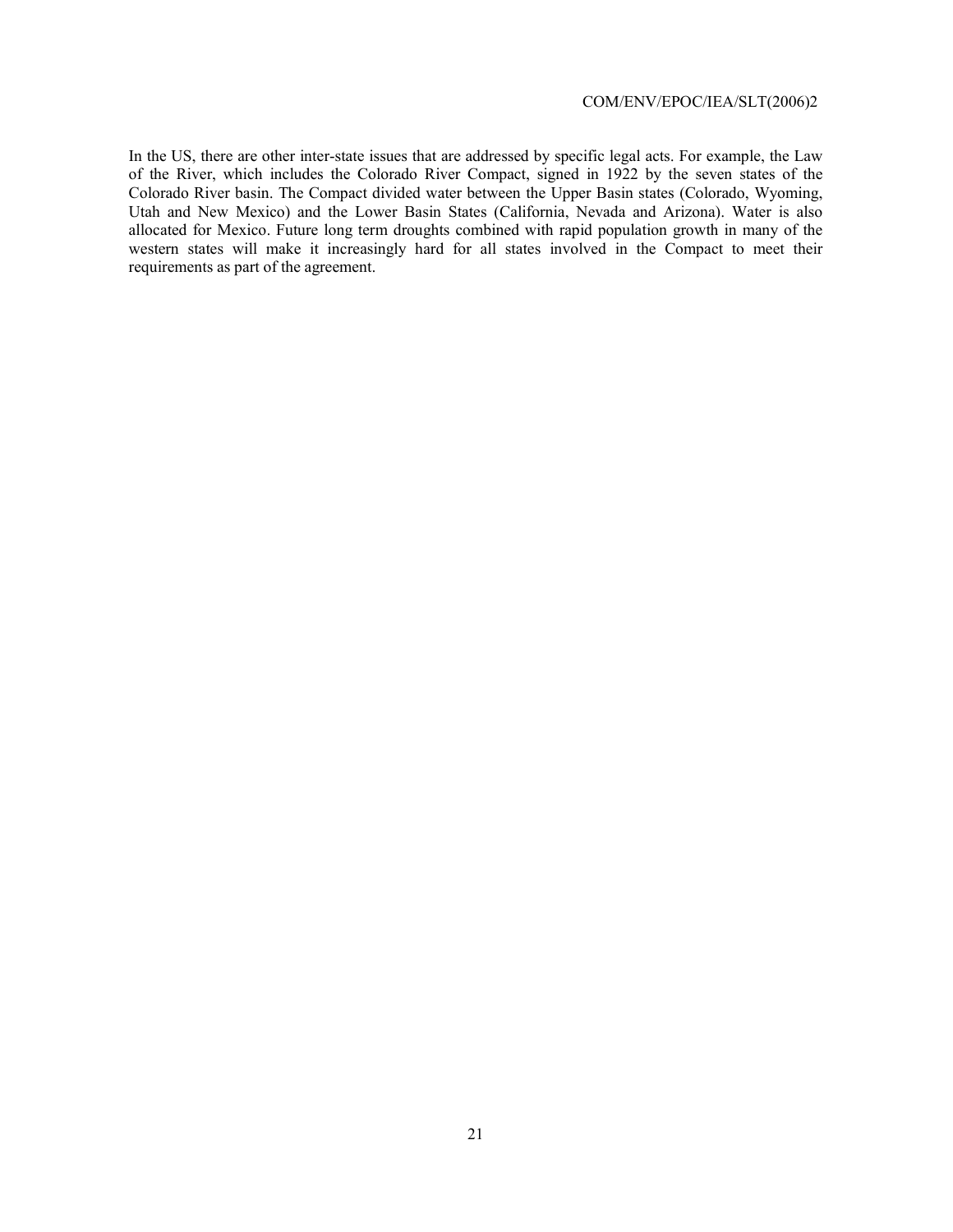### **4. Institutional Landscape**

The four countries examined here represent three different administrative systems. The US and Canada are federal countries that are governed by a federal government and numerous regional (state and provincial) governments with independent institutional and legal systems. Finland is a Unitarian country and has one central government that is divided into regional and municipal jurisdictions. The UK is represented by the devolved governments of England and Wales, Scotland and Northern Ireland. When devolution occurred in the UK, only certain powers were granted to the devolved administrations; powers over environmental matters (including water resources) were included based on the recognition that environmental matters are better managed on regional scale.

These different administrative systems are translated into different institutional and legal structures. Some legal particularities are examined in Section 3 of the paper. This section focuses on the institutional set-up and key players/stakeholders in the water sector framework.

#### **4.1 Institutional set-up**

The institutional set up of a country influences its ability to mainstream adaptation in the water sector and the approach it takes. Each examined country incorporates features of centralised and decentralised institutional structures and stakeholder relationships. However, due to fundamental differences in types of administrative systems, in each country either a centralised or decentralised structure and way of governance dominates.

#### *4.1.1 Centralised structure*

A centralised structure implies a top-down approach to policy development when central and devolved governments form policies and delegate their implementation to regional offices. Municipal authorities promote and supervise implementation of policies at a local level. Finland and the UK have a centralised institutional structure. In England and Wales, the Environment Agency deals with all water management issues, implements policy formulated by the Department of Environment, Food and Rural Affairs (Defra) and formulates its own policies and strategies on water. The devolved Scottish parliament has powers over the Environment in Scotland, and it follows the same pattern using the Scottish Environment Protection Agency (SEPA) to implement its policy across Scotland. In Northern Ireland, water policy is administered by the Environment and Heritage Service, part of the Department of the Environment. The environment agencies have regional and local offices ensuring that policy is implemented 'on the ground'.

In Finland, the Ministry of Agriculture and Forestry is responsible for water resources and, along with the Department of the Environment, manages thirteen Regional Environmental Centres which implement water protection and water management measures at a regional level. Municipal environmental authorities implement water legislation at a local level. Figure 1 shows the water resources hierarchy in Finland (taken from Kuusisto, 2006).

In addition, there are water supply companies. In England and Wales drinking water is supplied by privately-owned companies with regional monopolies that are regulated by the Environment Agency and the Office of Water Services (Ofwat) which was established by, but is independent of, the government. In Scotland and Northern Ireland water is supplied by single publicly-owned bodies: Scottish Water and the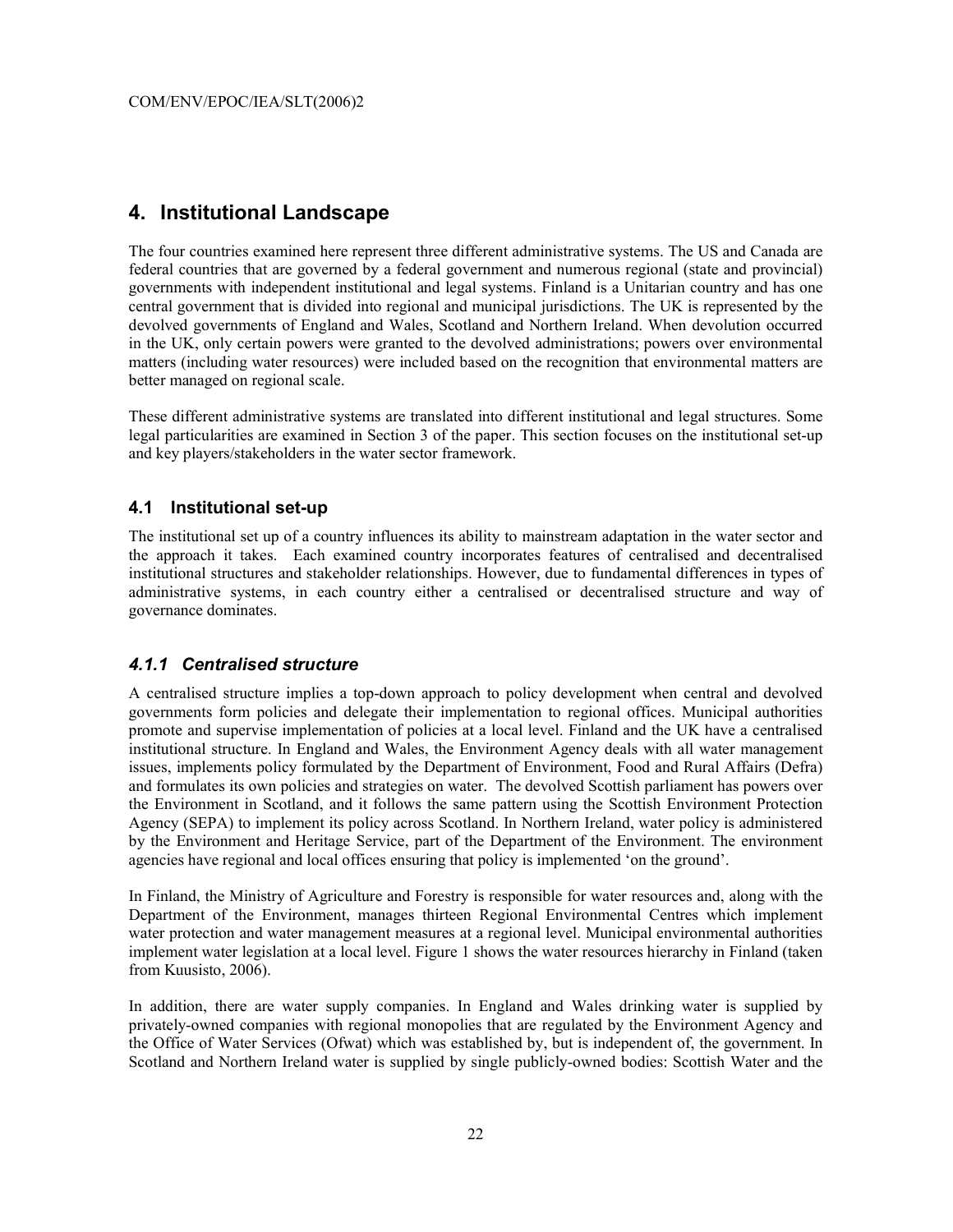Northern Ireland Water Service. Drinking water in Finland is supplied by public waterworks and is regulated by the Ministry of Agriculture and Forestry through regional offices.



**Figure 1. Water resources hierarchy in Finland** 

The following features may either facilitate or impede adaptation under a centralised institutional structure and need to be taken into account in developing adaptation strategies.

**Consistency:** A centralised structure can facilitate a consistent policy approach to the sector across the country. Adaptation to climate change can be integrated into water sector long-term policy for the whole country by developing an appropriate guiding document. This approach is an efficient way of reaching a broad and diverse group of stakeholders who are involved in water resources management. A centralised approach allows a coherent regulation of water related activities which could ensure that adaptation is included in planning processes.

**Long-term strategic thinking:** A centralised structure may allow for a top-down strategic thinking that is based on a broad overview of the situation and looks into the long term future. This approach can encourage regional and local decision-makers to take actions with long term benefits rather than focusing on short-term, reactive changes. For example, it was only after the 1987-92 drought in California that laws were passed to ensure that every water supplier with more than 3000 customers produced an Urban Water Management Plan.

If long term regional or local plans are made, they rarely consider that climate change may bring climatic conditions never before experienced. However, a top-down approach to adaptation can make sure that the country is prepared for future changes in climate by enforcing adaptation actions at different levels. For example, Defra's initiative to develop a country-wide Adaptation Policy Framework will facilitate adaptation across sectors and regions through stakeholders at different levels.

**Limited number of players:** The centralised intuitional framework may limit the number of players in the water resources sector. This simplifies matters when it comes to co-ordinating adaptation activities.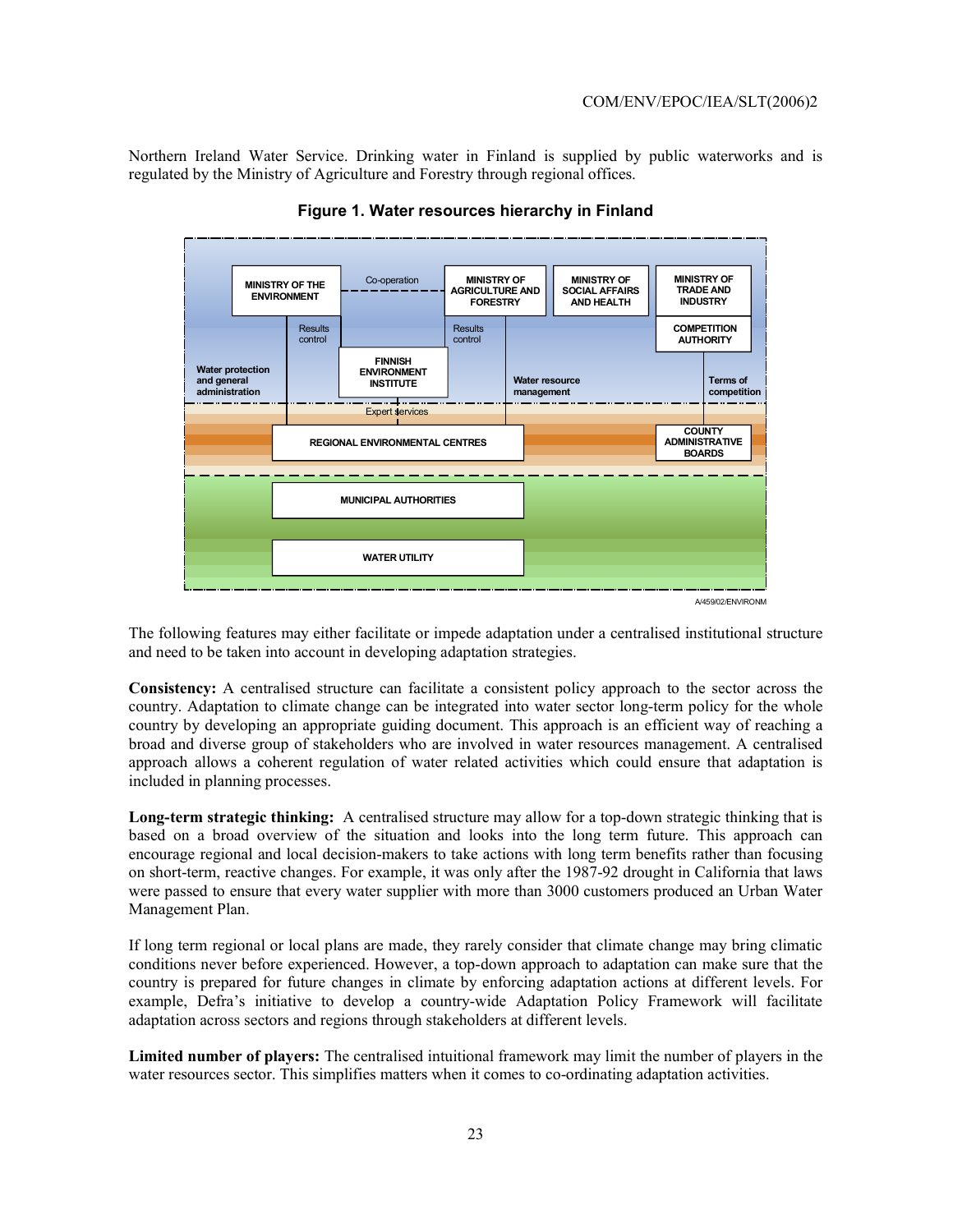**Bureaucracy:** The top-down nature of the centralised institutional system implies that all the policy initiatives come from the top. Local-level stakeholders are not expected to develop policy approaches even though they are more intimately involved in the water resources management and at times might have better understanding of the situation and better management and/or adaptation ideas. This could be a significant limitation to adaptation if undertaking stakeholder consultation is not a common practice and is not taken seriously by the central government.

**Link between national priorities and budget allocations:** A centralised structure can theoretically facilitate a budget allocation for adaptation actions – increasing dam capacity, new infrastructure, water conservation publicity, improving levees etc. However, very often national budgets are spread thinly across many priority issues, and sufficient funding is not always available. Recently, OECD governments started exploring possibilities of public-private partnerships in the water sector to facilitate flow of capital from the private sector. A centralised structure can facilitate a priority setting system so that the available resources are first allocated to the most vulnerable regions.

**Link between national and local priorities:** One challenge of a centralised structure is incorporating local and regional interests into a national agenda. There might be competing priorities and interests among regions, and careful consideration should be given to each particular situation. Stakeholder consultations play an important role in policy development and should take a prominent place in the area of adaptation to climate change.

**Flow of Information:** A centralised approach can ensure that the right information is reaching the right players. National Governments have an access to interagency and international consultations and potentially posses a unique bank of information and resources that can generate information. For example, national government representatives participate in the UNFCCC negotiations, AIXG and other informal meetings that facilitate exchange of information, ideas and experiences of different countries.

The national government is also able to assess the overall situation in the country (whereas local players cannot) and evaluate what type of information would be instrumental for adaptation in the water sector and who the key players are who need it. The government can then promote research in these areas and put the results of the research into relevant formats for water managers. For example, the hierarchical structure of the UK Environment Agency is well designed to disseminate climate change-related information. Information could flow from the central offices which are in direct contact with research institutions and central government through to regional offices, local offices and the people who are actually making decisions regarding water management.

However, in practice the process of information dissemination is not so smooth. If formal links and channels for information dissemination are not established, information does not reach all the key stakeholders at the right time and in a consistent format and context. Another barrier in the process of information sharing is the status and form of the disseminated information. When regional and local authorities receive information from central offices they also need to know how it is meant to be used and applied. A centralised system implies direct guidance from high level government to subordinate levels on any significant action. When information from the central authorities is passed down the hierarchical scale it needs to be accompanied by clear guidance on what to do with it.

#### *4.1.2 Decentralised structure*

The United States and Canada have a decentralised system of water management. Generally, only limited guidance is issued from federal government regarding water management – this responsibility is given to state and provincial governments. In the US, the federal government is involved in some activities such as flood and drought disaster management (Federal Emergency Management Agency), dam and water project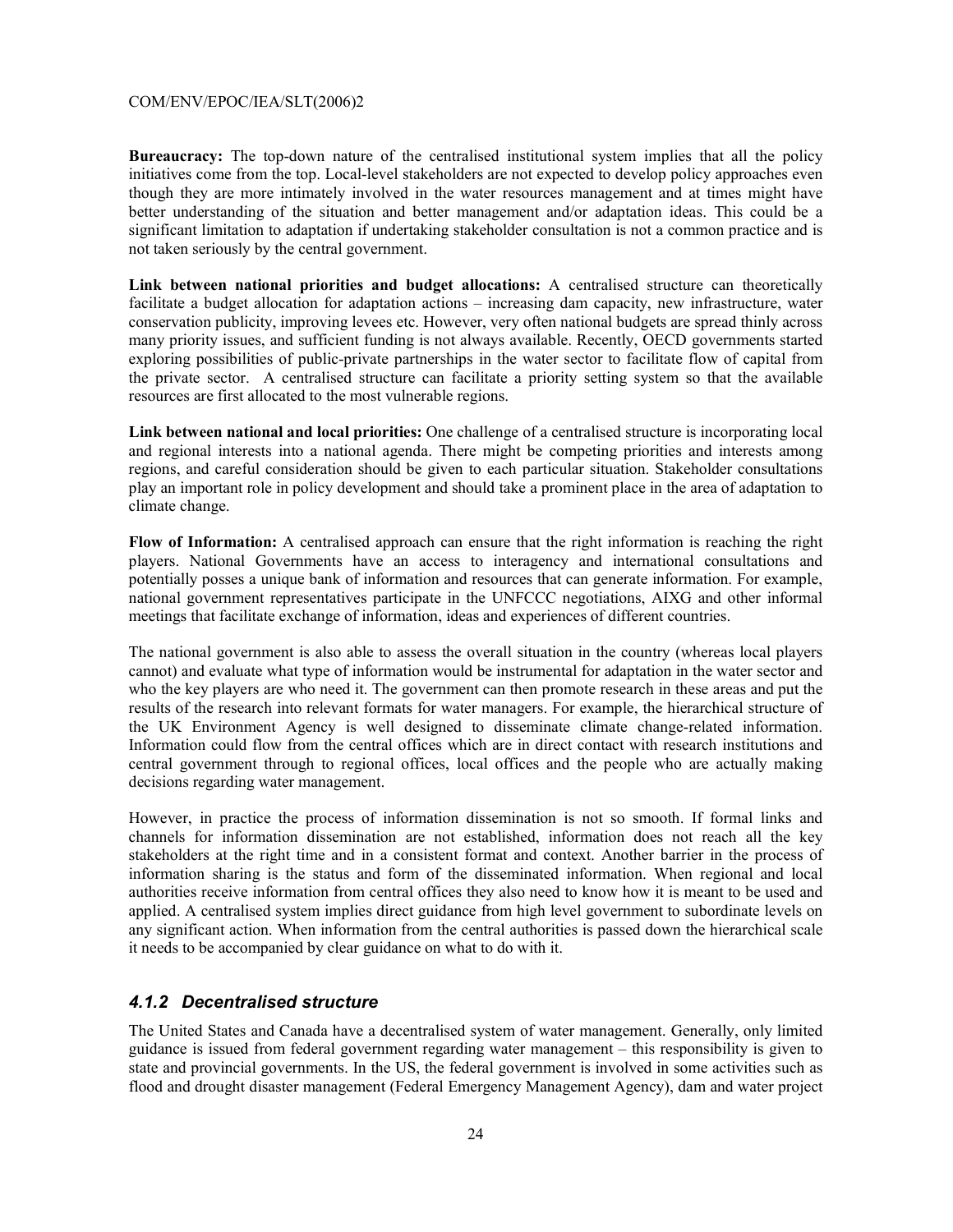ownership and operation (Bureau of Reclamation of the US Department of the Interior), dam and levee construction (US Army Corps of Engineers) and hydrological monitoring (US Geological Survey).

Within a state and provincial government, there are usually several different agencies and departments that deal with water resources. In addition, there are municipal water authorities that have responsibility to supply water to the public. There are also water conservation districts and water districts. Water conservation districts such as the Colorado River Water Conservation District are subdivisions of the state government formed under state law with the purpose of acquiring water rights and developing water storage availability for the greater benefit of the area. They have the authority to form taxing districts.

Water districts such as the Metropolitan Water District of Southern California or the Southeastern Colorado Water Conservancy District, are local government agencies that are established to contract with United States on the construction, operation and financing of big water diversion projects. They can act as water wholesalers and may sell water to municipalities and agriculture entities.

There are certain features of decentralised structures that would either facilitate or impede adaptations.

**Inconsistency across the country:** Since rivers and lakes do not observe political boundaries, varied approaches to water management and adaptation in the water sector between states/provinces might have a negative effect on the overall adaptation of the country. Inter-state agreements will become instrumental in resolving conflicts over water resources if drought conditions become more severe and prolonged with climate change. This will put an additional burden on institutions and legal infrastructure. The Great Lakes region is a good example of how inter-state, inter-provincial and international (US-Canada) agreements play a role in the management of water resources of Great lakes. The history of these agreements dates back to 1909 and discussions and negotiations on shared rights and responsibilities regarding water quantity and quality are on-going.

**Flexibility:** Regional and local level stakeholders have more power to implement policies that have the biggest relevance to their particular situations. It means that real adaptation actions can take place faster and more efficiently since there is no provision for the formulation of broad strategies that can have little practical application. Secondly, it may actually lead to more adaptation taking place, since institutions aren't waiting for instructions, direction and guidelines from their central government. It also allows adaptation to be tailored to a specific region. For example, in Canada, a provincial-level drought plan is produced by Ontario, but not by British Columbia. This is because the population density is much higher in Ontario (three times the population for the same land surface area), so water resources are more stretched and more people are put at risk in a drought situation.

**Links between national and regional priorities:** While a decentralized structure allows for local and regional interests to be fully incorporated into a particular region's policies and strategies, it may or may not facilitate integration of national interests or other regions' interests in all the relevant regional policies. Special provisions have to be made for flood and drought management when water bodies are shared among several regions. Adaptation strategies will have to facilitate and incorporate inter-state agreements and provisions on shared water bodies and their management.

**Numerous players:** Due to the nature of the water sector, it is rather decentralized under any administrative system. A decentralized administrative system contributes to the further decentralization of the water sector management and multiplies the number of national, regional and local institutions and stakeholders involved. For successful adaptation in the water sector to take place, all of these stakeholders need to be aware of climate change impacts and incorporate adaptation into their decision-making. Reaching out to all the numerous stakeholders and their coordination might be a challenge for adaptation in the water sector in general and even more so in a decentralised government.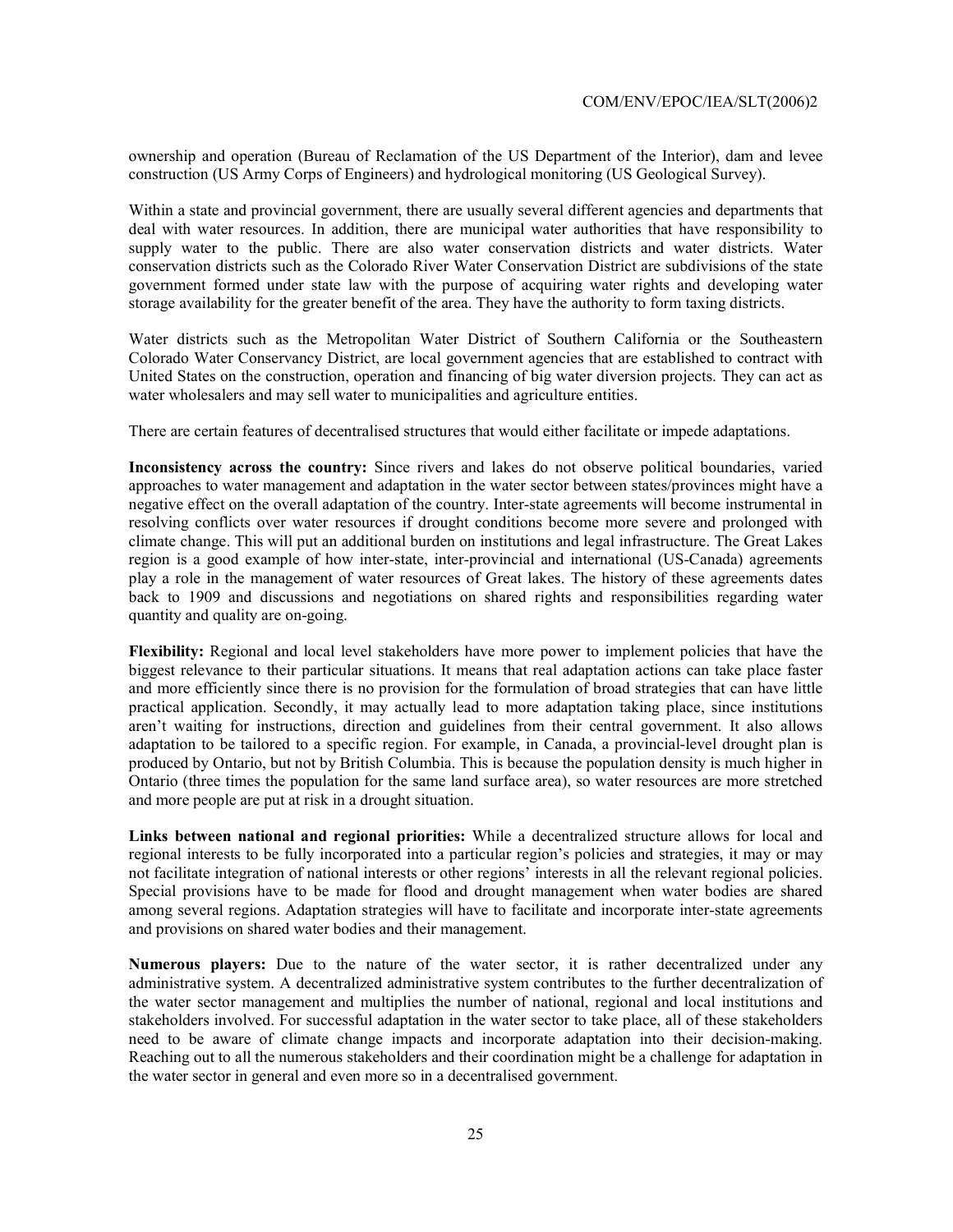**Flow of information:** State and provincial governments may not have the same access to information that the national government has. Some states and provinces have very sophisticated scientific institutions and broad monitoring networks; others rely on out of state research and information. Even those states and provinces that have a strong scientific basis might still lack some global data that can be crucial in climate change science. This highlights the importance of inter-state and inter-provincial cooperation and exchange of data and information.

Canada provides a good example on how information sharing is currently being addressed in a decentralized system. In October 2000, at the Joint Meeting of Energy and Environment Ministries, the federal, provincial and territorial ministers (except Ontario) approved Canada's National Implementation Strategy on Climate Change. The strategy provides a framework to address the issue of climate change in Canada. To understand impacts of climate change and develop appropriate methods to deal with, or adapt, to these impacts, Natural Resources Canada (NRCan) established the Canadian Climate Impacts and Adaptation Research Network (C-CIARN), as part of the Government of Canada's Climate Change Impact and Adaptation Program. C-CIARN is comprised of six regions and involves seven national sectors connecting researchers and stakeholders across the country.

#### **4.2 Key players**

The water sector is complex because many different players are involved at different levels of government. Water supply planning and management varies from country to country. It can also vary within a country if water management issues are delegated and not handled by central government. This makes generalisations and comparisons difficult. Compounding the issue is the range of historical settings, cultural values and hydrological situations. All play a part in deciding who the key players are in water resources management and who will be key to future adaptation decisions.

Introducing adaptation measures can be challenging, simply due to the fact that many different levels of government administer water management activities. Even within one level of government, several separate agencies are often involved in water legislation. Identification of the important players and their roles is an important first step in building adaptive capacity. The enhancement of mechanisms to foster interagency collaboration and exchange of information is another step in adaptation development.

When looking at decision-making in the water resources sector one has to bear in mind the decentralised nature of the water resources sector, and the range of different activities that it encompasses.

The decentralised nature of water supply and management means that there are people making important decisions at all levels of government. At the highest level, Prime Ministers, Governors and Presidents are able to put climate change and adaptation on the agenda and in the public eye. Not only do they increase awareness but they also increase funding for adaptation activities to take place. An example of this is Governor Schwarzenegger's drive to become the 'Green Governor' by establishing the Climate Change Team under an Executive Order. In this Executive Order Governor Schwarzenegger orders the Secretary to 'report to the Governor and the State Legislature by January 2006 and biannually thereafter on the impacts to California of global warming, including impacts to water supply, public health, agriculture, the coastline, and forestry, and shall prepare and report on mitigation and adaptation plans to combat these impacts'. Another example is Prime Minister Tony Blair using the UK's European Union and Group of Eight leaderships to promote the climate change agenda.

In many cases, responsibilities within the water resources sector tend to fall under the umbrella of an environmental department. These are present at the national, regional, state/province level (e.g. US Environmental Protection Agency, California Environmental Protection Agency; Environment Canada and the Ontario Ministry of the Environment, UK Department for Environment, Food and Rural Affairs and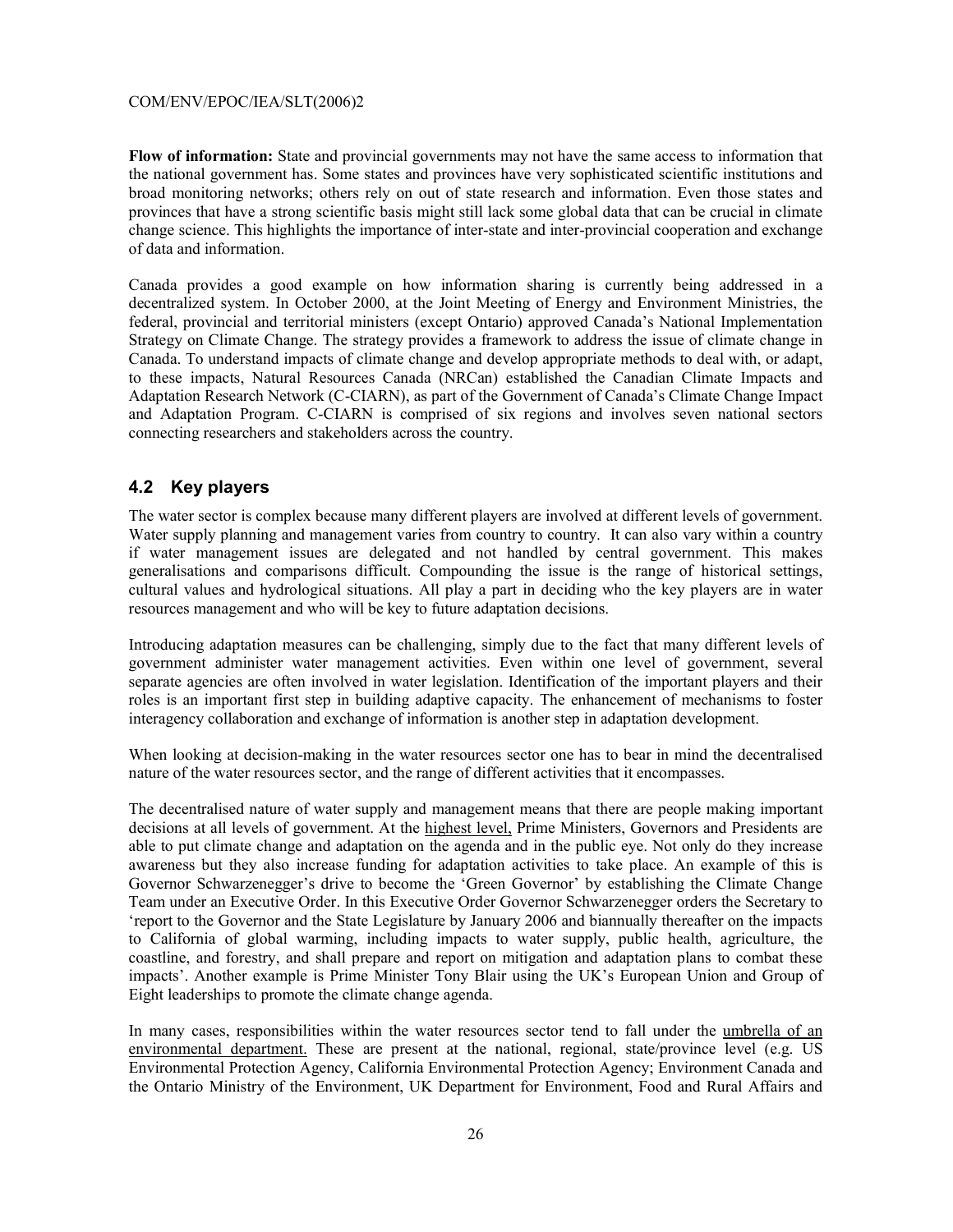Environment Agency in England and Wales) and local levels. The national departments are important because they advise senior ministers on important environmental issues, form policies and develop strategies on water management. In some cases, climate change and its impact on water resources is acknowledged at the national level of government and is incorporated into some strategies and plans, e.g. *Directing the flow - Priorities for future water policy* which was released in November 2002 by Defra which recognizes that climate change will be one factor stressing water resources in the future.

Other line ministries and 'departments' within the environment ministries (directly and indirectly connected with water resources) are another important group of stakeholders who may need to play a role in adaptation to climate change in the water sector. Ministries of agriculture and spatial planning make important decisions that affect and can be affected by water resources. Departments of fisheries develop strategies and plans that can be affected by water resources. Decisions by departments of agriculture and fisheries can have implications for the ministries of trade and economic relations. Departments of waste management need to be integrated into the water sector adaptation network as waste sites might be affected by floods, and water quality might be affected by floods and droughts. Also, energy departments often have responsibilities for dams and other electric generating facilities that are dependent on water resources.

Within the environment departments at the state level there may be an agency that is responsible for water quantity and quality management. Sometimes the structural (dams) and rights administration aspects are handled by a different agency from the flood defence and drought management. This is the case in Colorado: the Division of Water Resources deals with dams and water rights, and the Colorado Water Conservation Board is responsible for flood and drought management. In Finland and the UK both these activities are carried out by one agency.

Many water ministries and departments have regional offices which are responsible for implementing and administering projects and activities. In England and Wales the Environment Agency has eight regional offices and 26 area offices. In Colorado, the Department of Water Resources has seven Division Engineers Offices, one in each of the main watersheds. In Finland, the Ministry of Agriculture and Forestry and the Ministry of the Environment manage thirteen Regional Environmental Centres and three Environmental Permit Authorities. The staff at these regional and local offices decide whether to issue water abstraction permits, how and when to enforce water management regulations, monitor river levels, and in some cases manages floods and issue flood warnings.

Water suppliers are responsible for ensuring that the population within their area receives sufficient high quality water. Water managers have to construct long term water supply plans, decide how demand will be met in the coming years, balance reasonable prices for customers with system requirements, and in the case of the England and Wales, with shareholder needs.

In most countries water is supplied by municipal authorities. These can range in size from one system that serves 9 million people such as the City of New York and its surrounds, to a system supplying a series of rural villages. Water suppliers can also be private companies such as in England and Wales where public water authorities were privatized in 1989<sup>15</sup>. Water suppliers may decide the degree to which water conservation is promoted; they can also decide whether or not to promote water metering. Water providers make projections regarding future demand and identify where future supplies will come from. They also own and operate a great deal of infrastructure which might be sensitive to impacts from climate change. Decisions as to whether water supply and sewerage infrastructure is replaced, and whether it is upgraded to higher design standards are often made by water utility companies and municipal water suppliers, although their decisions usually require approval from state, regional or national authorities.

l

<sup>&</sup>lt;sup>15</sup> There are ten regional water and sewerage operators in England and Wales based on the areas that used to be served by ten public water authorities. There are also fifteen supply-only water companies (no sewerage services).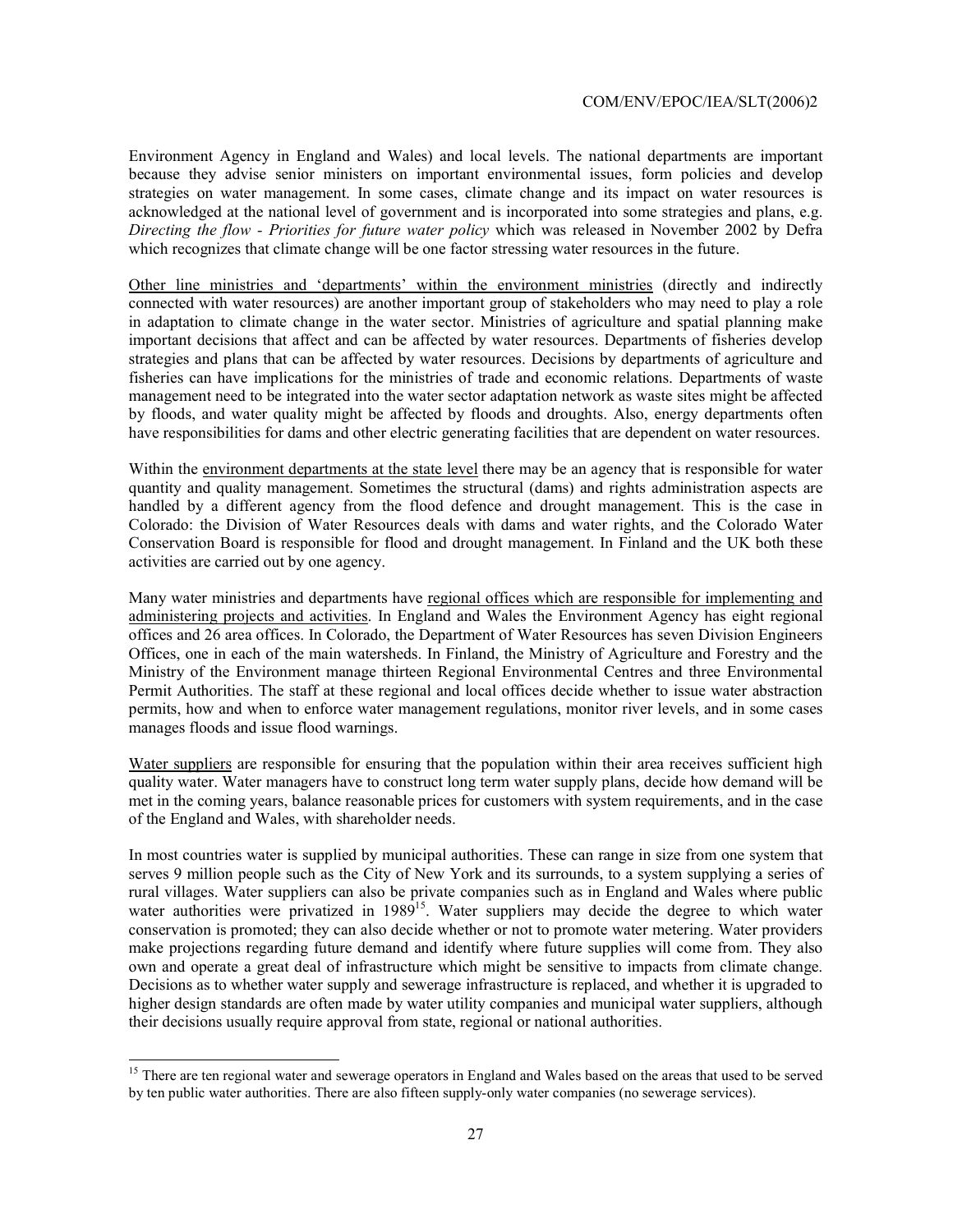Regulators play a role in monitoring performance and setting charges and prices. They need to ensure that water prices are set high enough to ensure that water quality and reliability is sustained, but not so high that they will disadvantage consumers. They also review water supply plans to ensure that there will be no gaps between demand and supply and that plans are in place to mitigate water supply disruptions. In the future, they may be able increasingly able to require that adaptation measures are considered in long-term water supply plans and infrastructure improvements.

For example, the UK Office of Water Services (Ofwat) is a non-ministerial government department (which reports to the parliament) that regulates the private water companies in England and Wales. Its role has tended to be one of encouraging water companies to consider adaptations by making them include climate change in water resource plans and drought plans. In fact, Ofwat explicitly requires water supply companies to consider climate change in their projections of future requirements. Currently this translates into building adaptive capacity rather than delivering adaptation actions.

In Ontario, Canada, Conservation Authorities review municipal planning applications for municipalities within their watershed, ensuring that septic system capability, water quality and quantity issues are all dealt with before developments go ahead<sup>16</sup>. This increases the possibility that a watershed will be managed in an integrated manner, and be able to support development, particularly as the need for adaptation increases.

Local authorities can also play a role in flood defence. In general, they have the jurisdiction to grant or deny planning permission on floodplains. In England and Wales, the Environment Agency advises, but cannot prevent construction on a floodplain. In the US, state and local governments work with the Corps of Engineers and Federal Emergency Management Agency (FEMA) on flood plain management issues. Once designated a floodplain certain building standards may need to be adhered to. In Ontario, Canada, Conservation Authorities can prohibit construction on floodplains.

l

<sup>&</sup>lt;sup>16</sup> North Bay-Mattawa Conservation Authority, http://www.nbmca.on.ca/planning.htm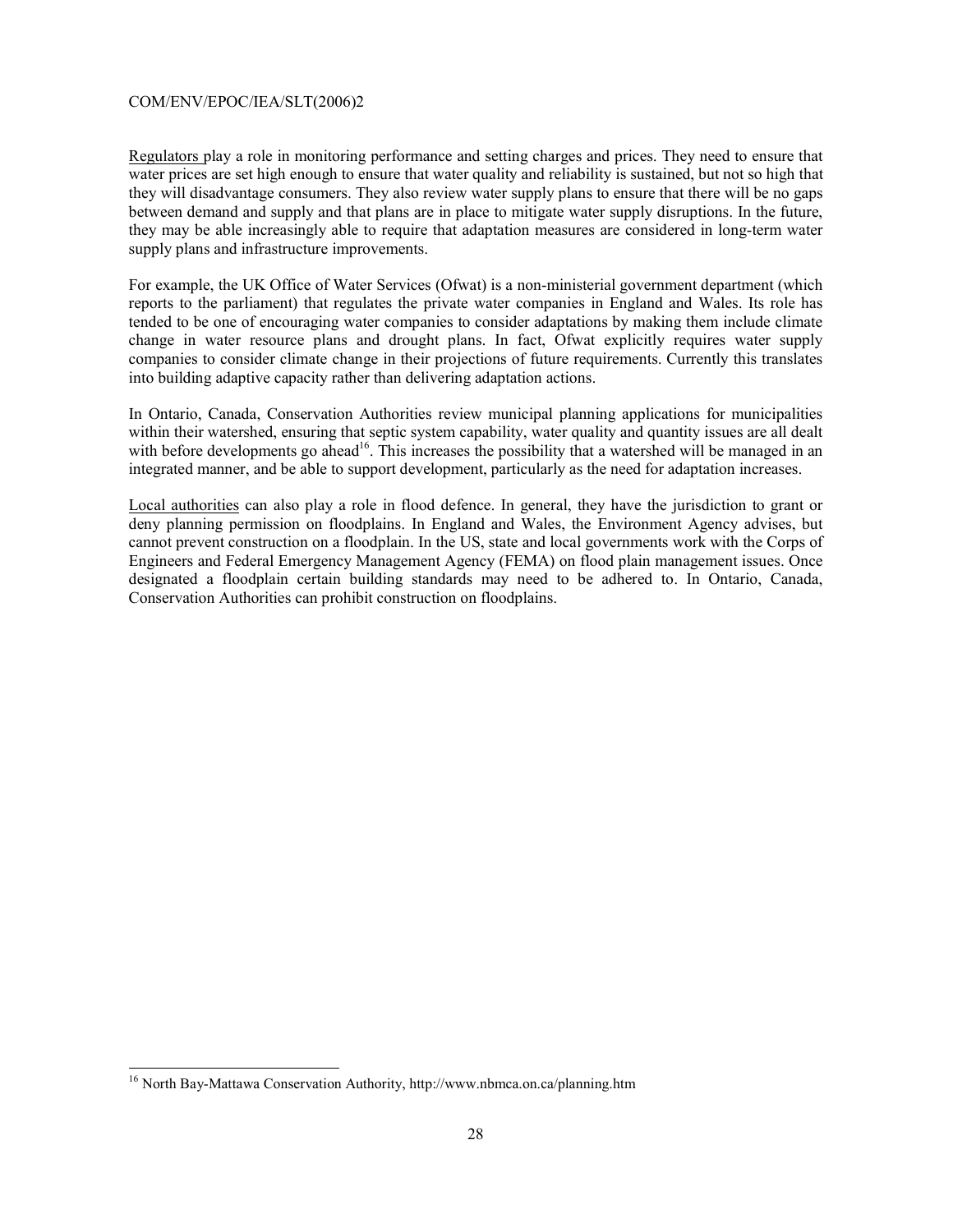#### **5. Water Management**

Water management in this chapter implies water abstraction, supply and use, including all the related infrastructure and policies. Proper water management is needed to ensure that water supplies are sustainable and remain reliable as hydrological conditions change, in the short and long-term. This means not only water for human consumption, but water for agriculture, power generation, industry and commercial enterprises. Water management can be distilled down to three key tasks:

- Development of long-term water resources management strategies.
- Regulation of water abstraction, supply and demand.
- Minimising the risk from floods and droughts.

The first task is important as it requires setting long-term water resources management strategies that should provide general guidance on the key aspects of water management, including the two other tasks mentioned above. Central to the second task is ensuring that sufficient water is available when and where it is required. It involves balancing the needs of competing users and mitigating drought through licensing, water restriction policies and demand side management. The third task – flood/drought minimisation involves continuous monitoring, timely warnings and correct infrastructure operations.

Each country, state and region within a country must manage their resources under a different set of climatic and social pressures. Historically, each country has found its own way of doing so. This section will examine how different approaches to water management lend themselves to adaptation.

#### **5.1 Long-term water resources management strategies**

To address increasing problems of water shortages, floods and droughts OECD governments are introducing policies and developing strategies that are focused on facilitating sustainable water management. However, most of these strategies and policies are developed to address current problems in the water sector. They often look 10-20 years in the future, but long-term climate change rarely plays a role. Nevertheless, strategies and policies directed at efficient water use, protection from floods and preparedness for droughts, and sustainable land-use planning improve countries' adaptive capacity and facilitate adaptation to future climate change.

There are several examples from the countries examined of mid- and long-term strategies that indirectly facilitate adaptation by promoting measures that improve the water sector's capacity to handle expected changes. For example, EPA Strategic Plan 2004-2008 among other things calls to achieve a net increase of 400,000 acres of wetlands that would be important for flood protection. Water 2025: Preventing Crises and Conflict in the West (a document prepared by the US Bureau of Reclamation) sets forth a framework to focus on meeting water supply challenges in the future and to reduce conflict over water resources. This framework includes principles to guide the Department of Interior in addressing water problems and tools to help proactively manage scarce water resources. The tools that this framework proposes are: conservation, efficiency and markets; collaboration; technology, removal of institutional barriers and increased interagency cooperation.

There are other strategies adopted in the US, Canada, UK and Finland that suggest measures to improve water use efficiency, identify innovative methods of increasing water storage and storage techniques such as groundwater storage reservoirs, promote integrated approach to water resources management.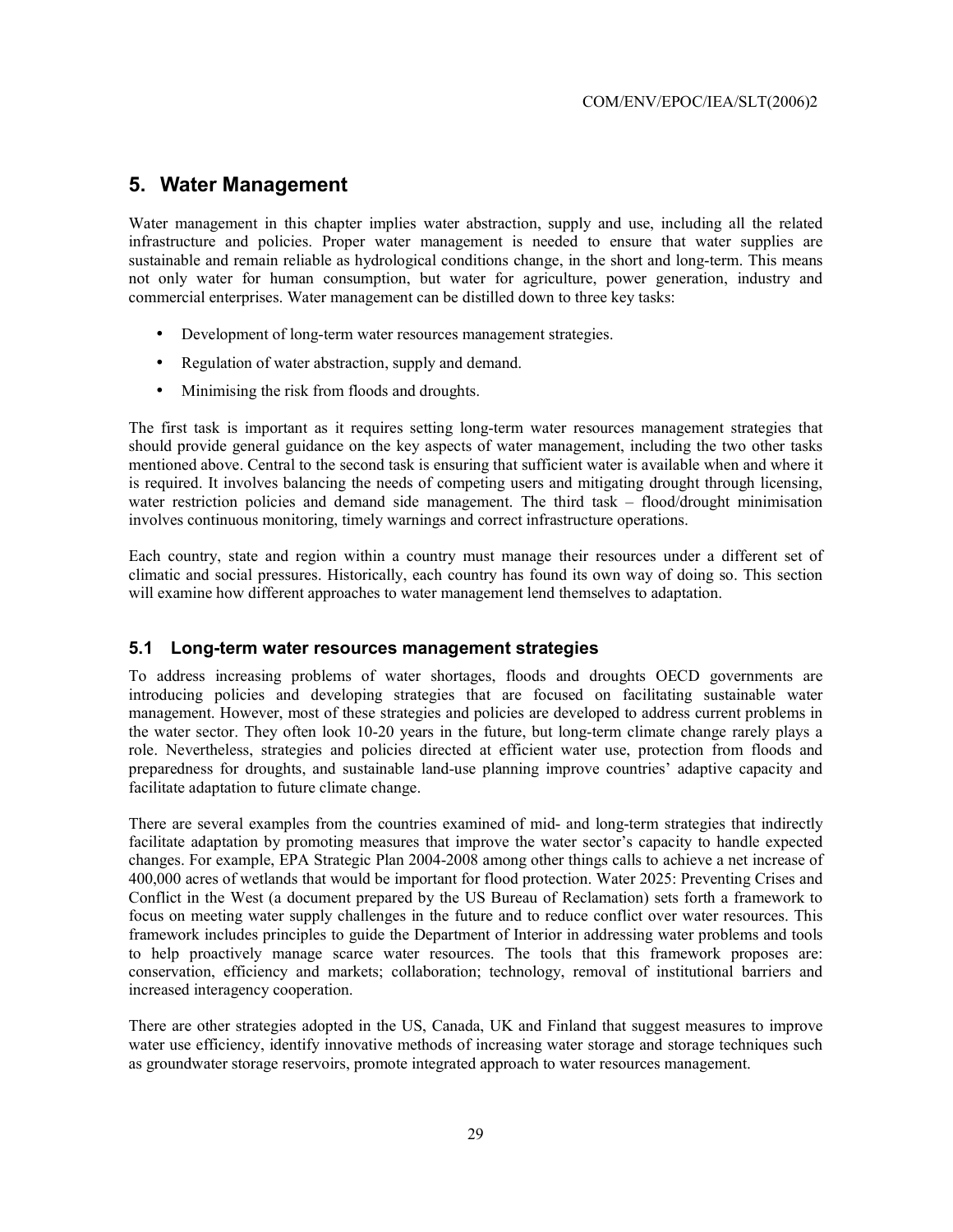These examples point out that even progressive long-term strategies that indirectly facilitate a certain degree of adaptation, are not sufficient to provide for a full protection from expected climate change.

There are many reasons why climate change is not explicitly mentioned in water management strategies. When climate change is not high on a political agenda, water management practitioners and policy makers simply overlook available information on climate change when developing short and long term water management strategies. Another reason is hesitance to rely on highly uncertain projections. The reactive, rather than proactive, nature of water management may also play a role. Another important factor could be the lack of standards for incorporating climate change into management and design decisions.

There are, however, exceptions to these general trends. For example, California Water Plan, Update 2005 (Bulletin 160-05) looks at potential impacts of climate change on water resources in California and potential strategies for adapting to these changes. The UK project on the Thames Estuary 2100 examines various approaches to developing a Thames Estuary Flood Risk Management strategy for the next 100 years; these approaches are based on different scenarios of climate change. '*Directing the flow - Priorities for future water policy',* a policy document developed by Defra in 2002, sets out priorities for water policy over the next 20 years and beyond. Climate change is mentioned as one factor that will challenge the water sector by placing additional stress on water resources and quality, and presenting challenges for flood management. It recognizes that water resources are under pressure from climate change even now. The document states that government will ensure that climate change is adequately planned for by water companies in their resource planning (one way sited by the report is through the climate change levy), and in the implementation of the Water Framework Directive (Defra, 2002).

Other sectors' long-term strategies will also play a role in the adaptation of water sector to climate change. For example, sustainable land-use planning, including protection of wetlands can have a significant effect on flood prevention and management. Sustainable agricultural strategies can adopt practices that better retain soil moisture and reduce water demands during dry periods. Projections on increased runoff might be incorporated into strategies for hydro power development (as it is done in Finland).

#### **5.2 Water abstraction, demand and supply**

According to the OECD report "Environmental Performance Reviews: Water" (2003) overall water use in the OECD countries is increasing, although trends in water use vary among member countries and, within countries, among sectors. At the same time, many OECD countries face at least seasonal or local water quantity problems. With projected climate change, most of the areas that face occasional water shortages today will experience more severe water stresses in the future. Table 3 below presents data on water use and per capita consumption in the countries examined.

Each element of the water consumption chain from abstraction to actual use is important in preparing for expected water shortages. The degree and diligence of regulation of water abstraction determines the level of available information on how much water is removed and for what purposes, and also defines flexibility in addressing situations of water shortages or competing needs for limited water resources. The state and regulation of water supply infrastructure contributes to the vulnerability of water sector and also defines technological opportunities for adaptation. Water demand patterns determine the quantity and timing of needed water supply.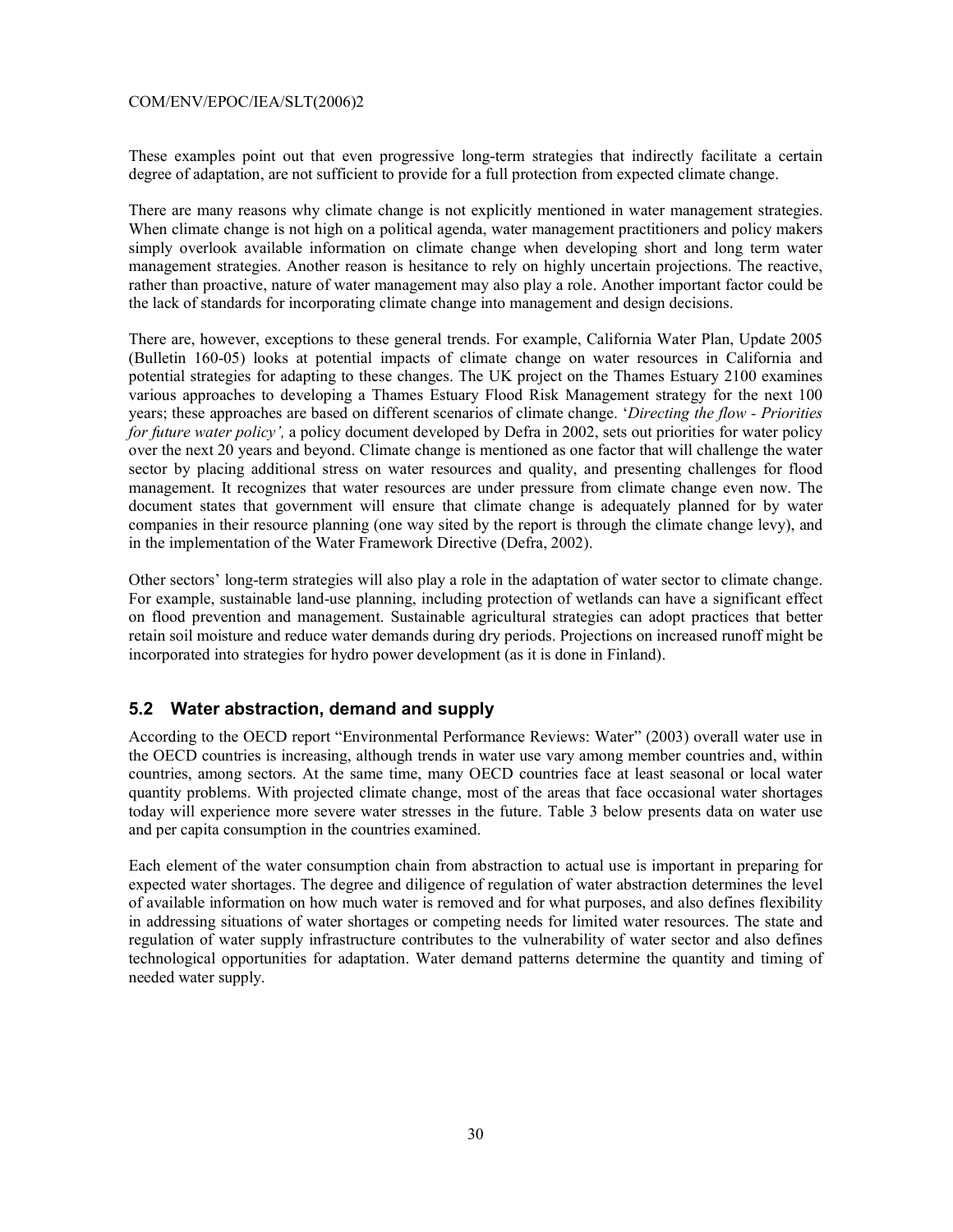| Country           | <b>Country/State</b><br>/Province/<br><b>Basin</b> | <b>Water Use</b>                                                                                                                                                                                                           | Per Capita<br><b>Water Use</b><br>(litres/day) |
|-------------------|----------------------------------------------------|----------------------------------------------------------------------------------------------------------------------------------------------------------------------------------------------------------------------------|------------------------------------------------|
|                   | California                                         | Environmental (48%), Agriculture (41%) Urban<br>$(11\%)$                                                                                                                                                                   |                                                |
| <b>USA</b>        | Colorado                                           | Agriculture (91.6%), municipal (4.4%), industrial and<br>other uses $(4%)$                                                                                                                                                 | 380 17                                         |
|                   | New York                                           | Hydropower generation (57%), public water supply<br>$(36\%)$ , industrial purposes $(4\%)$ , irrigation $(1\%)$ , self-<br>supplied domestic $(2\%)$ .                                                                     |                                                |
| Canada            | <b>British</b><br>Columbia                         | Thermal power generation (64%), manufacturing<br>$(14\%)$ , municipal use $(12\%)$ , agriculture $(9\%)$ , and<br>mining $(1\%)$                                                                                           | $335^{18}$                                     |
|                   | Ontario                                            |                                                                                                                                                                                                                            |                                                |
| USA/<br>Canada    | <b>Great Lakes</b><br><b>Basin</b>                 | Irrigation (29%), public water supply (28%),<br>industrial use (24%), thermoelectric power generation<br>$(6\%)$ , nuclear power $(6\%)$ , self-supplied domestic<br>$(4\%)$ , livestock watering $(3\%)$                  | $314^{19}$                                     |
|                   | England and<br>Wales                               | Public water supply (40.8%), thermoelectric power<br>generation (38.9%), other industry (11%), fish<br>farming, watercress farming and amenity ponds<br>$(7.5\%)$ , irrigation & private water supply $(1.4\%)$            | $154^{20}$                                     |
| United<br>Kingdom | Scotland                                           | Fish farming $(60\%)$ , water supply $(34\%)$ , distilleries<br>$(3%)$ and other industries $(3%)$ . Doesn't include<br>hydropower generation, thermal and nuclear cooling,<br>navigation, agriculture and golf irrigation | $143^{21}$                                     |
|                   | Northern<br>Ireland                                | No data                                                                                                                                                                                                                    | $144^{22}$<br>$242^{23}$                       |
| Finland           | All<br>No data                                     |                                                                                                                                                                                                                            |                                                |

### **Table 3. Water Use and Per Capita Consumption**

21 Scottish Executive, 2004

 $22$  SNIFFER, 2004

l

 $23$  Kuusisto, 2006

<sup>&</sup>lt;sup>17</sup> Geotimes, American Geological Institute, www.geotimes.org/may05/feature\_worldwater.html#

<sup>&</sup>lt;sup>18</sup> Environment Canada: http://www.ec.gc.ca/WATER/en/info/facts/e\_domestic.htm

<sup>&</sup>lt;sup>19</sup> USGS 1995 data http://water.usgs.gov/watuse/pdf1995/pdf/domestic.pdf

<sup>&</sup>lt;sup>20</sup> Ofwat Figures, www.defra.gov.uk/news/2005/050901b.htm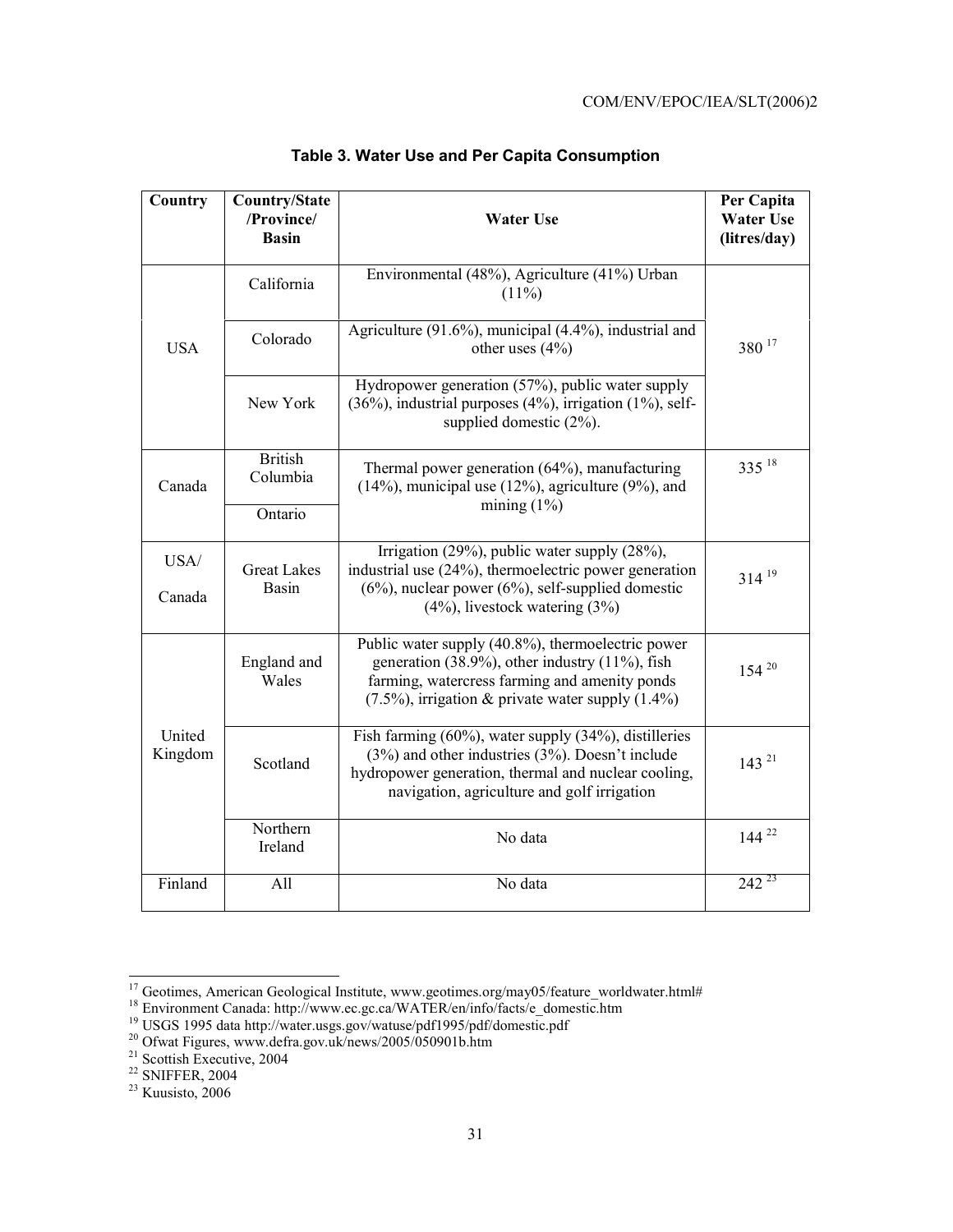#### *5.2.1 Abstraction permits*

The right of water abstraction is based on the legal foundation of water rights. Such provisions as riparian right, appropriation, prior appropriation and apportionment (discussed in Section 3) define the basis and major conditions of abstraction rights. The abstraction (taking) of water from a river or stream tends to depend on the availability of water within that area. The rarer the water, the more regulation and permitting surrounds its abstraction. In most OECD countries, abstraction of water requires a permit from government agencies. However, there are some states in the US where certain types of abstraction are not regulated at all. It has also been observed that surface water is generally much more regulated than groundwater. Clear regulations on ground water abstraction are found in areas where the problems of unsustainable abstraction of groundwater are visible such as in Antelope Valley in California where the ground has subsided approximately two metres due to water being taken at a higher rate than it is replenished.

The European Union Water Framework Directive requires every member state to have an abstraction licensing system. All ground and surface water use (abstraction and discharge) requires a permit usually delivered by regional environmental departments. This permit specifies the water rights of the user, and determines the volume of raw water that can be used and also the amount of pollutants that can be discharged.

In England and Wales, a license is required from the Environment Agency (an agency of the Department of Environment, Food and Rural Affairs) for surface water or groundwater abstraction for all uses, e.g. public water supply, agricultural, industrial over 20 000 litres/day. The Environment Agency ensures that it is abstracted in a way that does not harm the environment. Abstraction licenses are granted by staff at Environment Agency area offices who have experience in their area's climate and hydrological regime.

The majority of existing licenses in the UK granted prior to 1990 were done so in perpetuity. However, the Water Act 2003 brought it new legislation that allows the Environment Agency to grant time-limited licences with a renewal period of 12 years. The Environment Agency hopes to convert all its existing licenses from permanent to time limited over the next several years. New licences are granted with time limits and in some areas with low precipitation such as the Anglian Region in the southeast of England licences are no longer granted for summer. The Water Act 2003 also gave the Environment Agency powers to take away a license if the owner is causing serious damage to the environment. Public water supply companies were granted licenses automatically allowing them to abstract water in a way that is no longer be sustainable. Therefore, they work with the Environment Agency to find compromises between public water supply and environmental inflow needs.

Abstraction licensing might allow building in flexibility with options for relief when water levels are low. Licenses can also have low flow values incorporated, below which abstraction must stop. They are also tied to a location and water use. In areas where the aquifers are under stress, there can be embargoes on abstraction for a couple of years until water levels recover, e.g. the chalk aquifer in Kent, southern England.

Without a system of licensing the regulatory agency cannot recognise trends in supply/demand changes and has no way of remedying water shortage situations through permits.

Ontario, Canada which borders four of the Great Lakes uses the riparian doctrine – permits are attached to the land and cannot be transferred without the land (see Section 3) - and requires anyone taking more than a total of 50,000 litres of water a day from a lake, stream, river or groundwater source to obtain a water permit from the Department of the Environment. In this way it is similar to England and Wales. It is also similar in the degree of emphasis placed on environmental protection: licences are time limited for ten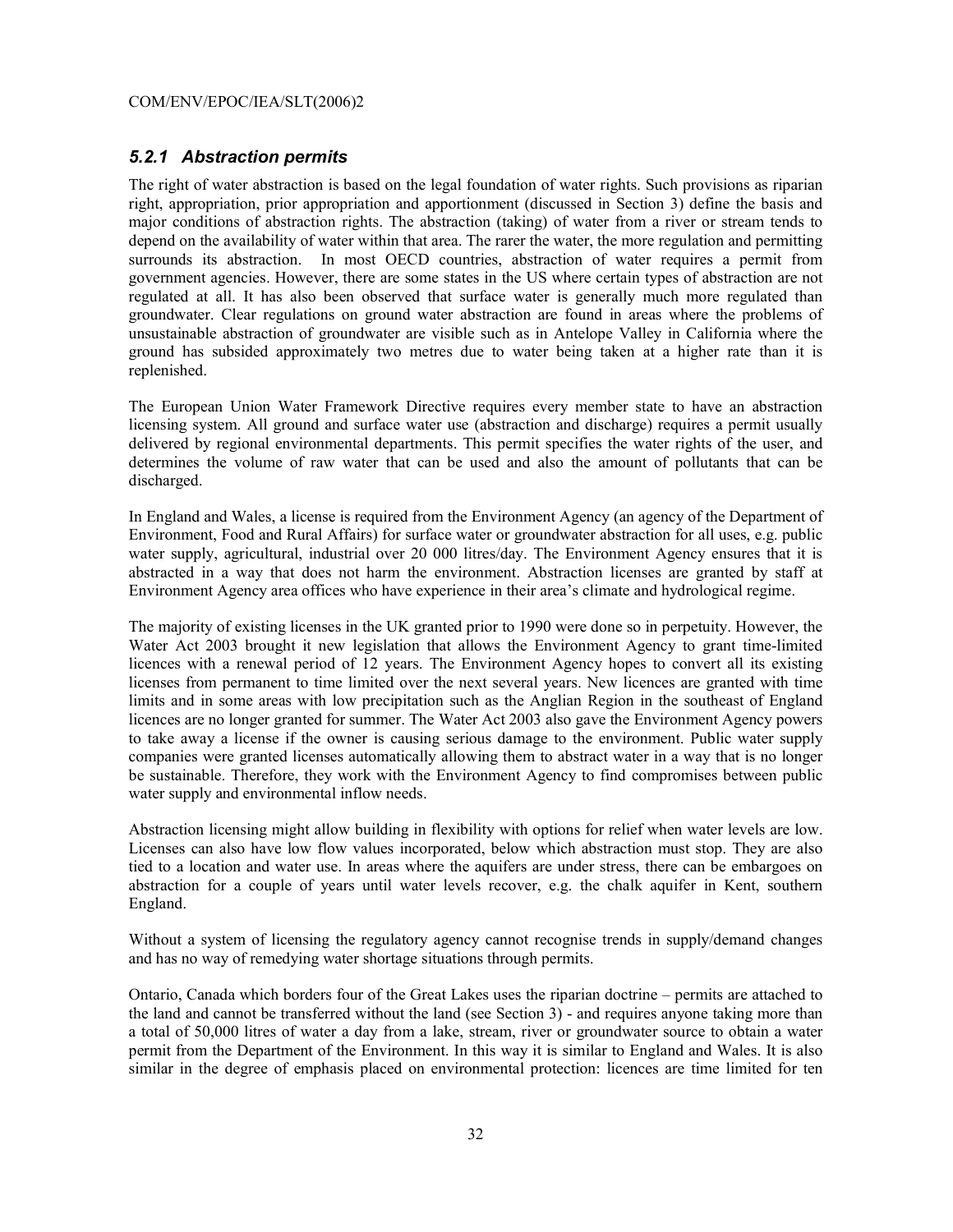years, applications are rated by the environmental harm they would cause and in some vulnerable watersheds abstraction is prohibited.

Water abstraction permits in the Western US are based on the doctrine of appropriation; they are not attached to the land and can be sold without the land. However, there are examples when trading of water rights is allowed even under the riparian doctrine. In the UK, the Water Act 2003 formalised water rights trading (although it had been defined since 1991) to be used in areas where no new abstraction licences were being granted. Environment Agency still has to approve the transfer, and may not do so if it is an area where it is trying to increase in stream flow. The same provision is allowed in California. In both areas, water can be contracted meaning that the license owner sells a portion of his/her water that they are not using.

To provide for effective water management and adaptation to climate change all abstractions need to be monitored through registration, even if permits are not required. Abstraction licenses and registration allow governments to really understand how much water and for what purposes is used in their country.

Time limiting of licenses and built in 'hands off flow' agreements and other conditions are important so that catchment management strategies can evolve with the changing climate. In areas where water availability decreases, licenses must be altered with respect to quantity. In areas where the timing of peak flows changes, licenses may have to be altered temporally. For example, in the southeast of England licenses are no longer granted for summer abstraction; only winter abstraction is allowed and water must be stored for use in the summer. Also, in areas dependent on snowmelt, summer abstraction may have to be prohibited as peak flows start to occur in the winter and early spring. Many licenses are still granted in perpetuity (e.g. in British Columbia, Canada) and for many authorities, e.g. the Environment Agency in England and Wales even if the right to remove permits is there it cannot be practiced. This is because in the UK permits cannot be retracted without compensation and the Environment Agency does not have the funds to do so.

Among the countries studied there is a common theme of a hierarchical structure within the permitting agency with a main central office and regional and local offices 'on the ground' that actually give out the permits. This enables people with local knowledge of the climate and hydrological systems to grant licenses with as much information on the surrounding area as possible. However, this structure has its disadvantages because staff at local offices cannot step back and see the bigger picture. Local administrators need to receive comprehensive information on possible water stresses including climate change impacts and any changes on the demand side with clear guidance from the national authorities on how to incorporate this information into the decision-making process. Availability of this information and guidance to the local staff will facilitate adaptation.

#### *5.2.2 Drought plans and water management plans*

Drought plans are an integral part of water management. They ensure that when a potential drought situation arises, measures are in place to mitigate its effects. They also ensure that those responsible have defined roles and that actions can be initiated swiftly when water levels begin to fall. They are usually initiated when there is a potential drought situation and deactivated when conditions have returned to normal for some time. Droughts in countries examined can only build up over years. They are never a surprise if water conditions within an area are monitored and are generally caused by lower than average precipitation levels. Their effects can be reduced by water conservation, having sufficient infrastructure in place to store water and through good management practices. Eventually, however, they are only ended by the onset of sufficient precipitation.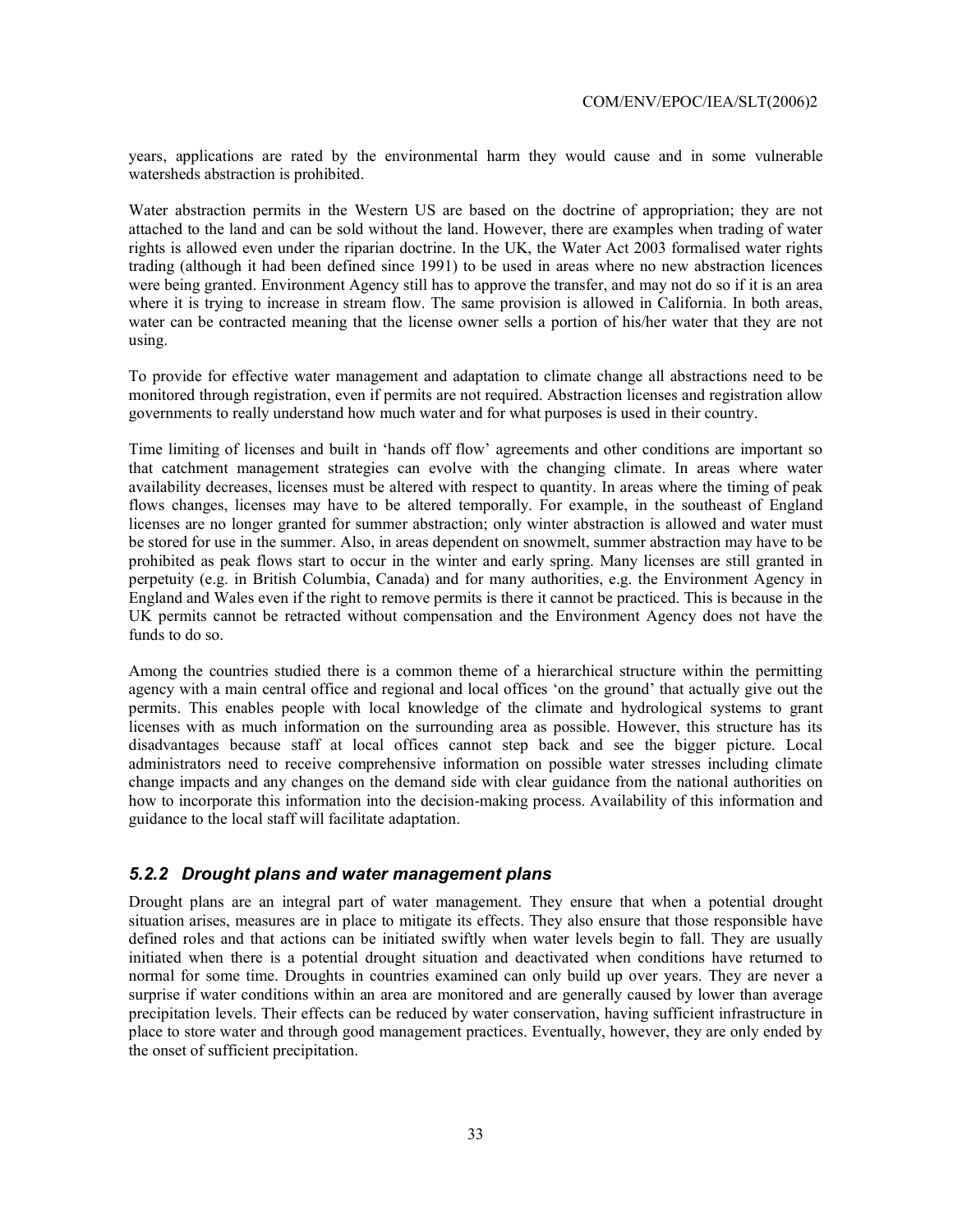In the case of the UK, drought plans are usually updated yearly by the Environment Agency. This allows them to facilitate adaptation because they can be modified as the climate changes. For example, if droughts become longer then drought plans can be modified and extra measures included to accommodate this. On the other hand, this incremental adaptation may prevent proactive measures being taken to adapt to the water shortage conditions that will occur in the future. For example, new reservoirs might need to be built, laws changed to facilitate the easier transport of water between areas or to curb rapid development and population growth in areas where water supply is already short. In this way, drought plans may not be particularly effective as a mechanism for adaptation in the water sector in the long-term.

Water suppliers also produce water management plans which are reviewed by government water departments. For example, water utility companies in the UK have to produce Water Resource Plans which are reviewed annually by the Environment Agency and the results are submitted to central government. In California, municipalities serving over 3000 people have to submit Urban Water Management Plans to the Department of Water Resources every five years. This process of producing plans which are then reviewed by the relevant water management departments can promote adaptation. Recommendations can be made to increase the capacity of the water suppliers. They can be encouraged to take the effects of climate change into account within their plans and major deficiencies (e.g. in California, insufficient storage facilities to capture earlier melt water from the Sierra Nevada) can be addressed.

There has been a drought situation in Colorado which started in 1999, peaked in 2001-03 and has eased in recent years. Inflow into some of the reservoirs was 25% of the long term average in 2002. As a state that is very sensitive to water issues, Colorado has launched a number of initiatives to address potential droughts.

Colorado has a Drought Mitigation and Response Plan which was first created in 1981 (when it was one of only three drought plans in the US), and last revised in 2002. The Department of Local Affairs, the Division of Local Government, the Office of Emergency Management and the Department for Natural Resources were all involved. It was partially funded by the Federal Emergency Management Agency (FEMA). It involves four stages monitoring, assessment, mitigation and response and has been activated fully or partially several times over the last 25 years.

To address long term water shortages, the State wide Water Supply Initiative (SWSI) was carried out in Colorado, the conclusions of which were published in 2005. This was a long-term drought plan that aimed to explore, at a basin level, existing water supplies, projected demands up to the year 2030 and the ways in which supplies could be met. For each basin the ways in which water supplies could be met were researched and listed. This kind of long term water supply plans will be more helpful in adapting to climate change and reducing vulnerability in the long-term. However, climate change was not included as a variable which will affect water supply.

Also in 2005, as a result of the State wide Water Supply Initiative, the "Colorado Water for the 21st Century Act" (House Bill 1177) was passed into law. The act seeks to initiate a state wide discussion on how water may be managed and shared among river basins to meet future water demands (Formisano, 2005). This House Bill also guarantees that the current system of allocating water rights will not be 'superseded, abrogated, or otherwise impaired'.

#### *5.2.3 Water supply infrastructure*

Physical infrastructure, such as dams, reservoirs and drainage canals, has traditionally served as one of the most important adaptation technologies to manage water resources. There are conflicting opinions, however, on the potential of building new structures for climate change adaptation. Given the considerable environmental, economic and social costs associated with these structures, many experts support avoiding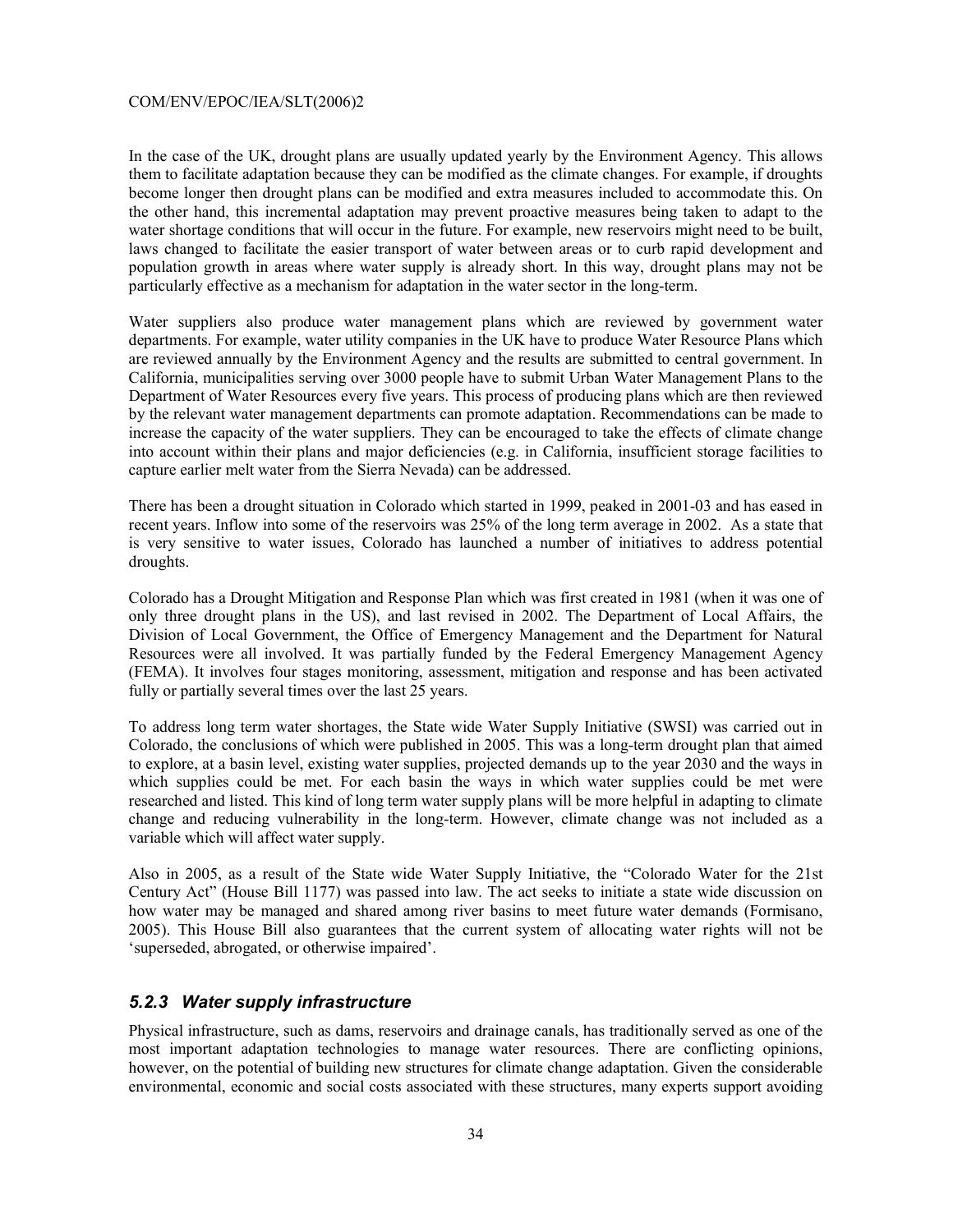or postponing the construction of large-scale infrastructure until there is greater certainty regarding the magnitude of expected hydrological changes. Others suggest that water infrastructure improves the flexibility of management operations, and increases a system's capacity to buffer the effects of hydrological variability. For example, communities in the southern Prairies in Canada can use small-scale water infrastructure to increase water storage through snow management, and reduce regional vulnerability to drought.

"Water banks" which are storage facilities are another means to respond to temporary and longer term water shortages in the US. California presently uses them as a short term measure to respond to drought. Arizona tries to ease long-term supply reliability issues by storing excess Colorado River water underground through recharge projects.

In the western US, the water supply infrastructure has become an elaborate system in order to facilitate rapid population growth in areas where there is a limited availability of water. For example, there are 44 trans-mountain or trans-basin diversions that make use of pipes and tunnels in the state of Colorado. Some of the larger projects are owned and operated by the US Bureau of Reclamation and Denver Water. Twenty-seven of the diversions transport water from the western slope of the Rockies to the eastern slope<sup>24</sup>. Snow melt is collected and transported through a tunnel to the eastern side of the Continental Divide to storage reservoirs. Here it is used to supplement irrigation supplies and for municipal and industrial uses.

California has numerous water projects, the largest are the State Water Project, the Central Valley Project, the All-American Canal System and the Los Angeles aqueduct. The California State Water Project captures water from Feather River catchement in Northern California to provide 20 million Californians, through 39 public water agencies with all or part of the water they need. Water flows from Orville reservoir down Feather River where it meets the Sacramento River. The Sacramento River flows into the Sacramento – San Joaquin delta, and from here water is extracted and flows down the 444 mile-long California Aqueduct to central and Southern California, (work began in 1959 and facilities were completed between 1965 and 1975).

The Central Valley Project is operated and maintained by the Bureau of Reclamation to provide water for the fertile but semi-arid agricultural areas in the Central Valley. The system contains 22 reservoirs which can store 11 million acre feel, irrigating more than 3 million acres of farmland and providing drinking water to nearly 2 million consumers. The project started in 1937, completed in 1945. The Los Angeles aqueduct was built in 1913 to divert water from Owens River in the eastern Sierra Nevada down to Los Angeles.

Some of these projects are aging, and require a lot of investment to bring them up to standards that can cope with present day climate variability. In order to climate proof them further investment would be required.

Water infrastructure might also be affected by climate change impacts. For example, all of the New York City Department of Environmental Protection's wastewater treatment plants are located on rivers or coasts. This means that they are susceptible to damage from extreme weather events and sea level rise and flooding which in turn leads to impaired water quality.

l

<sup>&</sup>lt;sup>24</sup> Personal Communication, Mark Haynes, Chief of Safety of Dams Program, Colorado Division of Water Resources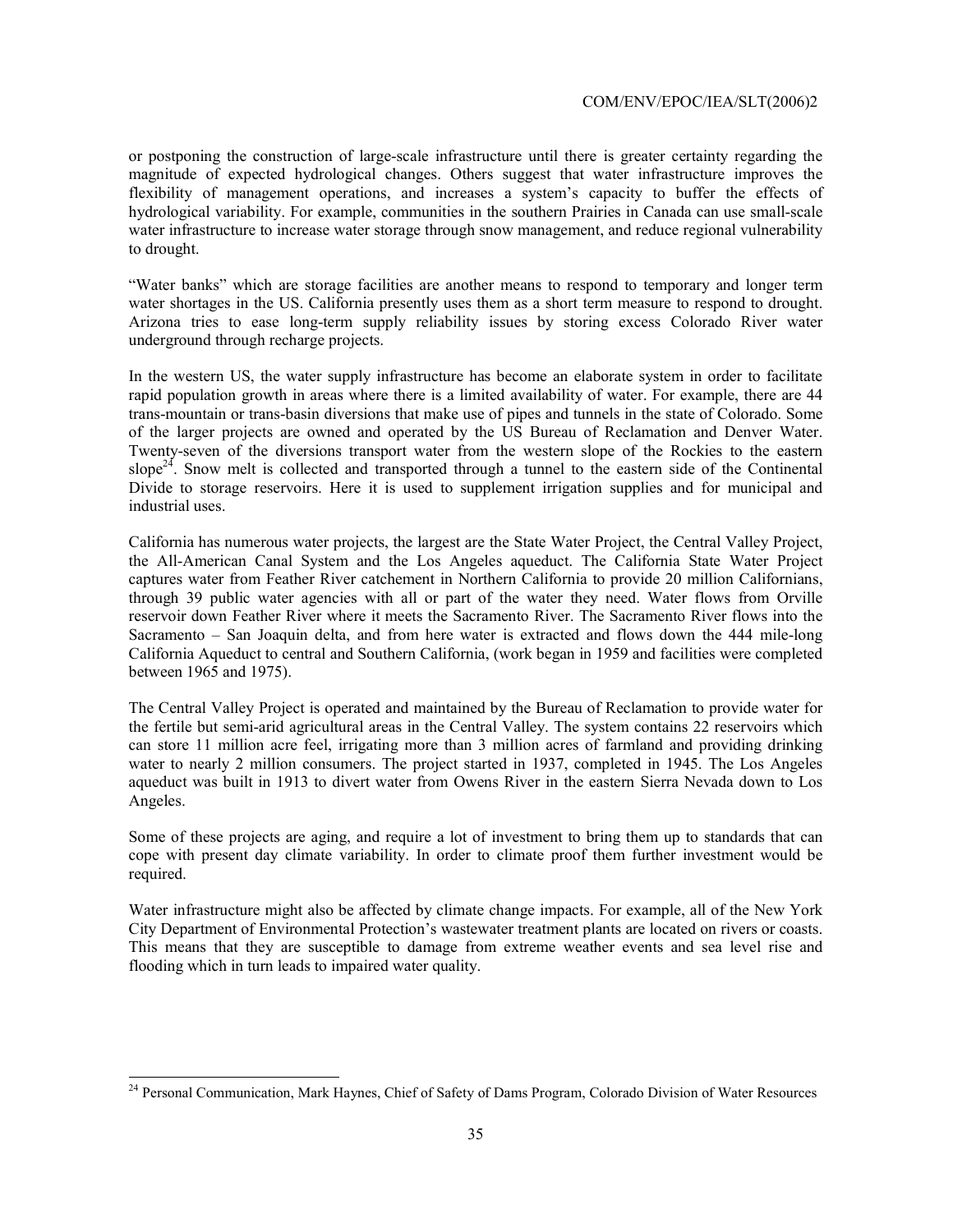#### *5.2.4 Demand-side management*

Many government departments and water suppliers are taking a twin-track approach to mitigating the worsening water situation by combining hard, structural, supply-side measures with water conservation and efficiency. Demand side management can involve the installation of water meters, pricing water at its true cost and reducing water subsidies, water recycling, reducing leakage from pipes, encouraging less wasteful water use in home (e.g. fixing dripping taps, using efficient washing machines and dishwashers) and imposing water restrictions such as hosepipe bans.

Water metering is one tool that encourages efficient water use. A study using 1996 data found that in southern Ontario, residential water use in metered municipalities was 27% lower than in those that did not have meters; in northern Ontario, the difference was 37%. However, some controversy even over water metering can be expected. While in opposition the Labour Party in the UK called it a 'tax on family life'<sup>25</sup>. Meters allow water companies to monitor water use and their own wastage during water supply thereby increasing water efficiency not only by the consumer but also by the supplier as well.

Water use charges are another mechanism that promotes efficient water use. It is especially effective when it is tied to the amount of consumed water. Consumers can be charged at a uniform rate where the price per cubic meter remains the same no matter how much water is used, or the rate can increase step-wise with the amount of water consumed.

There is reluctance in some areas of consumers to pay the true price for water. Many people see it as an infinite resource. Others feel it is a public good and so should not be treated like any other commodity. Without applying the true value of water to its pricing, efficient water use will be hard to encourage. Also, collected funds will be essential for much needed infrastructure improvements and capital investments. For example, in Ontario, Canada the Ministry for Public Infrastructure Renewal predicts that \$34 billion will need to be invested in water-related assets over the next 15 years. \$25 billion of this will be for capital renewal including \$11 billion for deferred maintenance; \$9 billion for growth (OMPIR, 2005).

Pricing might be a tricky issue for water providers though, even in countries where consumers pay the real price for water. If prices are set too low then infrastructure renewals and improvement can't take place. If water prices are set too high, the consumer becomes highly critical of the water provider and questions every investment it makes.

Water efficiency alone won't be able to solve growing discrepancy in some areas between increasing population and scarce water resources, other measures like control of housing development and city boundaries expansion will need to be introduced. For example, the town of Orangeville in Ontario, Canada, employs a Holding Bylaw to freeze approvals of new residential developments until additional water supplies are developed.

#### **5.3 Flood management**

l

While droughts build up over years and can be identified and mitigated as they start to develop, floods occur within days or hours. Usually only days go by between the initial detection of high river flows (caused by, for example, high rainfall, snowmelt, ice blockage), flooding and conditions returning to normal. Sometimes floods can pass within hours. Flood management is composed of two different activities: long term flood mitigation and flood response. In most areas studied these two activities are carried out by different agencies. For example in England and Wales, flood mitigation schemes (flood plain management; 'hard' flood defence options such as flood walls; monitoring and warning systems) are

<sup>&</sup>lt;sup>25</sup> BBC News article, Wednesday, 1 March 2006, http://news.bbc.co.uk/2/hi/uk\_news/england/4759960.stm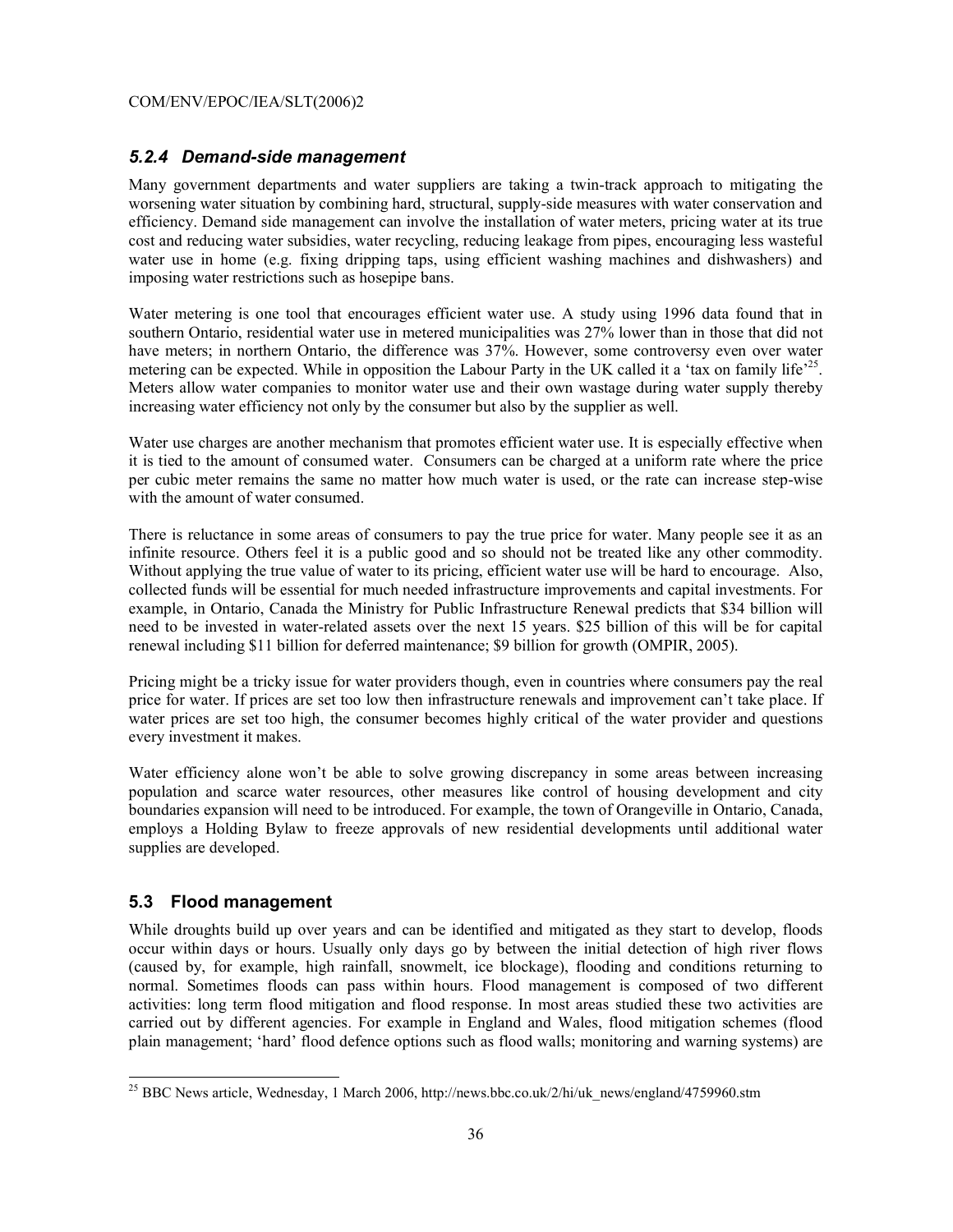carried out by the Environment Agency but flood response is co-ordinated by the Police force and implemented by a number of different agencies.

In the UK, once a flood warning has been issued by the Environment Agency the police step in and coordinate the flood response. This seems to work well as long as there is constant communication between the police and the Environment Agency. This communication is facilitated by EA area offices' Incident Rooms which are activated when flood warnings are issued. With climate change in the UK, floods may become more likely especially during winter. Warnings will have to be issued more frequently, and become more effective at reaching people as flood frequency and magnitude increases. Since Flood Incident rooms already exist (these are basically operational head quarters where calls are answered, and warnings issued) there is the possibility of these becoming a more permanent feature as flood risk increases, at least throughout the winter months when rainfall is expected to increase the most.

In the USA and Canada local authorities are responsible for the first flood response, i.e. municipalities, levee maintaining authorities. When flooding overwhelms local authority resources, state departments step in to provide technical assistance. In the US, the Army Corps of Engineers can be requested for emergency assistance. Monitoring is usually provided by the United States Geological Survey and state governments. In Ontario, Canada, Conservation Authorities (agencies representing a group of municipalities on a watershed basis) are also responsible for flood warning.

In the US flood response is carried out under an Incident Command System required by the Federal Emergency Management Agency (FEMA) which is used for all types of disasters. In order for states to receive assistance from FEMA in disaster management they have to comply with National Incident Management System (NIMS) regulations. This involves having a standardized emergency response that is followed during a flood. The creation of these plans is usually carried out by the state/city's Office of Emergency Management or Office of Emergency Services.

Many long term flood mitigation actions in the US are federally funded through the National Flood Insurance Program and Flood Hazard Mapping Programme and carried out in co-operation with state agencies. The National Flood Insurance Program encourages people to take out flood insurance, and the Flood Hazard Mapping Programme supplies funding to keep floodplain maps up-to-date and accessible. Once floodplains are designated, developments within them have to be built to the 1-in-100 year flood standards and in certain areas directly adjacent to the river new builds are prohibited.

In California, local levee maintaining agencies are responsible for ensuring the levees are kept to the required standard to prevent flooding. This makes adaptation difficult since adaptation will require increasing the height of the levees to withstand sea-level rise, which will in turn cost money. Many of the levees are already under maintained, and local residents who are taxed to provide financial resources for levee maintenance are not interested in investing more money into this infrastructure. Convincing and powerful information on future climate change impacts on local level will be important to facilitate positive responses from local authorities and residents.

Those with the responsibility of protecting the population from floods need to have comprehensive powers to do so. For example, the Department of Water Resources in California needs to be able to force levee maintaining authorities to improve their levees; the Environment Agency needs the ability to prohibit further building on flood plains.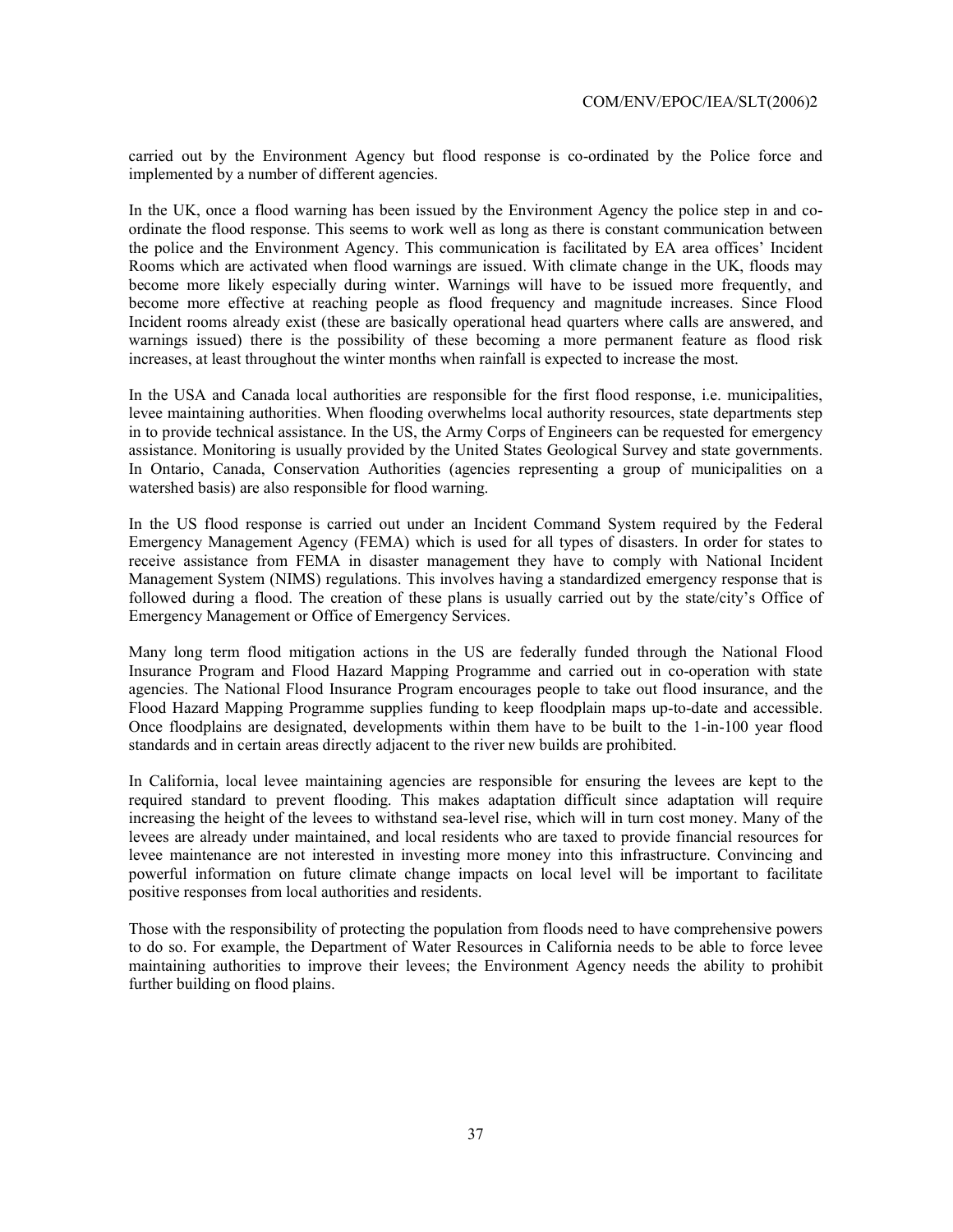#### **6. Information and Tools**

Water management policy makers and practitioners need a whole range of information in order to make decisions on how to best use the infrastructure and alter management patterns to ensure reliable water supplies throughout the year. Decisions are based on patterns in precipitation, groundwater level, river flows, river levels and reservoir levels collected through an extensive monitoring network. Present values are compared to the historical average for the time of year to determine the state of water resources. Different areas have different hydrological regimes and available infrastructure so the parameters will not be equally significant in predicting future water conditions everywhere. Precipitation pattern is the most important indicator of potential drought. Flood detection requires the monitoring network to provide realtime flow data at least in key locations. Reservoirs are very important for both, alleviating droughts and mitigating floods.

Historically, decisions on capacity of new infrastructure and long term planning are made using past climate extremes. For example, drought plans are usually based on the worst drought conditions observed in the last 50-100 years. Floods tend to be prepared for on a probability basis. Generally, infrastructure such as flood walls, levees, sewers are built to withstand a particular intensity of floods. For example, most infrastructure in England is designed to endure the 1-in-100 year flood which means the flood that has a 1% chance of occurring in any year.

Recently, however, the magnitude-frequency relationship of flooding has been changing, at least in the UK, and the 1% chance flood is occurring more often than expected. This requires flood probability to be reassessed in the face of climate change. The infrastructure investment decisions have a very long lifespan. For example, most of the UK still relies on the sewer systems that were constructed in Victorian times. Water managers within municipalities, private water utility companies, irrigation districts and government departments need reliable information on future climate conditions and societal needs in order to make right choices for their investment.

This raises several issues. What kind of information on future climate and society is needed to help decision-makers make the right decisions for the future? And what kinds of risk management tools can be used to improve the confidence in these decisions given inherit uncertainty in any long-term predictions?

Another issue is how to deliver the right information to the right people. As discussed in Section 3, there are numerous key players from levee managers and licenses administrators to high level decision-makers who make daily decisions that affect water resources management. These big and small decisions collectively contribute to the resilience or vulnerability of water resources to climate change. The flow of the right information to the right people at the right time is the key to successful adaptation in the water sector.

#### **6.1 Scientific capacity**

The OECD countries in general have a high capacity to generate current weather information and scientific climate change information. For example, the UK Hadley Centre for Climate Prediction and Research produces world class climate models and is directly funded by the central government. This centre provides 'a focus in the United Kingdom for the scientific issues associated with climate change'. It generates climate change projections using coupled atmosphere-ocean general circulation model (HadCM2 and HadCM3). These projections have been used worldwide to assess the impacts of climate change on a global level. The Hadley Centre has also developed a regional scale model-PRECIS (Providing regional Climates for Impacts Studies) that can be applied regionally and generate detailed climate change projections on a regional scale.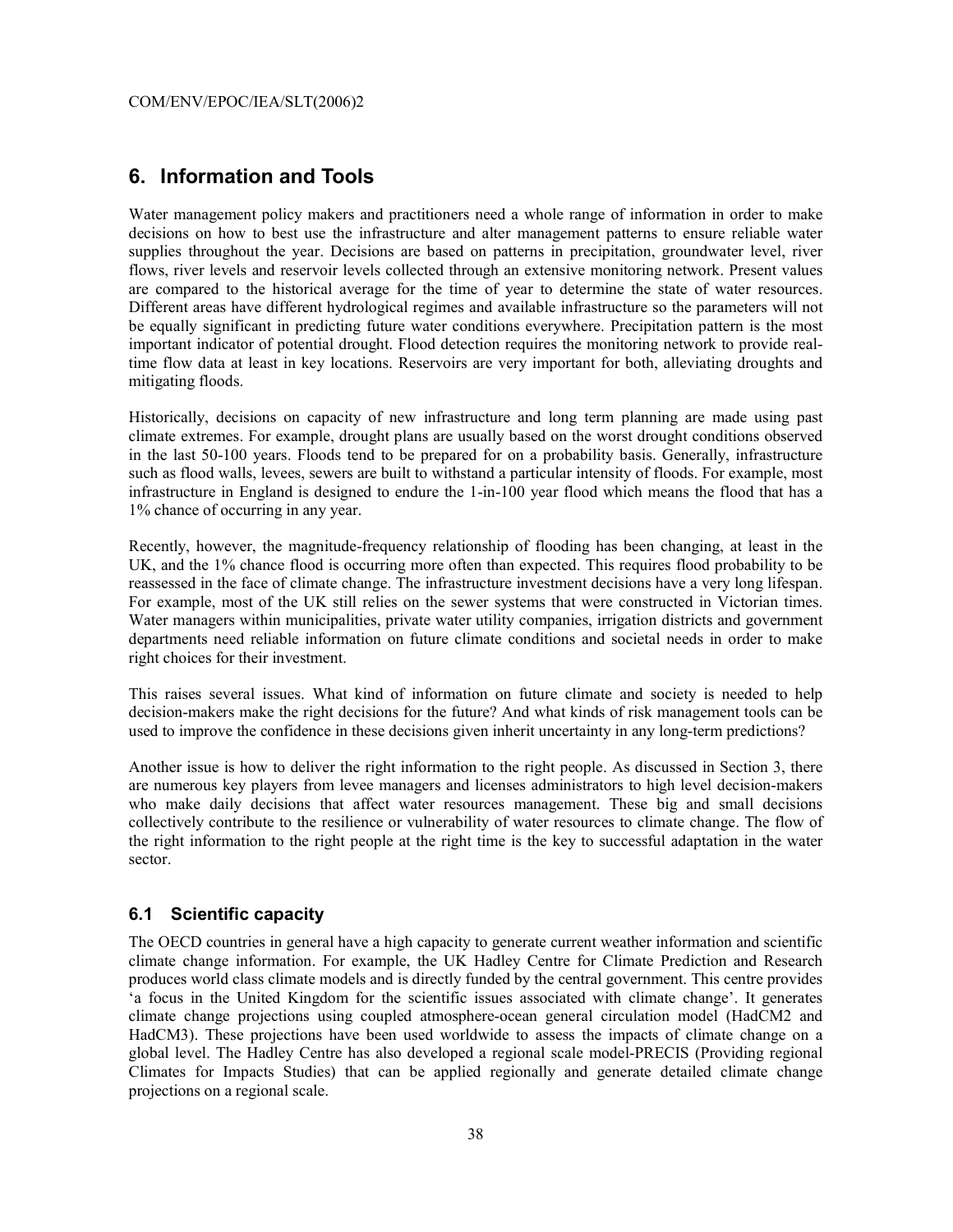In addition to national level scientific institutions, there are international resources that are available to the OECD countries. For example, World Meteorological Organization produces a wide range of scientific tools to address various scientific needs of climate research from global data to high accuracy short-term weather forecasts to global climate models. The World Bank, the IEA and others produce models that project population growth, economic growth, and energy demand.

The main challenge is to adjust global models to regional and local conditions that are the most relevant for policy and management decisions. It is generally recognized that there is a need for models at the country, region, and provincial level. There is often a gap between available scientific information and tools and their actual use by policy-makers and water managers. Very often scientific information rests within scientific circles and does not reach potential users. There is a need for a continuous dialogue between scientific and policy communities so that policy-makers can communicate their needs to scientists, and scientists can explain their findings to the policy-makers.

#### **6.2 Monitoring systems**

Monitoring systems are powerful tools for water managers in water rights administration, drought prediction, flood detection, prevention of environmental damage and ensuring that water resources are used sustainably. River flow, river level, reservoir level, groundwater level can all be monitored and either automatically through telemetry, which allows the automatic measurement and transmission of data, usually using the telephone system, or by staff going out and taking measurements in the field.

Surface water monitoring systems are usually more extensive than groundwater systems but there is a shift towards more careful management of groundwater resources. For example, Ontario has recently invested \$6 million over three years in a Provincial Groundwater Monitoring Program to increase the quality and extent of groundwater monitoring in the province.

Monitoring comes under the responsibility of a variety of different government and quasi-government agencies. Many systems are operated and funded by partnerships, for example, in Ontario Conservation Authorities and the Ministry of Natural Resources. In the US the USGS operates 7 300 stream gauges with funding from USGS, other federal agencies and 800 State and local funding partners. In the UK water monitoring is the responsibility of the Environment Agency.

An advanced water monitoring system is essential for early detection of changing meteorological and hydrological conditions and instrumental for the development of short-term response measures. Monitoring also generates important entry data for modelling that adaptation strategies rely on. Monitoring of water consumption is less developed compared to the monitoring of natural systems. It should be recognised as another important component for the development of more accurate regional models and adaptation strategies. For example, due to severe drought conditions in the southeast of England in early 2006, drought measures such as bans on hosepipes have been introduced in several municipalities. Water utility companies that provide water for these areas have applied and been granted permission from the government to mandate the installation of 65 000 water meters in the homes of their customers. This will encourage efficient water use and will cut future demand. This measure can also allow for more accurate planning for future summer demand. Precipitation and reservoir level monitoring allows water suppliers to assess the water availability. When water becomes scarce, accurate monitoring data will allow for accurate balancing of water supply and demand.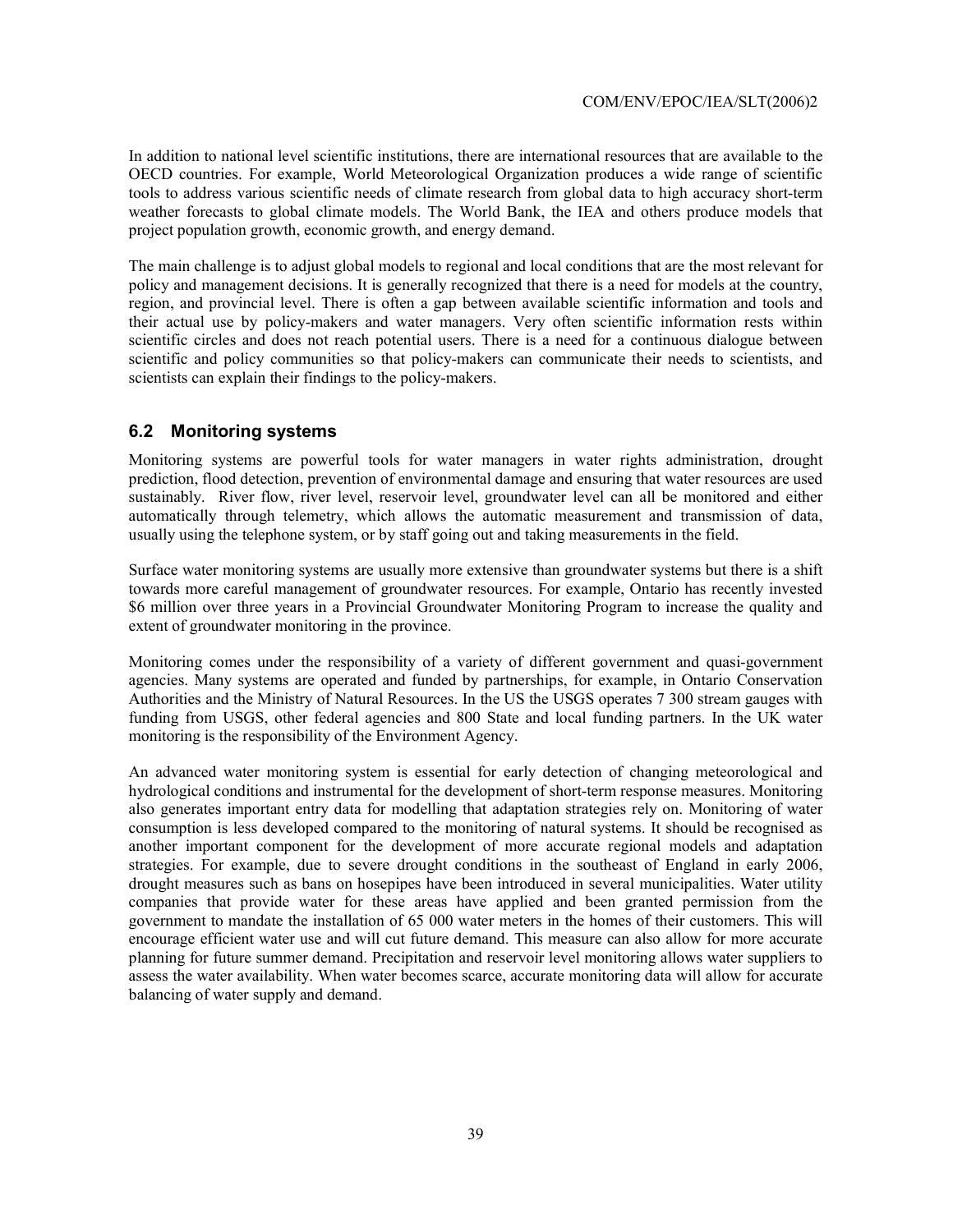#### **6.3 Mechanisms or tools in place to translate available information for policymakers**

Information needs to be delivered in the right form and at the right time for it to be useful. Raw river level data is no use to a water management decision maker – he or she needs trends and comparisons with averages and information on climate extremes. Climate predictions, if not explained correctly, can seem to contradict each other and conclusions can be hard to draw from a mass of probabilities and percentages. Therefore, for adaptation to take place there needs to be mechanisms in place for scientific information to be translated into a form relevant to water managers and policy makers. In the Annex I countries examined for this study, these mechanisms seem to be present. Many universities and research institutions present their findings in special summary reports that are tailored to policy-makers. Also, government agencies include specific requirements on how the research results should be presented in their funding criteria for various research programmes. Sometimes special programmes are set up to act as a bridge between scientists and stakeholders.

For example, the New York City Department of Environmental Protection (NYCDEP) in collaboration with Columbia University and the Goddard Institute for Space Sciences formed a Climate Change Task Force to 'ensure that NYCDEP's strategic and capital planning efficiently takes into account the potential risks posed by climate change-sea level rise, higher temperature, increase in extreme events, and changing precipitation patterns - on the City's water supply and wastewater treatment systems<sup>26</sup>. Collaborations such as this can be very effective because not only is the research institute conveying its findings in a way that is comprehensible to the government but it can tailor its research needs to specific tasks/needs of policy makers.

Some research institutes have begun to tailor their research towards decision support for water managers. For example, Colorado Water Resources Research Institute (which is a federally funded National Institute for Water Resources based at Colorado State University) participates in an ongoing dialogue with water managers, legislators and state government agencies with interests in water to allow information on current topics of interest to be transmitted and received. In fact, due to the unique water resources situation in Colorado (limited water resources, rapidly increasing population, mismatches between population and water resources, interstate compacts on major rivers) there is a large amount of literature especially aimed at the non-scientific community and water managers.

California Climate Change Center – especially Researchers at University of California at Berkeley are studying how climate change could affect the state's economy through impacts on natural and engineered water systems. Planned work includes: constructing a California water supply database; assessing water available to various users (especially agriculture) and characterizing the water rights and claims of these groups; developing water supply reliability indices; analyzing the relationship between water price, availability, and agricultural production and developing marginal benefit functions for water reliability.

The UK Climate Impacts Programme (UKCIP) translates Hadley Centre climate predictions into a digestible form and uses a similar stakeholder-lead approach to disseminate information regarding adaptation across all sectors in the UK. Stakeholders or partners commission the research or set out the research agenda. It is based at the University of Oxford. UKCIP provides a link between researchers and decision makers in government and business. All the major water providers in the UK are stakeholders in this organisation and so have a general awareness of the need to incorporate climate change into strategic planning.

l

<sup>&</sup>lt;sup>26</sup> Personal communication Kate Demong, NYC Department of Environmental Protection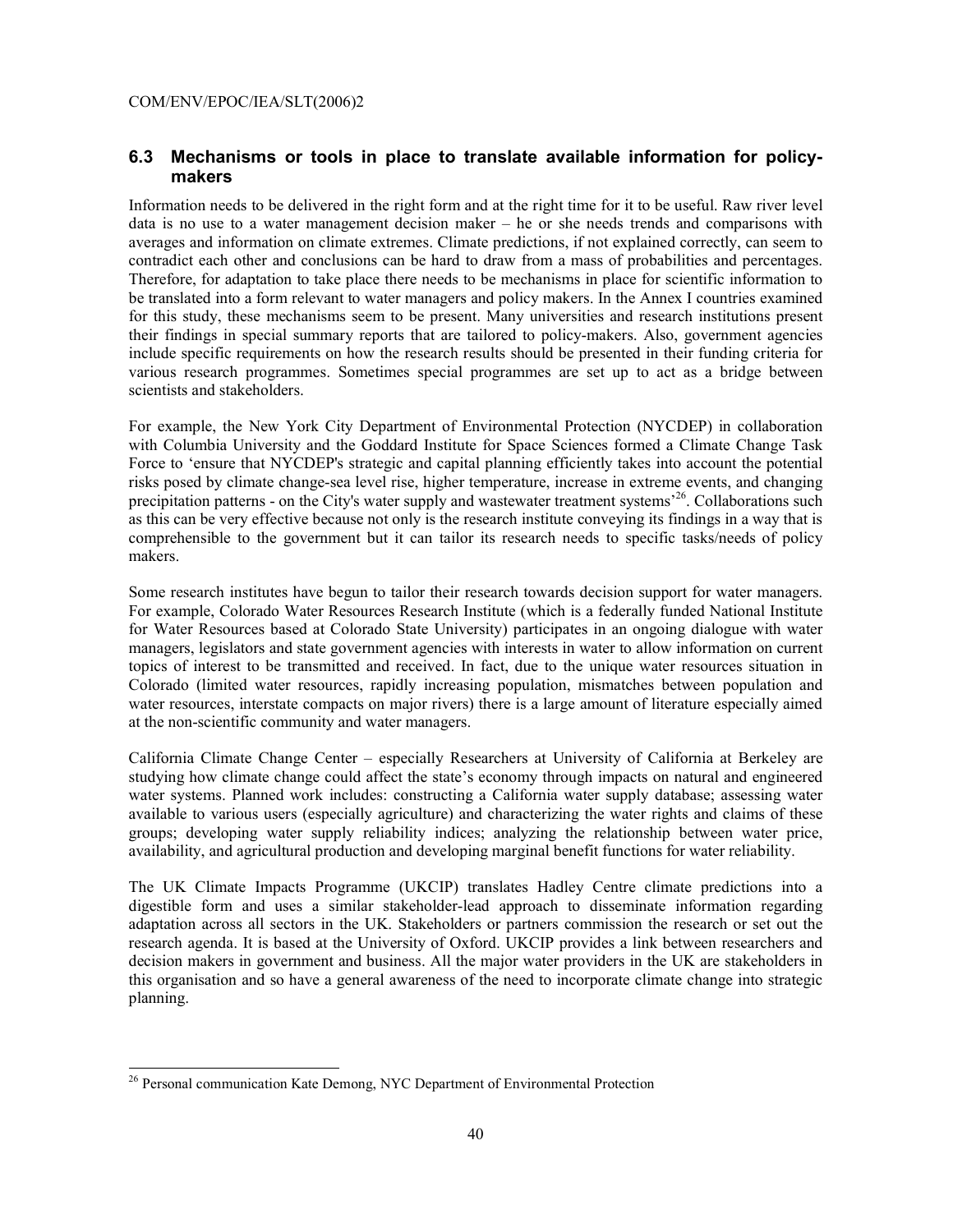Small regional governments and municipalities might not be able to afford this type of collaboration and may not have resources to fund specific research programs. In such cases, national and regional governments, as well as large municipalities, may need to develop mechanisms to share results and disseminate information.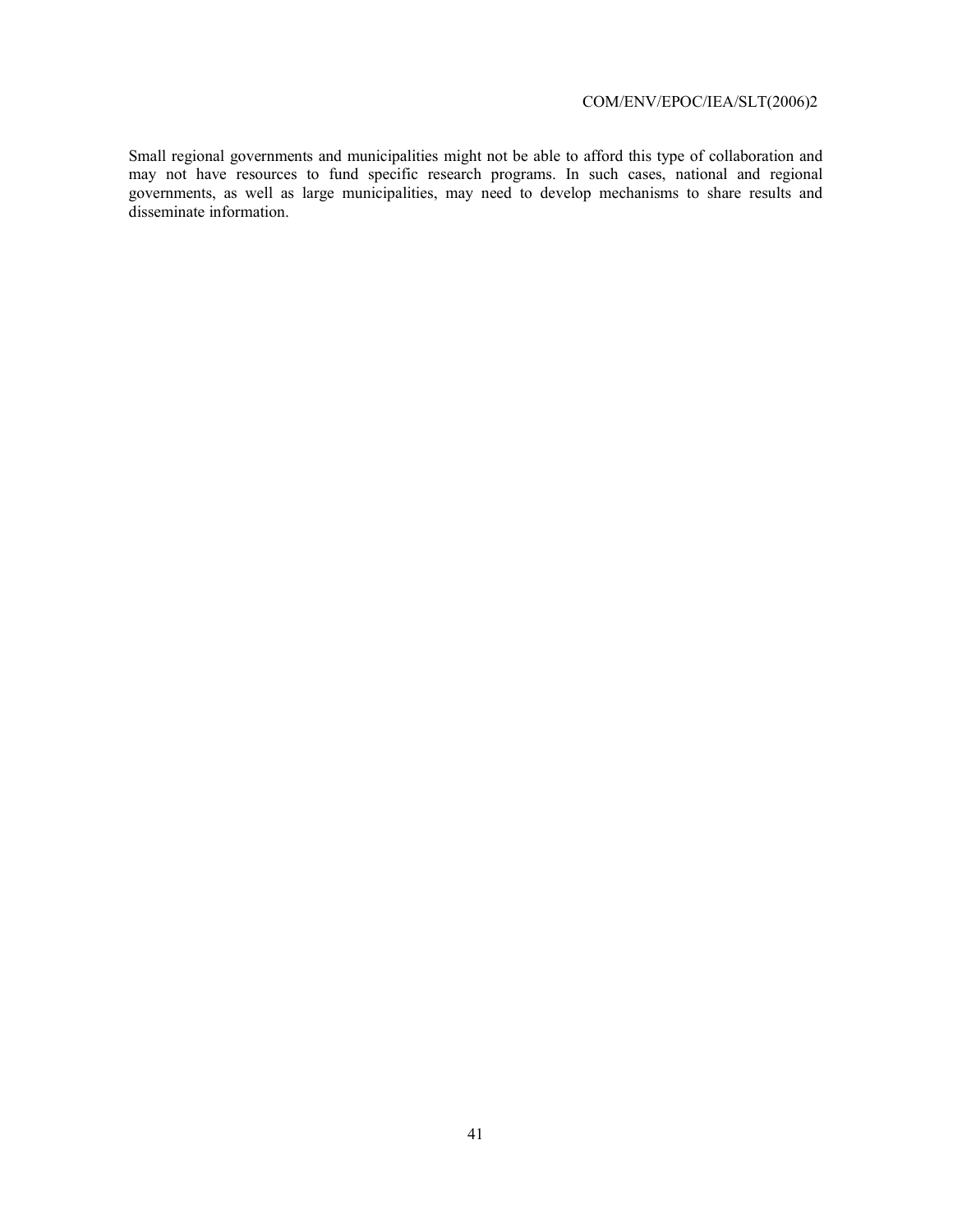#### **7. Conclusions**

Adaptation to climate variability and extreme weather events is constantly occurring in the water sector. Necessary adjustments to changing conditions are being made in the water infrastructure, water management practices, institutional arrangements, in the legislation and international agreements on shared water bodies. However, long-term climate change is generally not yet a significant factor in the management of water resources in the four countries (Canada, Finland, the United Kingdom and the United States) considered in this study. There are some examples of initiatives that are being introduced by national and sub-national governments to build adaptation to climate change into decision making. A number of factors, including aversion to risk, uncertainty of climate projections, lack of information and inadequate guidance, affect the degree to which adaptation is currently being factored into water management decisions. Nevertheless, countries can learn a great deal from each other about what currently works and what may be needed to manage water resources as the climate changes.

All four countries have water policy frameworks, which to different extents, can help them in adapting to climate change. These water policy frameworks, which can be enhanced for adaptation to climate change, differ from country to country, but include the following common elements:

- A system of laws (legal frameworks) that stipulate rights and responsibilities of different levels of government and private entities. These may include, for example, a system of water rights and abstraction permits;
- A variety of national, regional and sub-national institutions that are responsible for developing policies and overseeing their implementation;
- A set of policies that guide the implementation of national, state and provincial laws;
- Clearly defined roles for the key players, including government ministries, departments, water suppliers, regulators and other local authorities;
- Physical water infrastructure, that is dams, levees, reservoirs and sewerage systems that are capable of managing the flow and distribution of water;
- A set of water management plans (long-term strategic plans, drought plans and flood plans) with flexibility to anticipate and respond to climate changes;
- Scientific data, monitoring systems, information and forecasts on social and natural systems, and mechanisms for information exchange and dissemination.

The way these elements are set up and function may facilitate or complicate adaptation to climate change in the water sector.

The study identified two distinct systems of *water rights*. A riparian system, by which the right for the water is attached to the adjacent land, and a system of prior appropriation, where anyone can appropriate water without having an access to the land, based on a "first come, first served" basis, as in the western states of the US. Neither system is ideal for adaptation and will have to incorporate flexibility when water resources become scarce. Riparian water rights protect the water from being removed from its watershed and might be an important tool in case of drought. However, if drought occurs elsewhere, it may not be possible to transfer/transport water under this system. Prior appropriation systems also have drawbacks for adaptation. In case of water conflicts, users with an earlier appropriated water right have priority, which means that there will be users who will be left without water during a severe shortage. In some places where there is a risk of water conflicts, some innovative measure have been put in place to build some flexibility into these rigid systems (e.g., water rights trading is allowed in the UK and other countries, and in the western US, 'water banks' in the US).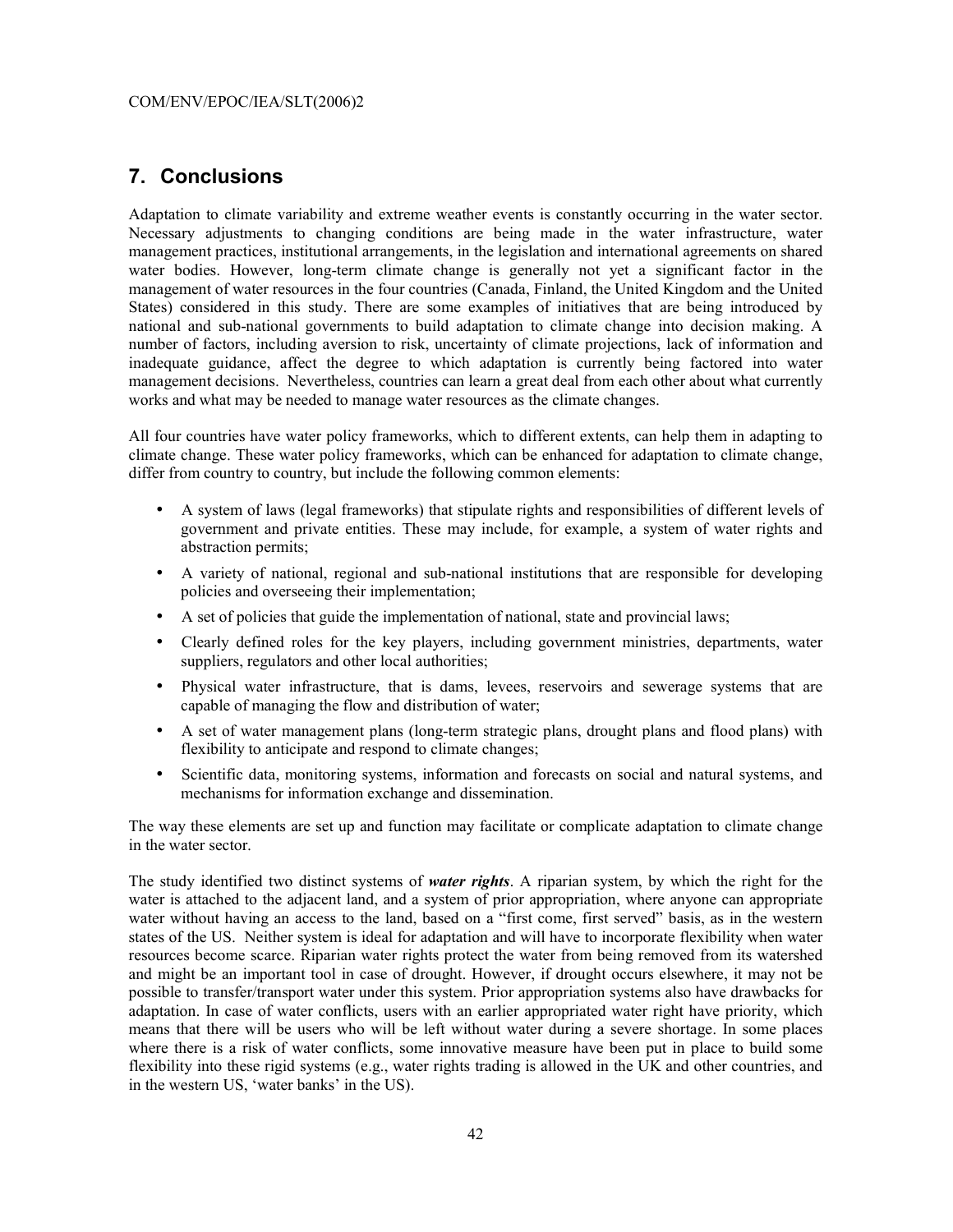The current trend among OECD countries to introduce *licensing system for surface and ground water abstraction* is favourable for adaptation. Water permits can include information on the amount, timing, purposes and period of water abstractions or withdrawals. Such permits allow the government to have control and oversight over water resources. Permits provisions can anticipate how water shortages will be addressed should they occur. In some countries, however, water abstraction permits are not universally required in order to take water (e.g., in the US State of New York, Scotland and Northern Ireland<sup>27</sup>). In general, abstraction permits are not required in areas where water is plentiful and water conflicts are unlikely. Groundwater in general is less regulated than surface water. In many US states and OECD countries groundwater permits are not yet required. However, when problems with groundwater are detected or anticipated there are often initiatives by the governments to control ground water. For example, in California, where land is subsiding due to over-abstraction of groundwater, permits are required for groundwater abstraction.

There are *numerous stakeholders* who are involved in water sector management and who should be key players in adaptation planning:

- National, regional and local level policy-makers and managers;
- Water companies;
- Irrigation practitioners;
- Water infrastructure engineers, owners and operators;
- Land planners;
- Scientists: and

 $\overline{a}$ 

• Officials in related sectors like agriculture, electric power production, and fisheries.

A stakeholder processes should be seen as an integral component of adaptation policy development.

The *institutional frameworks* of each country will influence the adaptation process in the water sector. In countries with a more centralised way of governance, more responsibility will lie with the central government for long-term strategic planning, creation of formal channels for information flow, providing an adequate level of budget funding, and for making sure that regional and local priorities are incorporated into national plans. Decentralised governance allows for more flexibility and encourages innovative solutions tailored to the local needs and situations but might lack consistency in approaches across the country. Differences in approaches at the sub-national level might become an obstacle to adaptation when a water body is shared among several regions. To counter this risk, national governments may need to encourage or create processes to anticipate and settle disputes. Both types of institutional arrangements will need to be adjusted to cope better with climate change. However, access to climate change information seems to be an essential, if either arrangement is to function properly.

*Water infrastructure* plays a critical role in water resources management. Dams, levees, reservoirs and drainage systems are the key flood prevention techniques. If this infrastructure is at a high standard and its inherent resistance matches expected intensity of floods and droughts, it can perform well and will be better prepared to cope with future climate risks. Since infrastructure decisions have long-term implications, it is important that these decisions are made with all the relevant information at hand, including the most accurate regional projections of temperature and precipitation. In a few instances, for example, analyses of options for the updates of the Thames river defences, climate change information is being factored into infrastructure decisions.

 $27$  To comply with the EC Water Framework Directive Scotland and Northern Ireland will introduce water abstraction licenses in 2006.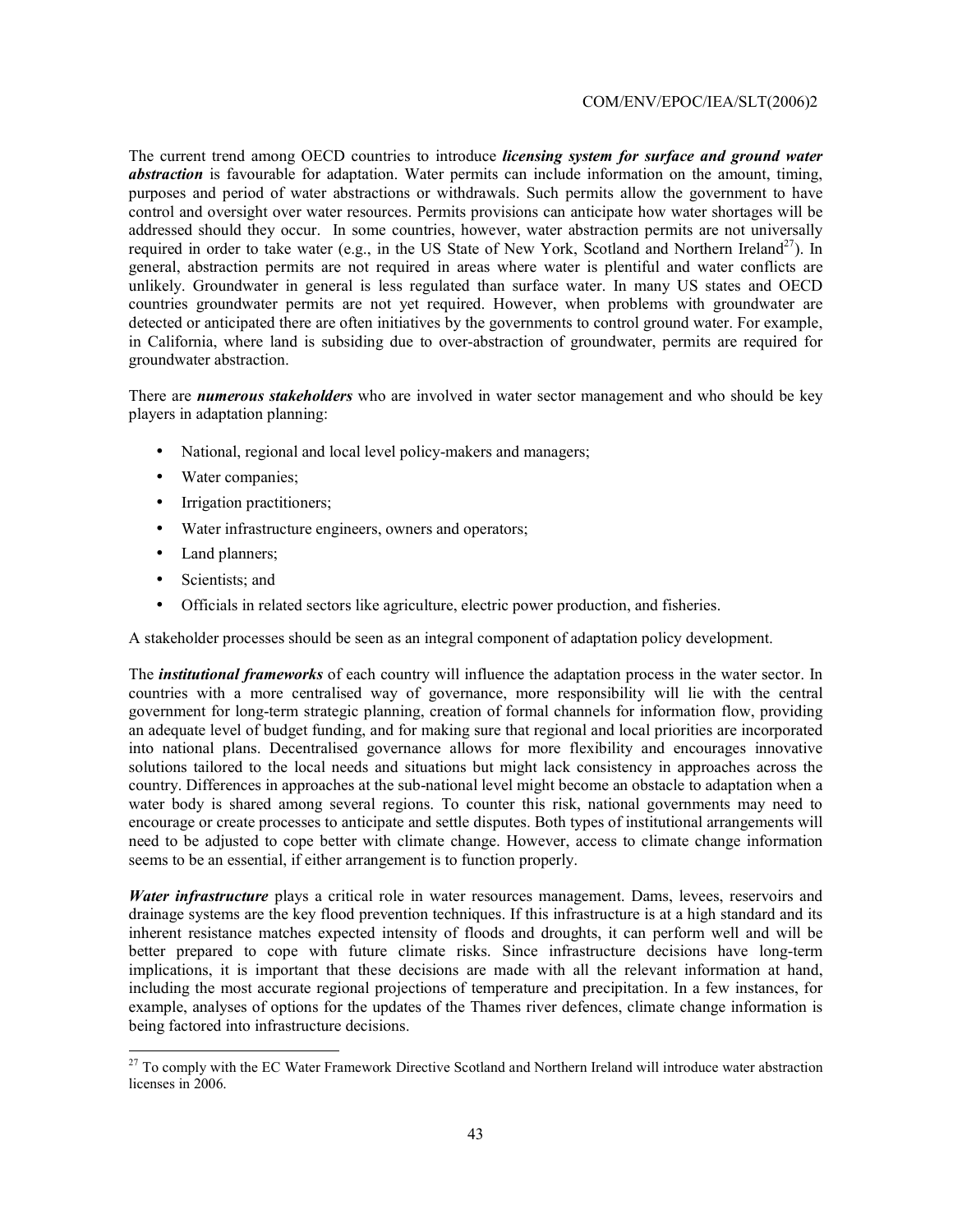There are several types of *water management plans* that play an important role in guiding the process of water supply and management. There are long-term strategic plans, drought plans and flood plans. Longterm strategic plans usually look 10-20 years into the future. Generally, these plans do not consider climate change. For example, the EC Water Framework Directive requires that river based water management plans be developed for all major river basins in the EU. These plans are currently under development and will guide water management in the EU for the next 15 years, yet climate change is not a factor that needs to be incorporated.

*Drought plans* are important in some areas since they provide mechanisms to address near-term water shortages. Drought plans, as well as water management plans, can also identify the long-term demand for water and water sources. Further advancing this tool could be important for adaptation. For example, current drought plans could be extended into adaptation plans by incorporating measures for extended droughts outside historical norms. This would allow steps to be taken now to mitigate problems through infrastructure or policy changes over the next few decades. Similarly, long term *flood mitigation plans* can play an important role in adaptation through the designation of floodplains, ensuring that flood defences such as levees are up to standard and making sure that flood prevention occurs in an integrated manner.

Adaptation to climate change in the water sector also needs to rely on robust *water policies* that promote efficient water use, encourage technological development in the water sector and provide for flexibility in dealing with water rights and abstraction permits. Water needs to be recognised as an economic good that has a cost. Many OECD countries are incorporating fiscal policies into water abstraction. Some countries utilize a unified rate that covers the administrative cost of issuing permits, while others have more sophisticated systems that depend on the amount of abstracted water, water quality and time of abstraction. These innovations facilitate adaptation by sending the right signals to water suppliers and consumers. Water metering is another significant tool that can facilitate adaptation. It helps to detect leakages and enhances efficient water use. In countries, where water shortages occur frequently due to mismatch between locations of abundant water and dense population, governments allow for various forms of water rights trading. This policy tool offers flexibility and will also be important for adaptation. Finally, policies relating to other sectors like land use planning and agriculture are important for the adaptation in water sector. Leaving floodplains free of development facilitates adaptation to floods. Land-use policies that discourage development on flood plains will facilitate adaptation. International agreements on shared water bodies will be an important component of adaptation.

The availability of relevant *information*, and the *tools* to interpret, disseminate and use this information, are imperative for successful adaptation. Adaptation to climate change in the water sector will rely on scientific data on current and expected hydrological and meteorological conditions; current and predicted status of water bodies; and social factors that will influence water demand in the future. These can only be developed through extensive and consistent monitoring, and modelling. For these data to be useful for policy makers, they need to be presented in the right format and at the right time. Collaborations between water suppliers/managers and decision makers and research institutions will be key in guaranteeing that the required information is obtained. Risk assessment and management tools can be further enhanced to assist policy makers in making decisions for the future with some confidence given the uncertainty inherent in any modelling and long-term forecasts. Uncertainty and probability need to be clearly explained for policy makers. Water resources management depends on numerous decisions that are made at different administrative levels, it is important that relevant information reaches all levels of government and stakeholders. Development of formal channels and clear mechanisms for information dissemination, including guidance on how this information should be used, will be vital for adaptation to climate change.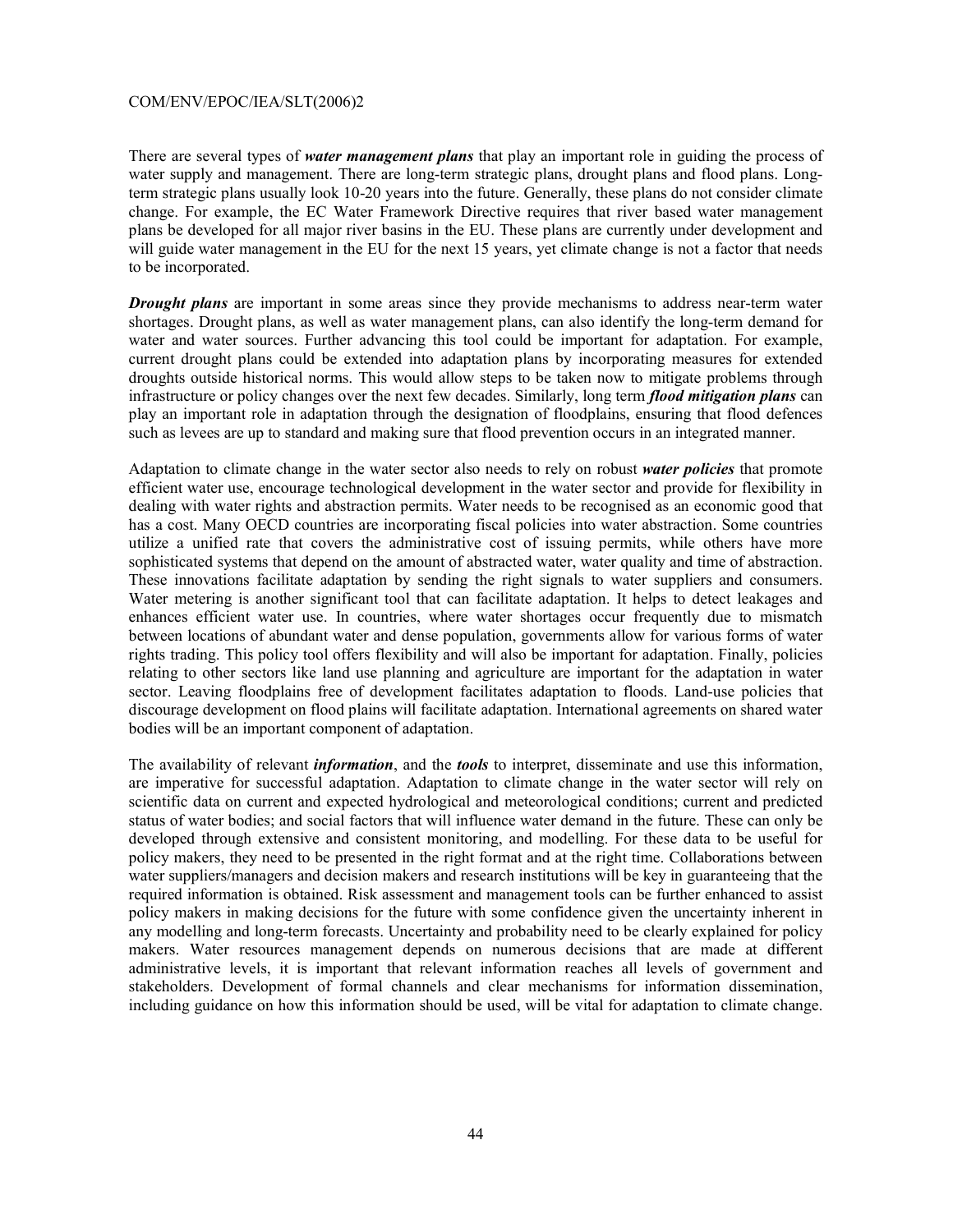## **8. Glossary**

| 1-in-100 year flood        | A flood which has a 1 percent chance of being equalled or exceeded in any<br>year.                                                                                                                                                                        |
|----------------------------|-----------------------------------------------------------------------------------------------------------------------------------------------------------------------------------------------------------------------------------------------------------|
| Abstraction                | The removal of water from any source, either permanently or temporarily <sup>28</sup> .                                                                                                                                                                   |
| <b>Abstraction</b> license | Authorisation granted by the relevant government agency to allow the removal<br>of water from a source <sup>28</sup> .                                                                                                                                    |
| Acre-foot                  | One acre-foot is the volume of water sufficient to cover an acre of land to a<br>depth of one foot $(1\ 233.48184 \text{ m}^3)$ .                                                                                                                         |
| Aquifer                    | A geological formation, group of formations or part of a formation that can<br>store and transmit water in significant quantities <sup>28</sup> .                                                                                                         |
| Borehole                   | Well sunk into a water-bearing rock from which water will be pumped <sup>28</sup> .                                                                                                                                                                       |
| Catchment                  | The area from which precipitation and groundwater will collect and contribute<br>to the flow of a specific river <sup>28</sup> .                                                                                                                          |
| Groundwater                | Water beneath the earth's surface in underground rock layers; can be within<br>large cracks and openings in the rock layers or in inter-connected spaces<br>between individual rock grains. Water within the saturated zone of an aquifer <sup>28</sup> . |
| Irrigation district        | A district formed by landowners to pay for the diversion and delivery of water<br>to their land.                                                                                                                                                          |
| Levee                      | A barrier constructed to contain the flow of water or to keep out the sea.<br>Usually earthen embankments that give flood protection from seasonal high<br>water for a few days or weeks of a year.                                                       |
| Policy framework           | International<br>domestic legislation, institutional<br>and<br>landscape,<br>water<br>management policies and instruments and information that together provide a<br>basis for water management decisions and practices.                                  |
| Appropriative right        | The right to divert, store and use water regardless of whether the land on which<br>it is used is adjacent to a stream or within its watershed. The rule of priority<br>between appropriators is "first in time is first in right".                       |
| Riparian right             | The right to divert, but not store, a portion of the natural flow for use based on<br>the ownership of property adjacent to a natural watercourse.                                                                                                        |
| Water project              | Large infrastructure developments that transport water from the source to where<br>it is required.                                                                                                                                                        |
| Water resources            | A country's usable surface water and groundwater.                                                                                                                                                                                                         |
| Water supplier             | A public or private body that supplies clean water to households, industry,<br>agriculture etc.                                                                                                                                                           |

l  $2<sup>28</sup>$  UK Environment Agency, 2001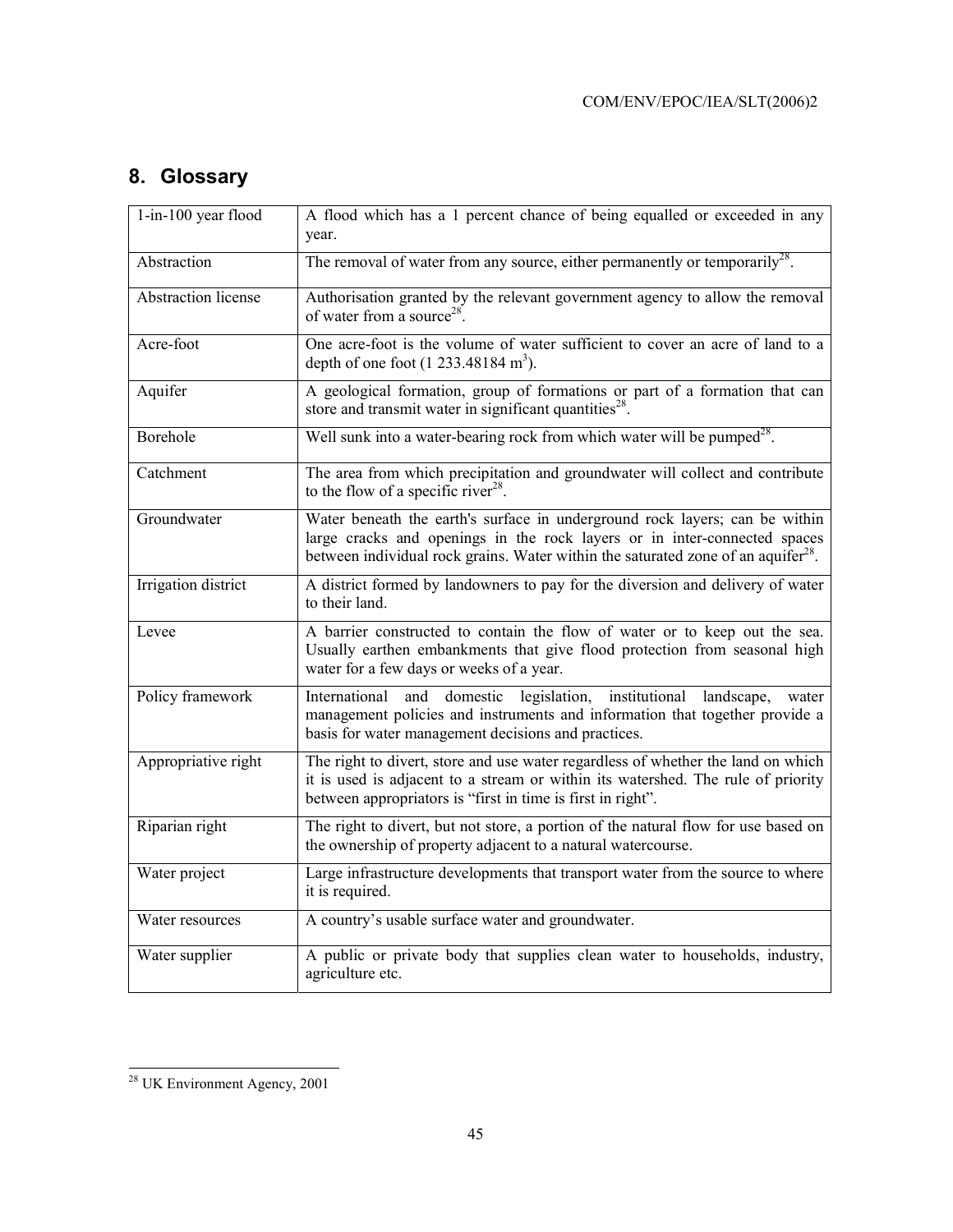#### **9. References**

- Arnell, N. and Liu, Chunzhen, 2001, Hydrology and Water Resources, Contribution of Working Group II to the Third Assessment Report of the IPCC, p.191-233
- Arnell, N.W., 1998, Climate Change and Water Resources in Britain, Climate Change, 39, p.83-110
- Department for Environment, Food and Rural Affairs, 1998, The Review of the Water Abstraction Licensing System in England and Wales: A Consultation Paper Appendix B: Economic Instruments Applied to Water Abstraction in Other Countries
- Department for Environment, Food and Rural Affairs, 2002, Directing the flow: Priorities for future water policy, London, UK
- Department of Water Resources, 2005, Water Allocation, Use and Regulation in California, California Water Plan Update, Volume 4, p.37-54
- Doesken, N.J., Pielke, R., and Bliss, O., 2003, Climate of Colorado, Climatography of the U S No. 60, National Oceanic and Atmospheric Administration
- Environment Agency, 2005, Evidence for Stern Review on the Economics of Climate Change, Summary, London, UK
- Formisano, P., 2005, Briefing paper on Colorado Water for the 21st Century Act (House Bill 1177), AquaNotes, Colorado Foundation for Water Education
- Greater London Authority, 2002, Planning for London's Growth: Statistical Basis for the Mayor's Spatial Development Strategy, Published by Greater London Authority
- Hofmann, N. L. and others. 1998. Climate Change and Variability: Impacts on Canadian Water. Canada Country Study (CCS), Chapter 1, Vol. VIII, 1-120
- Jacobs, K., Adams, D. B., and Gleick, P., 2000, Potential Consequences of Climate Variability and Change for the Water Resources of the United States, Chapter 14: US National Assessment of the Potential Consequences of Climate Variability and Change, p.405-435, p411
- Kuusisto, E., 2006, Country Case Study: Finland, Finnish Environment Institute, Helsinki, Finland
- Lemmen, D. S., and Warren, F. J (Eds.), 2004, Climate Change Impacts and Adaptation: A Canadian Perspective, Climate Change Impacts and Adaptation Directorate, Natural Resources Canada
- New York City Department of Environmental Protection, 2005, Adapting NYC's Water Supply and Wastewater Treatment Systems to Climate Change. Talk given by Emily Lloyd, Commissioner, New York City Department of Environmental Protection at the U.S. Climate Change Science Program Workshop, Water Management: Application of Climate Science, Arlington, Virginia
- Ontario Ministry of Public Infrastructure Renewal, 2005, Watertight: The case for Change in Ontario's water and waster water sector, report of the Water Strategy Expert Panel
- Organisation for Economic Cooperation and Development, 2003, Environmental Performance Reviews: Water, Performance and Challenges in OECD Countries